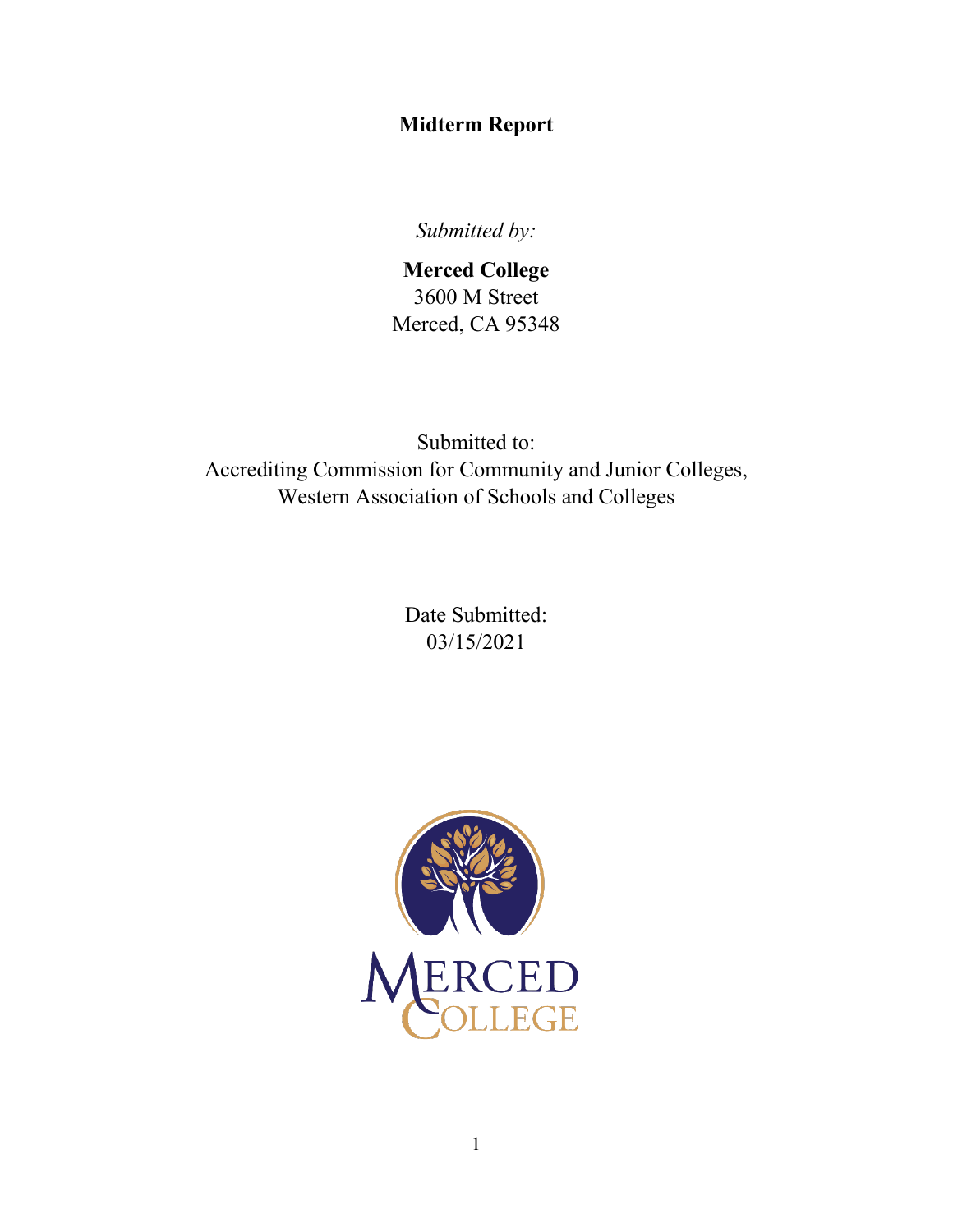Midterm Certification Page

To: Accrediting Commission for Community and Junior Colleges, Western Association of Schools and Colleges

From: Dr. Chris Vitelli 3600 M Street Merced, CA 95348-2898

I certify there was broad participation/review by the campus community and believe this report accurately reflects the nature and substance of this institution.

**Signatures:** 

Dr. Chris Vitelli, President

Mr. Ernie Ochoa, Board of Trustees Chair

Caroline Deux La

Aut<br>Ms. Gabriela Garcia, Classified Senate President

Hugo Wanderley de Souza, Associated Students, President

 $\frac{3}{4} \frac{21}{20}$ <br>March 9, 2021

 $3/09/2021$ 

03/09/2021

March 9. 2021

 $\frac{3}{9}$  /z/<br>March 9, 2021

03/09/21 March 9, 2021

 $\frac{3-9-002}{\text{March }9,2021}$ 

 $\frac{1}{\sqrt{N}}$ creditation Liaison Officer Ms. Kelly Fowler

 $\overline{2}$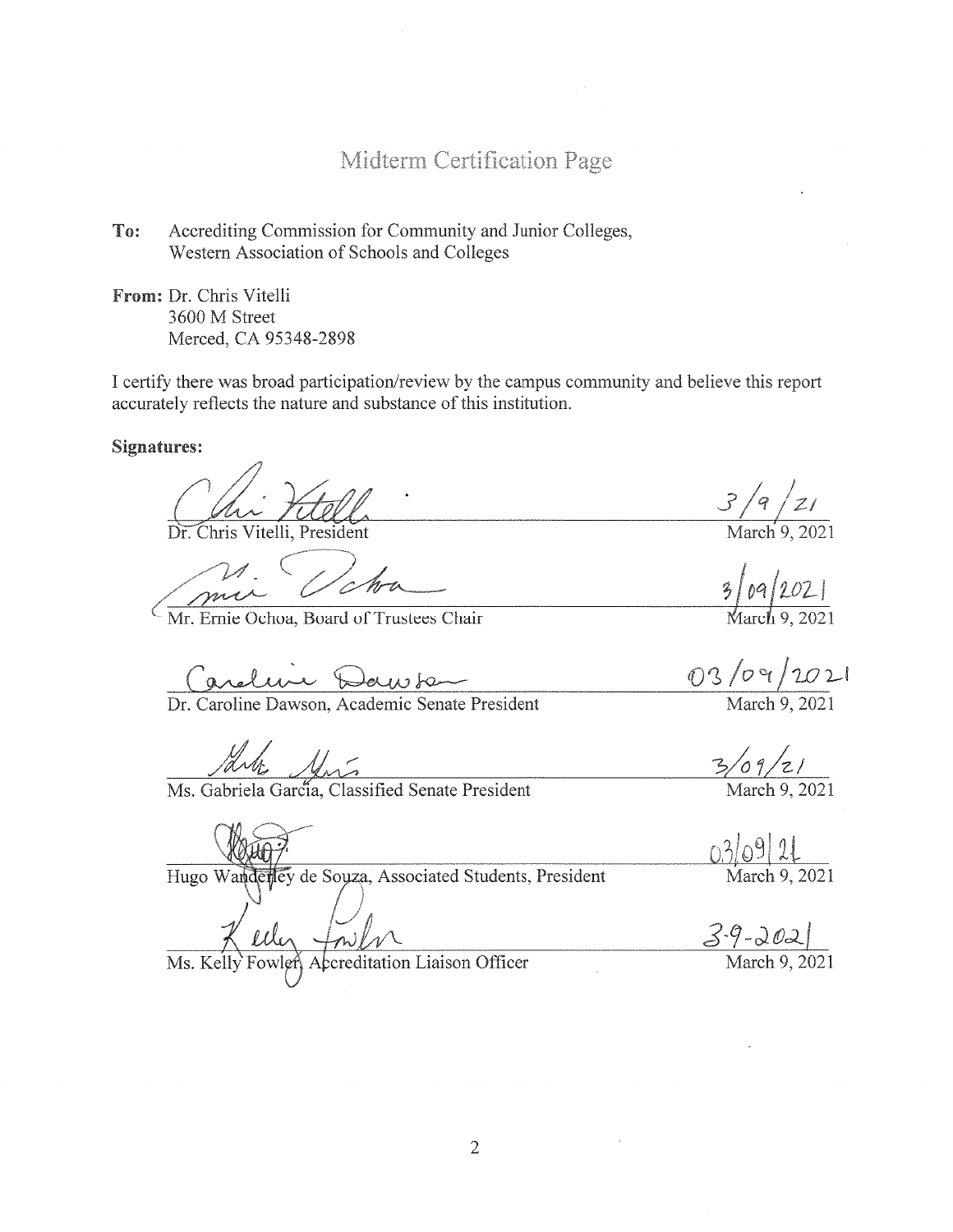# **Table of Contents**

| Standard I.B: Assuring Academic Quality and Institutional Effectiveness 11 |  |
|----------------------------------------------------------------------------|--|
|                                                                            |  |
|                                                                            |  |
|                                                                            |  |
|                                                                            |  |
|                                                                            |  |
|                                                                            |  |
|                                                                            |  |
|                                                                            |  |
|                                                                            |  |
|                                                                            |  |
|                                                                            |  |
|                                                                            |  |
|                                                                            |  |
|                                                                            |  |
|                                                                            |  |
|                                                                            |  |
|                                                                            |  |
|                                                                            |  |
|                                                                            |  |
|                                                                            |  |
|                                                                            |  |
| <b>INSTITUTIONAL REPORTING ON QUALITY IMPROVEMENT  24</b>                  |  |
|                                                                            |  |
|                                                                            |  |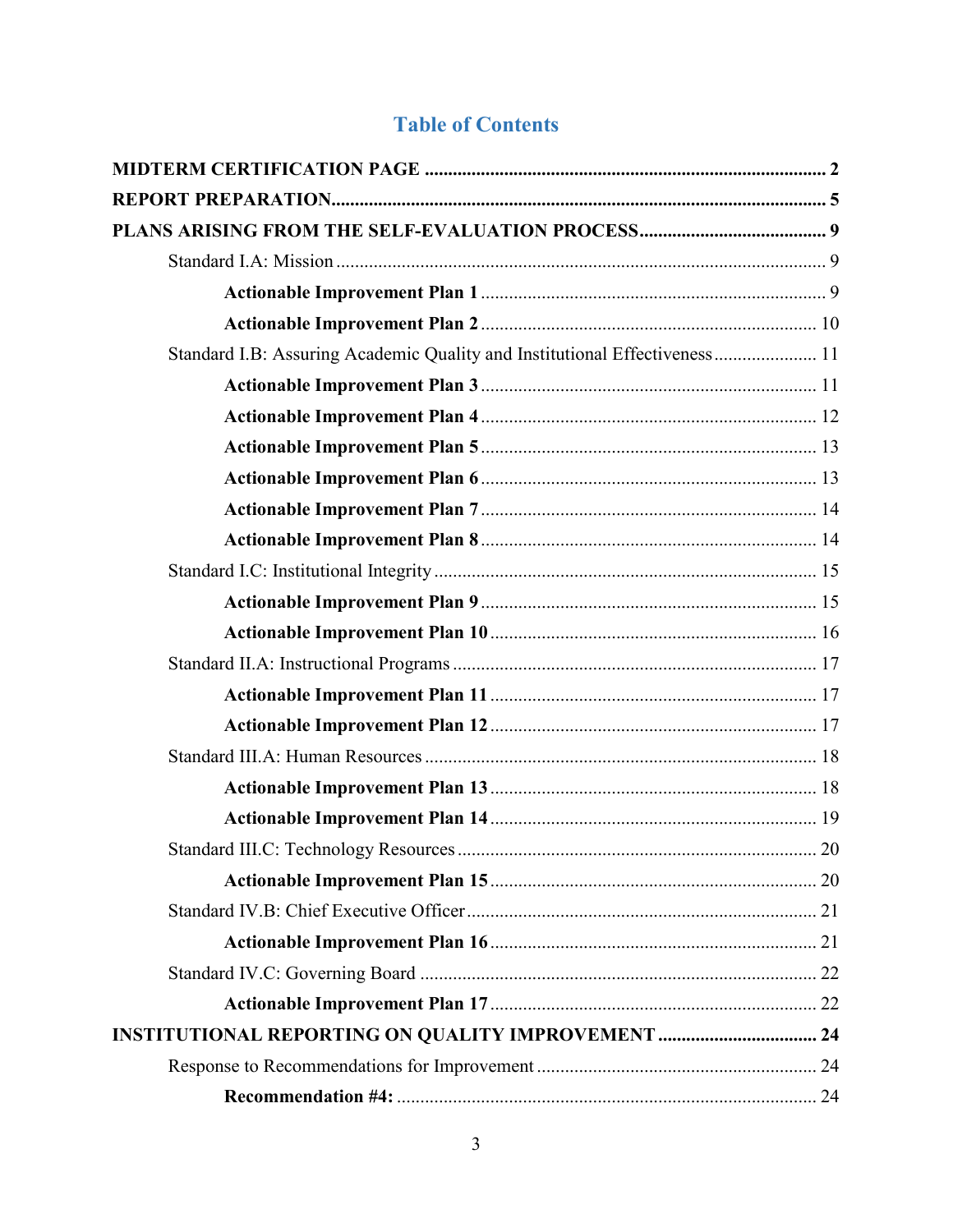| REFLECTION ON IMPROVING INSTITUTIONAL PERFORMANCE: STUDENT       |  |
|------------------------------------------------------------------|--|
|                                                                  |  |
|                                                                  |  |
| REPORT ON THE OUTCOMES OF THE QUALITY FOCUS PROJECTS 41          |  |
| Action Project 1: Outcomes Assessment and Resource Allocation 41 |  |
|                                                                  |  |
|                                                                  |  |
|                                                                  |  |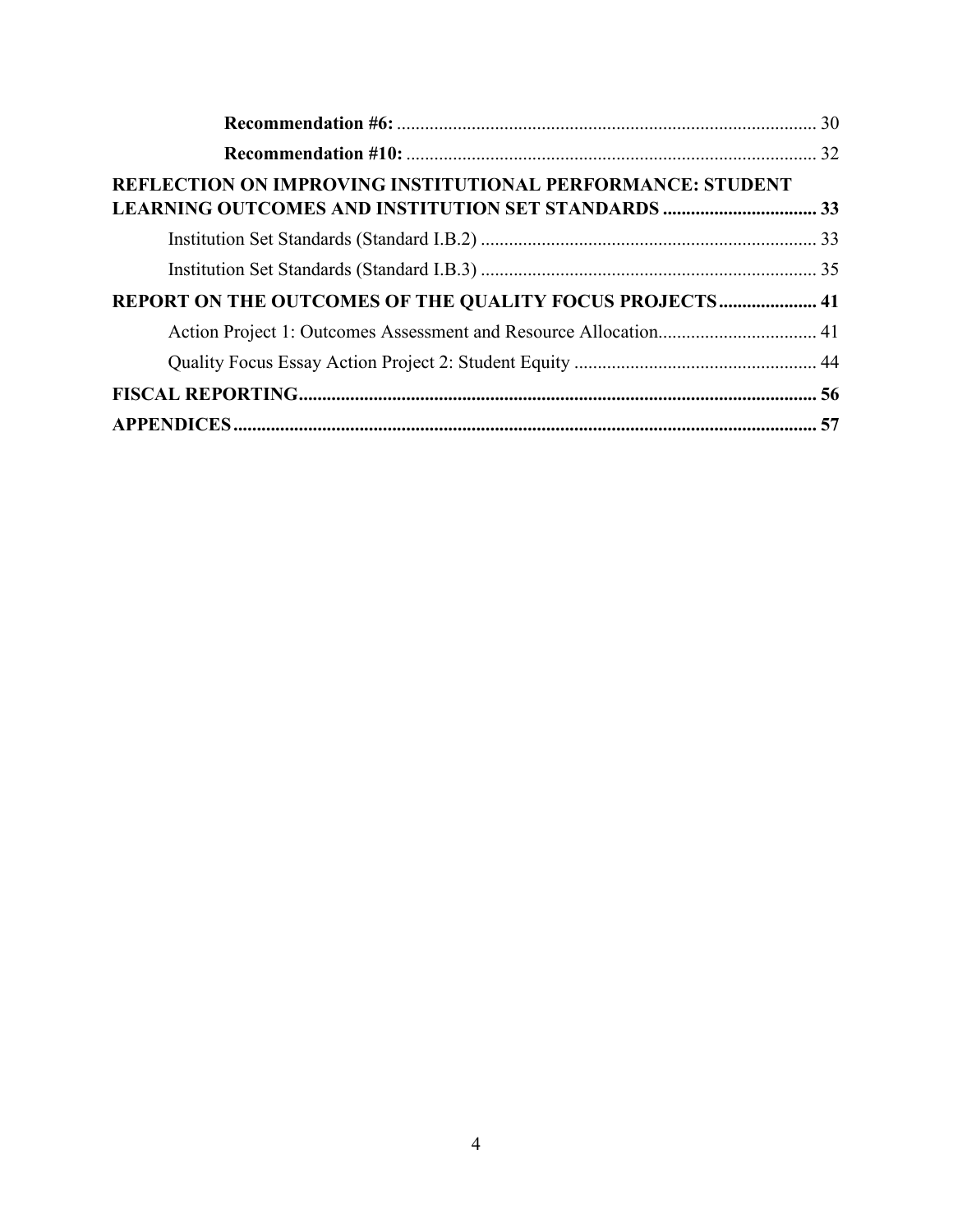# <span id="page-4-0"></span>REPORT PREPARATION

Merced College is committed to a student-centered, collaborative, and data-driven cycle of continuous improvement. The College submitted the Merced College 2016 Self-Evaluation Report on December 23, 2016 followed by a comprehensive site visit in March 2017. This visit resulted in the Merced College 2017 External Team Evaluation Report and the corresponding Accrediting Commission for Community and Junior Colleges Action Letter in June 2017.

RP.01 MC 2016 Self-Evaluation Report RP.02 MC 2017 External Team Evaluation Report RP.03 ACCJC Action Letter June 2017

As a result of the comprehensive site visit in 2017, the College received a total of ten (10) recommendations. These recommendations included six compliance recommendations (Recommendation #1, #2, #3, #7, #8 and #9) and four recommendations  $(#4, #5, #6, #10)$  for improving institutional effectiveness as delineated in the Merced College 2017 External Team Evaluation Report Of these recommendations, Recommendation #5 references ACCJC Standard III.A.6 which has since been deleted from the ACCJC Standards of Evaluation and is not required to be addressed in this midterm report. In addition, the commission required the College to submit a follow-up report addressing progress to all six compliance recommendations. The Merced College 2018 Follow-Up Report was successfully submitted and Merced College received the ACCJC Reaffirmation Letter in January, 2019.

RP.04 MC 2017 External Team Evaluation Report RP.05 MC 2018 Follow-Up Report RP.06 ACCJC Reaffirmation Letter

In preparation for the Merced College Midterm Report, the Accreditation Liaison Officer (ALO) worked closely with the Standing Accreditation Committee (SAC) to develop a response and evidence required for the midterm report. The Standing Accreditation Committee began work on the midterm report during the fall 2019 semester to develop writing teams to address the major sections of the report. This work continued throughout the spring, summer, and fall semesters of 2020. However, due to COVID-19, continued progress on the report was temporarily delayed while the college experienced a shelter-inplace as of March 2019 and primarily focused on maintaining instructional continuity. Significant progress continued in September 2020 as the Standing Accreditation Committee reconvened to continue their work on the midterm report.

## RP.07 SAC Committee email RP.08 SAC Committee Agenda

Members of the Standing Accreditation Committee met regularly to review the requirements of the midterm report including the ACCJC Guidelines for Preparing a Midterm Report, the Merced College 2107 Self Evaluation Report (recommendations, quality focused essay, and action plans as a result of the self-evaluation process), and the Merced College 2017 External Evaluation Report. Members of the Standing Accreditation Committee were assigned lead roles for each major section and components of the report and engaged members of the college community for assistance writing and/or serving as a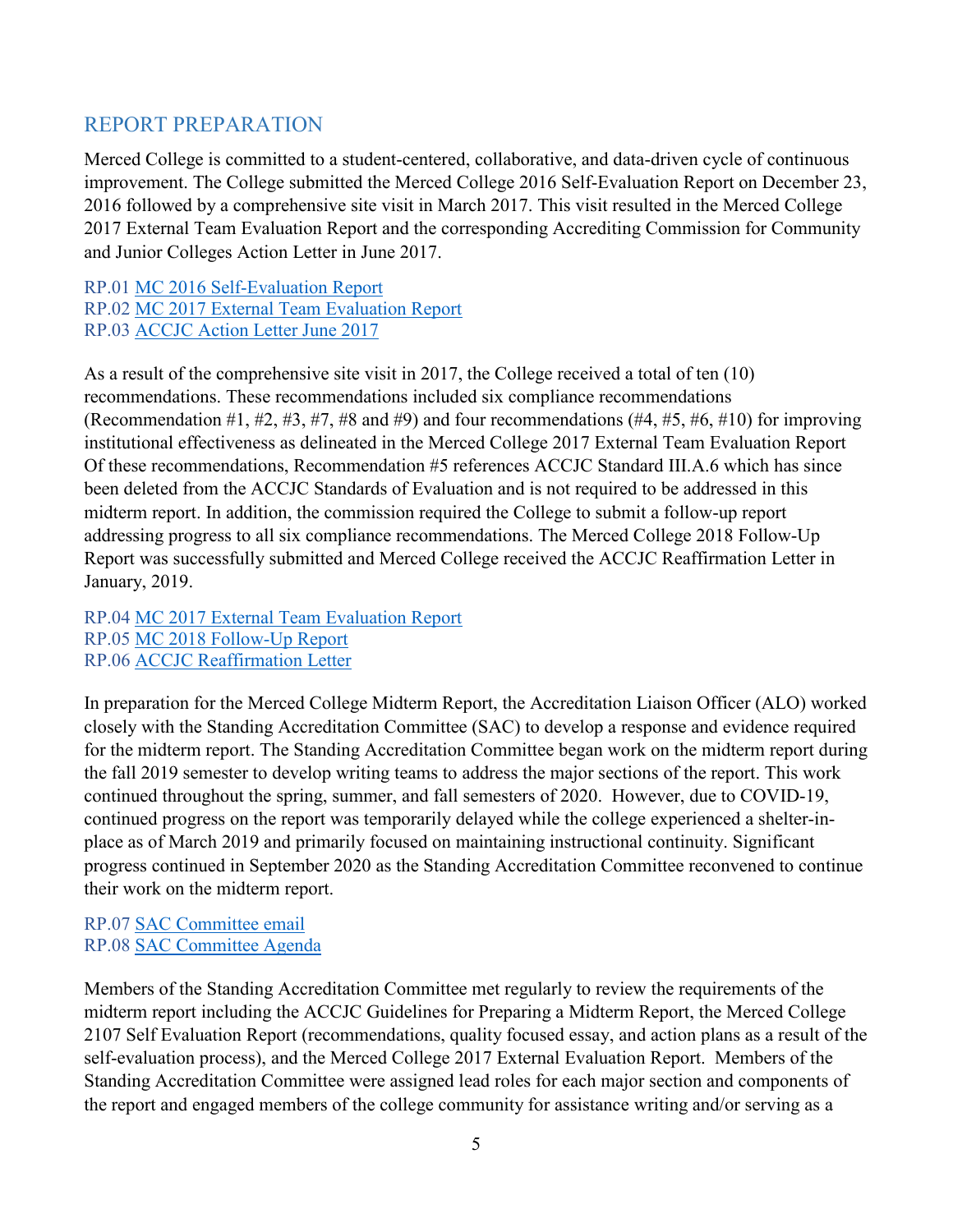resource person. All resource documents were shared and maintained on the Merced College Microsoft Teams MC Standing Accreditation Committee website. This website maintained all of the working documents and resources that allowed continual changes to the draft of the midterm report, and also housed all electronic copies of evidence.

| <b>Table 1: Midterm Sections and Assignments</b>                                                                                                         |                                                                                      |                                                                                             |                                                       |  |  |
|----------------------------------------------------------------------------------------------------------------------------------------------------------|--------------------------------------------------------------------------------------|---------------------------------------------------------------------------------------------|-------------------------------------------------------|--|--|
| <b>Midterm</b><br><b>Report</b><br><b>Sections</b><br>and<br><b>Components</b>                                                                           | <b>Person(s) Responsible</b>                                                         | <b>Actionable</b><br><b>Improvement Plan</b><br><b>Theme or Project</b>                     | <b>Accreditation</b><br>Standard(s)                   |  |  |
| <b>Actionable</b><br><b>Improvement Plan 1</b>                                                                                                           | Office of Student Services,<br>Office of Student Equity and<br><b>Success</b>        | <b>Increased Completion</b><br>Rates                                                        | I.A.1, I.B.1, I.B.3,<br>I.C.14, II.A.5                |  |  |
| <b>Actionable</b><br><b>Improvement Plan 2</b>                                                                                                           | Office of Institutional<br>Effectiveness, Office of Student<br>Equity & Success      | Disaggregate SLO Data                                                                       | I.A.2                                                 |  |  |
| <b>Actionable</b><br><b>Improvement Plan 3</b>                                                                                                           | Office of the President                                                              | Handbook revisions<br>separated to three<br>handbooks                                       | I.B                                                   |  |  |
| <b>Actionable</b><br><b>Student Learning Outcomes</b><br>(SLO) Coordinator, Office of<br><b>Improvement Plan 4</b><br><b>Institutional Effectiveness</b> |                                                                                      | Assess SLO data twice in<br>five years                                                      | I.B.1-I.B.3, II.A.1                                   |  |  |
| <b>Actionable</b><br><b>Improvement Plan 5</b>                                                                                                           | Office of Institutional<br>Effectiveness, Chief<br>Technology Officer                | Select and implement<br>assessment management<br>system software.                           | I.B.1, I.B.3, II.A.1                                  |  |  |
| Office of Instruction, Office of<br><b>Actionable</b><br><b>Institutional Effectiveness</b><br><b>Improvement Plan 6</b>                                 |                                                                                      | Fully staff and<br>operationalize the Office<br>of Institutional<br>Effectiveness           | I.B.1-I.B.9, I.A.2,<br>I.A.3, I.C.3, I.C.5,<br>I.C.12 |  |  |
| <b>Actionable</b><br><b>Improvement Plan 7</b>                                                                                                           | Office of Institutional<br>Effectiveness                                             | 100% Completion of<br>Program-level Student<br>Learning<br>Outcomes/Program<br>Service Area | I.B.4                                                 |  |  |
| <b>Actionable</b><br>Office of Instruction, Dean of<br>the Learning Resource Center<br><b>Improvement Plan 8</b><br>Dean, Chief Technology<br>Officer    |                                                                                      | <b>Transition to Canvas</b>                                                                 | III.C.1                                               |  |  |
| Office of Instruction,<br><b>Actionable</b><br><b>Accreditation Liaison Officer</b><br><b>Improvement Plan 9</b>                                         |                                                                                      | Create and submit<br>Substantive Change<br>Proposal for Distance<br>Education               | I.C.12                                                |  |  |
| <b>Actionable</b><br><b>Improvement Plan 10</b>                                                                                                          | Office of Instruction,<br>Accreditation Liaison Officer,<br>Dean of Los Banos Campus | Create and submit<br>Substantive Change<br>Proposal for Los Banos<br>Campus                 | I.C.12                                                |  |  |
| <b>Actionable</b><br><b>Improvement Plan 11</b>                                                                                                          | Office of Institutional<br>Effectiveness                                             | Develop and implement<br>strategies for GELO<br>assessment                                  | II.A.5, II.A.11,<br>II.A.12                           |  |  |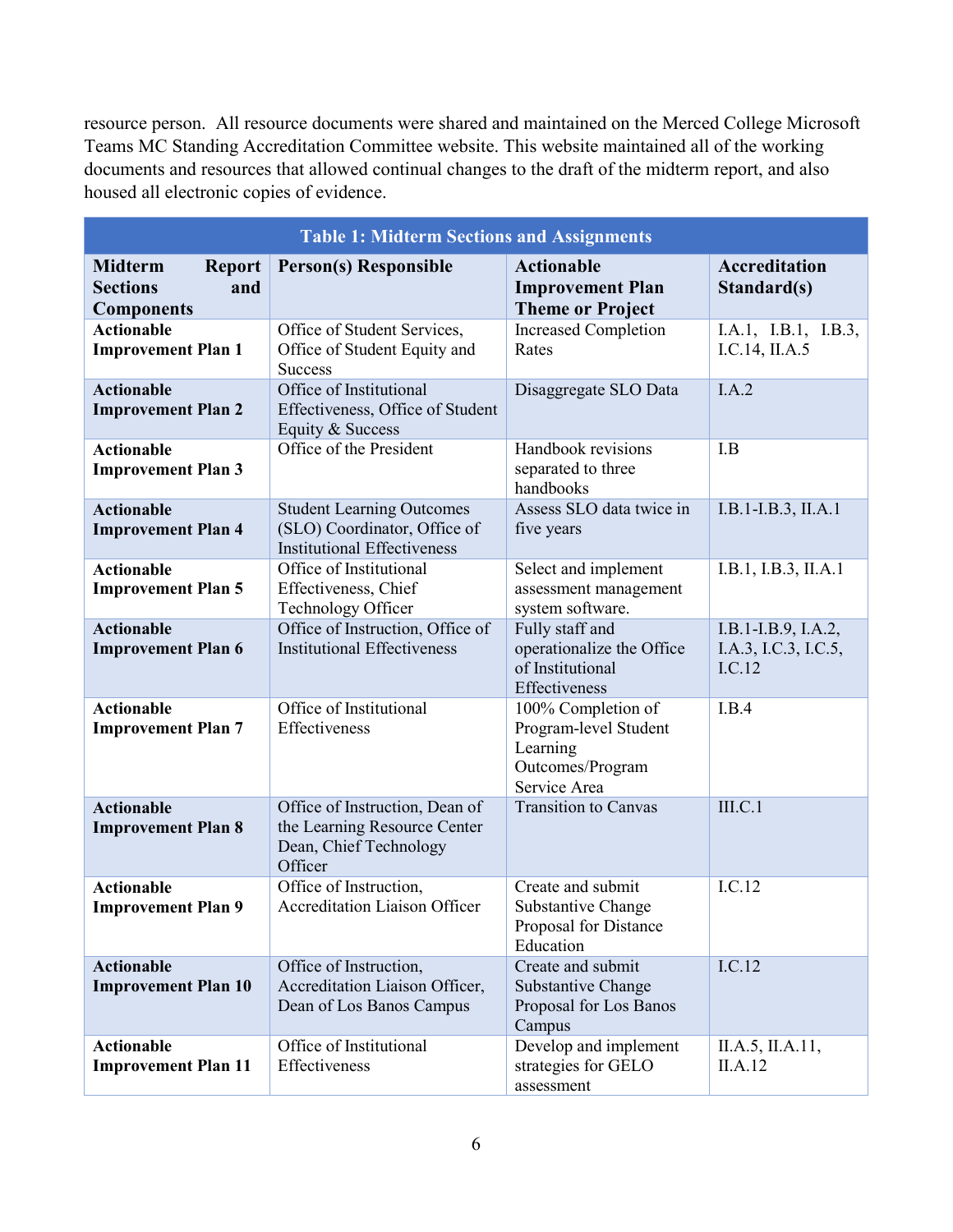| <b>Actionable</b><br><b>Improvement Plan 12</b>      | Create CSU and IGETC<br>Office of Instruction,<br>Articulation Liaison Officer,<br>learning outcomes<br>Curriculum Chair, Student<br>Learning Outcomes (SLO)<br>Coordinator, Program Review<br>Coordinator |                                                                                            | II.A.12                                                                              |
|------------------------------------------------------|------------------------------------------------------------------------------------------------------------------------------------------------------------------------------------------------------------|--------------------------------------------------------------------------------------------|--------------------------------------------------------------------------------------|
| <b>Actionable</b><br><b>Improvement Plan 13</b>      | Office of Human Resources                                                                                                                                                                                  | <b>Create Human Resources</b><br>Plan for professional<br>development                      | III.A                                                                                |
| <b>Actionable</b><br><b>Improvement Plan 14</b>      | Director of Facilities, Director<br>of Business and Fiscal Services,<br>Chief Technology Officer                                                                                                           | Develop an integrated<br>solution for work orders<br>and asset tracking                    | III.B.1                                                                              |
| <b>Actionable</b><br><b>Improvement Plan 15</b>      | Chief Technology Officer                                                                                                                                                                                   | Increase staffing to<br>appropriate levels for ITS<br>staffing                             | III.C.2                                                                              |
| <b>Actionable</b><br><b>Improvement Plan 16</b>      | Office of the President                                                                                                                                                                                    | Onboard the new CEO                                                                        | IV.B                                                                                 |
| <b>Actionable</b><br><b>Improvement Plan 17</b>      | Office of the President                                                                                                                                                                                    | Create and approve Board<br>of Trustees Handbook                                           | IV.C                                                                                 |
| <b>Recommendation #4</b>                             | Office of Student Services                                                                                                                                                                                 | Regular and<br>comprehensive evaluation<br>of student support services                     | ILC.1                                                                                |
| <b>Recommendation #6</b>                             | Office of Administrative<br>Services                                                                                                                                                                       | <b>Facilities Master Plan</b>                                                              | III.B.3                                                                              |
| Office of the President<br><b>Recommendation #10</b> |                                                                                                                                                                                                            | Regular and<br>comprehensive review of<br>board policies and<br>administrative procedures. | I.C.5                                                                                |
| <b>Student Learning</b><br><b>Outcomes</b>           | Office of Institutional<br>Effectiveness                                                                                                                                                                   |                                                                                            | I.B.2                                                                                |
| <b>Institution</b><br><b>Set</b><br><b>Standards</b> | Office of Institutional<br>Effectiveness                                                                                                                                                                   | Review of Institution Set<br>Standards                                                     | I.B.3                                                                                |
| <b>Quality Focus Essay</b><br>Project #1             | Office of Institutional<br>Effectiveness, Office of<br>Instruction, Office of Student<br>Services, Student Learning<br>Outcomes (SLO) Coordinator,<br>Program Review Coordinator                           | <b>Outcomes and Assessment</b>                                                             | $I.B.1-I.B.3, II.A.1$                                                                |
| <b>Quality Focus Essay</b><br>Project #2             | Office of Institutional<br>Effectiveness, Office of Student<br>Equity & Success                                                                                                                            | <b>Student Equity</b>                                                                      | I.B.4, I.B.6, II.A,<br>II.A.2, II.A.4,<br>II.A.6, II.A.7,<br>II.C.1, II.C.5, II.C.7, |
| <b>Fiscal Reporting</b>                              | Office of Administrative<br>Services                                                                                                                                                                       | Overview of Fiscal Report                                                                  | III.D                                                                                |

Members of the Standing Accreditation Committee (SAC) met on September 1, 2020 to identify a timeline to draft and finalize the Merced College Midterm Report. The timeline governing this work follows this section of the report.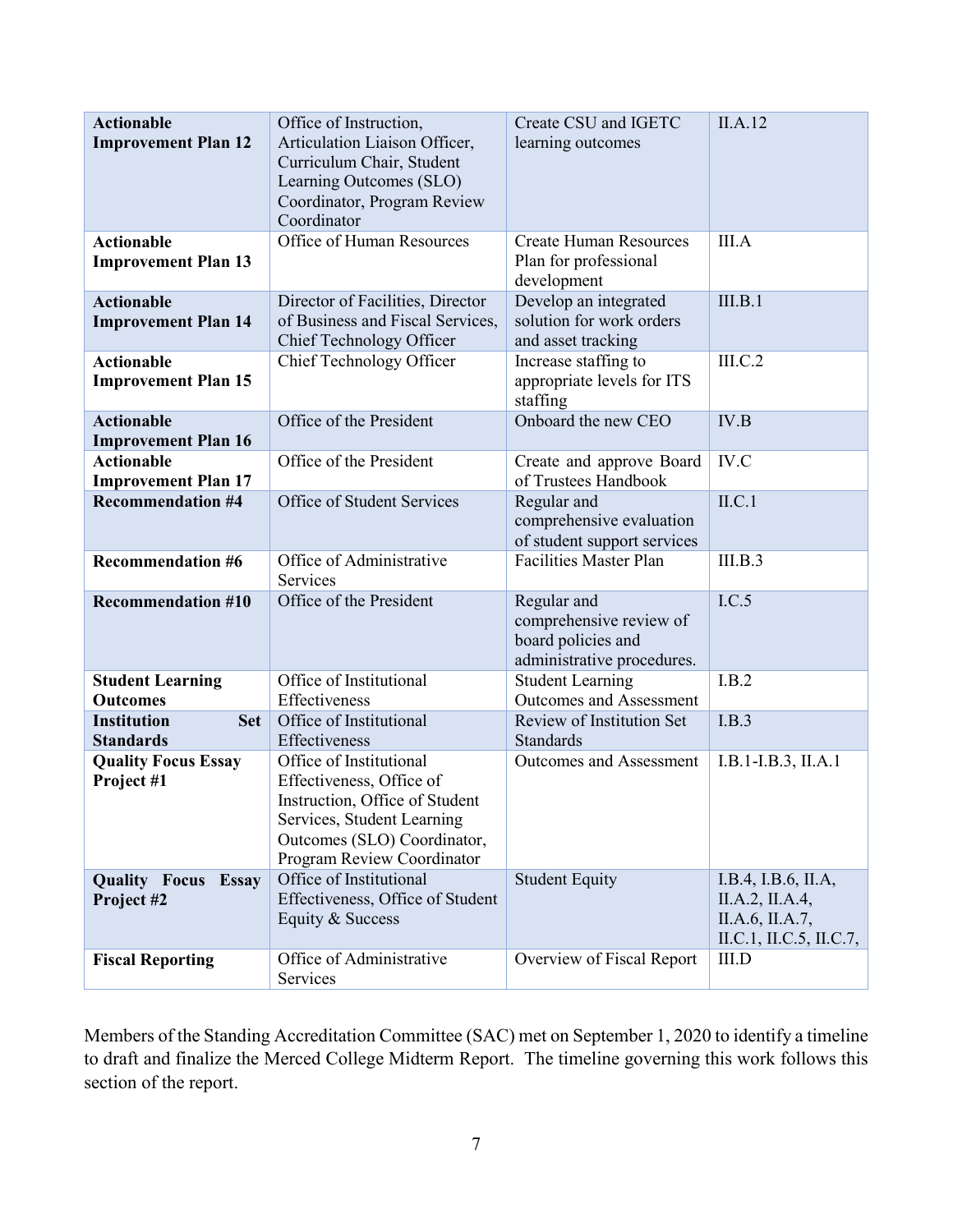| Midterm Report Timeline: Report due to Commission        |                          |  |  |  |
|----------------------------------------------------------|--------------------------|--|--|--|
|                                                          | by March 15, 2021        |  |  |  |
| <b>Committee/Action</b>                                  | <b>Date</b>              |  |  |  |
| <b>SAC Meeting</b>                                       | September 1, 2020        |  |  |  |
| <b>EMPC Overview/Update</b>                              | September 10, 2020       |  |  |  |
| <b>SAC Meeting</b>                                       | September 15, 2020       |  |  |  |
| <b>SAC Meeting</b>                                       | October 15, 2020         |  |  |  |
| <b>First Midterm Draft Due</b>                           | <b>October 15, 2020</b>  |  |  |  |
| <b>SAC Meeting</b>                                       | November 17, 2020        |  |  |  |
| <b>Final Draft and Evidence Due</b>                      | <b>November 25, 2020</b> |  |  |  |
| <b>EMPC Distribution and Review</b>                      | December 4, 2020         |  |  |  |
| <b>SAC Meeting</b>                                       | December 15, 2020        |  |  |  |
| Academic Senate First Read                               | January 14, 2021         |  |  |  |
| <b>SAC Meeting</b>                                       | January 19, 2021         |  |  |  |
| Academic Senate Second Read                              | January 28, 2021         |  |  |  |
| <b>All Comments and Feedback Received</b>                | <b>January 29, 2021</b>  |  |  |  |
| <b>Final Draft for the Board of Trustees</b>             | <b>February 5, 2021</b>  |  |  |  |
| <b>Board of Trustees First Read</b>                      | February 9, 2021         |  |  |  |
| <b>SAC Meeting</b>                                       | February 16, 2021        |  |  |  |
| <b>Board of Trustees Second Read</b>                     | March 9, 2021            |  |  |  |
| <b>Final Midterm Report Complete</b>                     | <b>March 10, 2021</b>    |  |  |  |
| <b>Final Midterm Report Submitted to</b><br><b>ACCJC</b> | <b>March 15, 2021</b>    |  |  |  |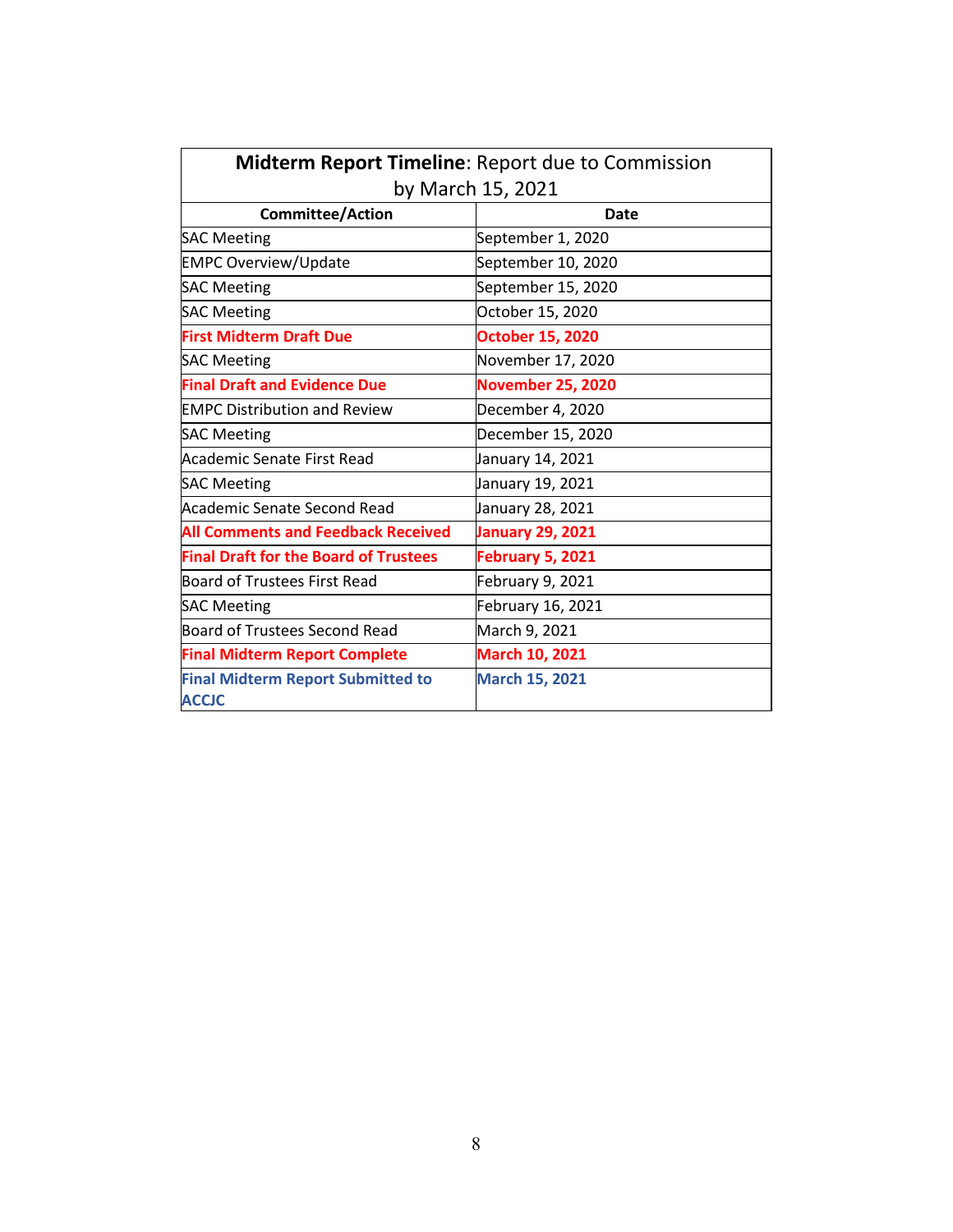# <span id="page-8-0"></span>PLANS ARISING FROM THE SELF-EVALUATION PROCESS

# <span id="page-8-1"></span>Standard I.A: Mission

## <span id="page-8-2"></span>**Actionable Improvement Plan 1**

Action Plan #1 - Adopt initiatives that will contribute the increased completion rates (i.e. 15 to Finish). Standards I.A.1, I.B.1, I.B.3, I.C.14, II.A.5

The Office of Student Services, led by the Vice President of Student Services (VPSS), has implemented ongoing engagement activities and initiatives to increase student completion. The VPSS led a concerted effort to engage students and the campus community in the "15-to-Finish" campaign. The "15-to-Finish" campaign was a robust, multi-year effort changing practices and promoting increased student load carrying in line with best practices in research.

#### AIP.1.01 Implementation Plan AIP.1.02 SSMPC Agendas and Minutes

The VPSS is leading a similar initiative to revitalize the campaign with a new slogan, "Think 30," to assist students, faculty, classified professionals, administrators and other college representatives to engage in conversation surrounding student behavior related to course schedules and completion. Like the "15-to-Finish" campaign, *Think 30* focuses on students completing thirty (30) units per academic school year. This initiative is intended to shift the student mindset to completion of thirty units across the academic year, including summer as needed, as opposed to fifteen (15) per semester**.** Research indicates that students completing thirty units in their first year yields higher success and completion rates.

## AIP.1.03 SSMPC Agendas and Minutes AIP.1.04 Think 30 Best Research Practices

Student success and completion initiatives also include a current push toward a more robust *Early Alert*  program. Using the Navigate technology/software tool, instructional faculty connect at-risk students with appropriate student services for intervention. Navigate is a comprehensive student success management technology system that brings real-time predictive analytics to help support and retain more students. The multiple features of this system helps our college identify barriers to progress by enabling students to book counseling appointments online, communicate with program staff and instructors through text messages, one touch registration, targeted completion campaigns, and an *Early Alert* feature designed to deliver support and resolve minor issues before they escalate.

Through the *Early Alert* campaign, an instructor will receive an email with instructions on how to complete a short survey with a drop down menu of options. Upon the survey completion, an *Early Alert* email is routed to the student's assigned counselor who has a forty-eight hour window to take action and follow up with the student. The counselor connects with the student, documents the action taken, and either closes or escalates the case depending on the specific student situation. The Navigate *Early Alert* tool was launched in pilot in spring 2020, with more wide spread implementation occurring in the fall 2020 semester.

## AIP.1.05 Navigate tool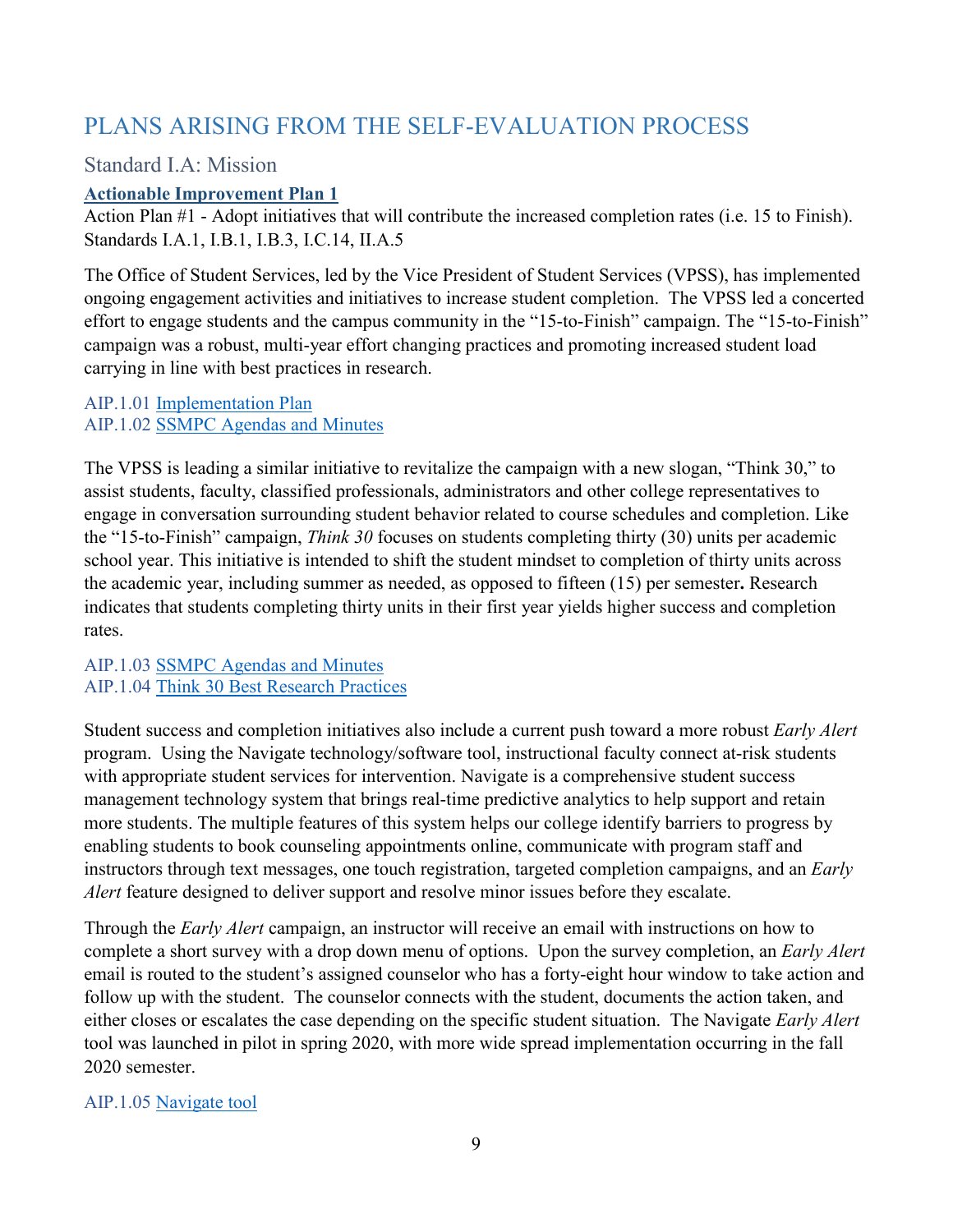## AIP.1.06 SSMPC Agendas and Minutes AIP.1.07 Navigate Early Alert Flow Chart

Another initiative to improve transfer and success rates is a partnership between the College and two local four-year public institutions, University of California, Merced and California State University, Stanislaus. This student-centered partnership, called Warriors on the Way (WOW) and the Merced Promise, have created a structured and student-centered support for transfer students. Both of these partnerships established the infrastructure and support to help students complete their course of study, provide financial incentives for transfer, and clearly identify pathways for student success.

## AIP.1.08 UC Merced and CSU Stanislaus MOUs

Guided Pathways has also served as another initiative to increase completion rates. Established on the four pillars of Guided Pathways (Clarify the Path, Enter the Path, Stay on the Path, and Ensure Learning), the overarching goal of Guided Pathways is founded on student success and completion among many other major initiatives related to guided pathways, the College is participating is a pilot program titled Program Mapper. Working with the founding college of Bakersfield College, a team of student services representatives are working closely with Bakersfield College to successfully implement Program Mapper at Merced College. This program will provide students a clear path and understanding of their academic program. Program Mapper will help students with information regarding majors, careers, and academic pathways.

AIP.1.09 Guided Pathways plan for Merced College AIP.1.10 Program Mapper Link AIP 1.11 Program Mapper presentation AIP.1.12 Guided Pathways

To further increase the collaboration efforts among departments, the VPSS is working closely with the Counseling Department and Office of Financial Aid to provide seamless counseling and support services for students on probation or dismissal. This collaboration will provide students timely and effective academic counseling for students in jeopardy of losing their financial aid. This essential step in supporting students will eliminate barriers to students completing their academic goals and potentially remain qualified to receive monetary assistance.

AIP.1.13 SSMPC Agendas and Minutes AIP.1.14 Promotional flyers

## <span id="page-9-0"></span>**Actionable Improvement Plan 2**

Action Plan #2 - Disaggregate SLO data to better inform Equity. Standard I.A.2

The Office of Institutional Effectiveness (OIE) leads the efforts regarding the disaggregation of data in a wide variety of formats. For example, the OIE releases a data summary, titled Quick Facts, every year that is shared and disseminated widely to the internal and external Merced College community. The Quick Facts reference guide provides a summary each year of key data metrics for the College. While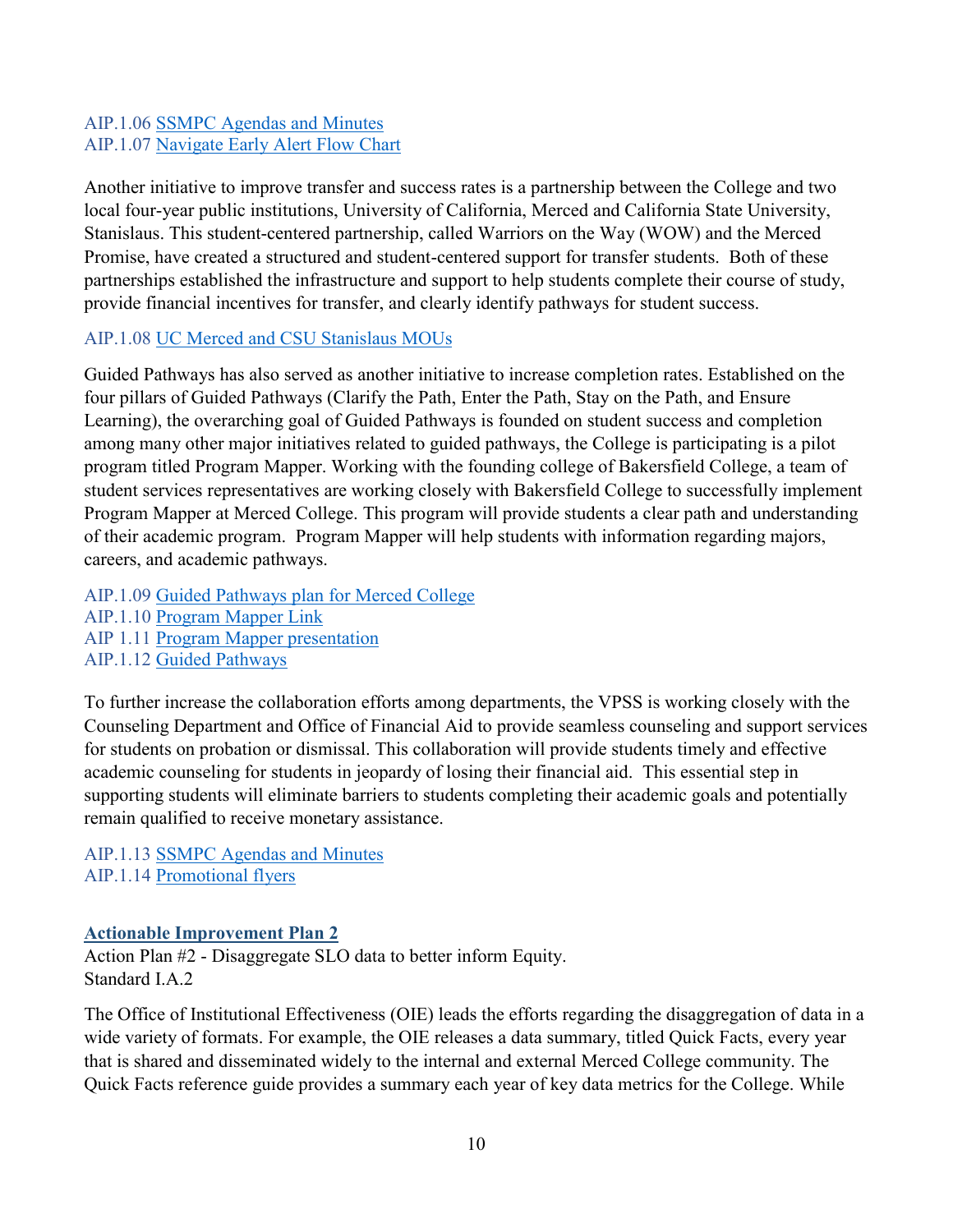the Quick Facts reference guide has been through several revisions over the years, several key data metrics are always included such as disaggregated data based on ethnicity, age, and gender.

## AIP.2.01 Quick Fact Guides since 2008

Since September 2019, the OIE and the Student Equity Committee (SEC) have been collaborating to develop and launch a new Student Equity Data Dashboard through Tableau, a data analysis platform, to more easily and broadly access student equity data. The focus was centered on accessing real-time data for disproportionately impacted student populations and the goals SEC set to close those equity gaps. The Student Equity Data Dashboard provides our SEC Design Teams and other internal strategic equity partners with the ability to regularly access data and the impact each activity has on disproportionately impacted students. This timely data also allows faculty, classified professionals, and administrators to adapt activities based on student outcomes and provide resources for high impact activities in closing equity gaps for students.

AIP.2.02 Student Equity Data Dashboard AIP.2.03 Tableau website AIP.2.04 Data and Evidence

In addition, the OIE provides data references and resources through the Merced College Assessment: Program Review and Outcomes Assessment website. This website helps faculty, administrators, classified professionals, students, and the College community to participate in the process of analyzing student success and outcome data. The Student Learning Outcomes (SLO) Coordinator developed a series of video tutorials demonstrating how to use the assessment website. The Dean of Institutional Effectiveness and the OIE classified professionals collaborate with the SLO Faculty Coordinator, Program Review Coordinator, and classified professionals who support eLumen to conduct regular trainings and workshops in improving data analysis and the use of eLumen.

AIP.2.05 MC Program Review and Outcomes Assessment Website AIP.2.06 Assessment Tutorial Video AIP.2.07 PROAC Workshop

The OIE is utilizing eLumen to assist with the disaggregation of outcome data. As a part of this initiative, faculty have also prioritized the mapping of program level and institutional level outcomes with course outcomes. This provides faculty the opportunity to access course level outcome data without having to request departmental data through the OIE; thus, eliminating a barrier to closing equity gaps. Faculty utilize eLumen to assess the outcome data with the goal of improving teaching and learning through evidence based assessment and analyses of courses and programs.

AIP.2.08 Office of Institutional Effectiveness Website link and screen shot AIP.2.09 Guide to Evaluating Program Reviews in eLumen

<span id="page-10-1"></span><span id="page-10-0"></span>Standard I.B: Assuring Academic Quality and Institutional Effectiveness **Actionable Improvement Plan 3**

Action Plan #3 - Handbook revisions separated to three handbooks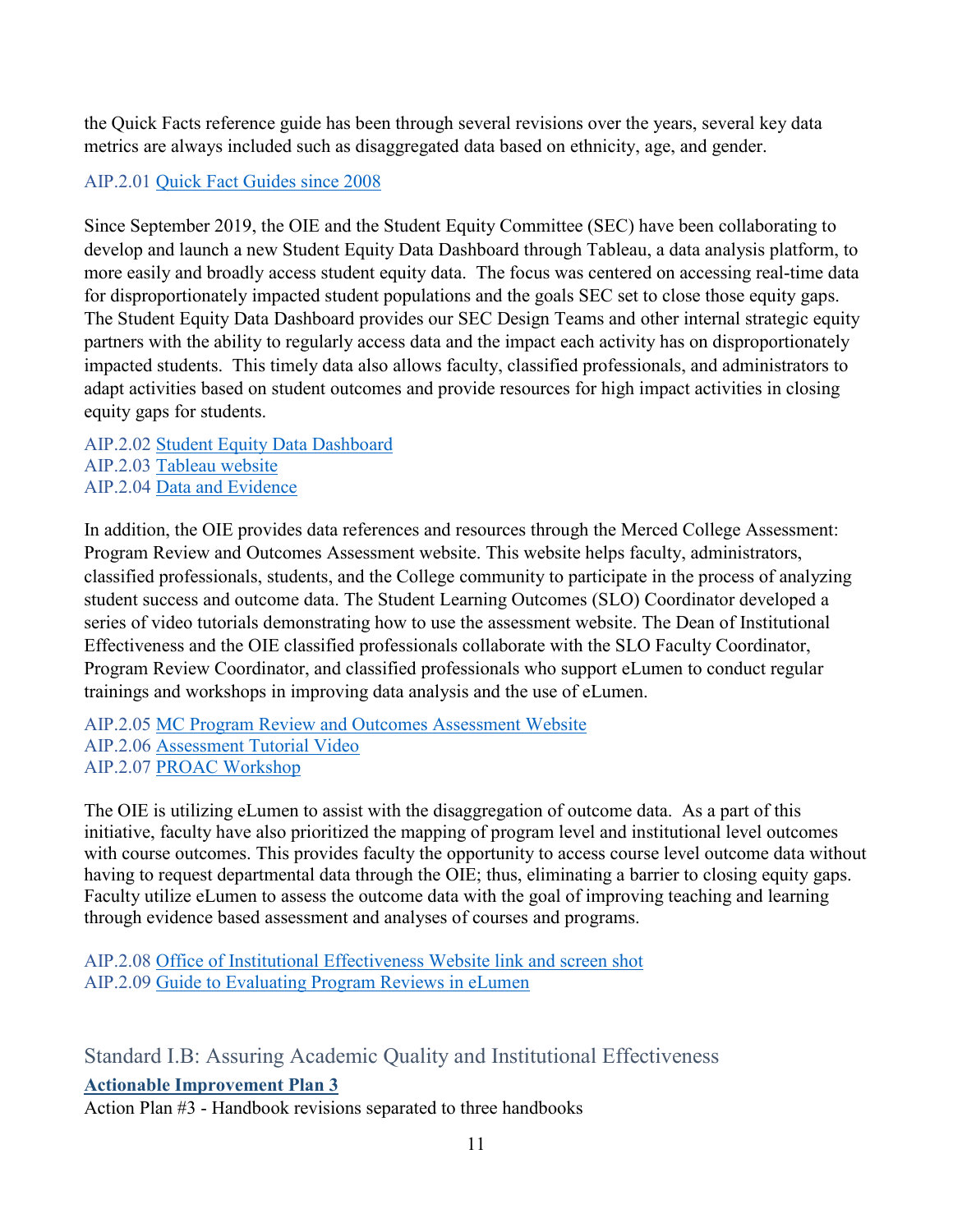Standard I.B

Starting in fall 2016, members of the College Council participatory governance committee led the efforts to separate the overarching governance handbook into three separate handbooks: Merced College Shared Governance Handbook, Merced College Integrated Planning Handbook, and Merced College Program Review Handbook. The separation of these handbooks ensures clarity, ease of use, and tools and documents more readily available for all constituencies:

- 1. Merced College Shared Governance Handbook—renamed "Participatory Governance Handbook"
- 2. Merced College Integrated Planning Handbook
- 3. Merced College Program Review Handbook

AIP.3.01 MC Participatory Governance Handbook AIP.3.02 MC Integrated Planning Handbook AIP.3.03 MC Program Review Handbook

The handbooks were reviewed, edited, and separated under the purview of the participatory governance College Council at multiple meetings during the fall 2016 term as well as additional revisions made by the same governance committee at the February 21, 2017, April 17, 2018, May 22, 2018, and October 2, 2018 meetings. Superintendent/President, Dr. Chris Vitelli, presented the three separate handbooks to the Board of Trustees at their February 14, 2017 regular meeting. President Vitelli shared that separating the "handbook" of three major themes of integrated planning, program review, and shared governance will increase the effectiveness and use of each separate handbook and provide ease of use for the faculty, classified professionals, administrators, and students.

AIP.3.04 College Council Meeting Agendas and Minutes—Fall 2016 AIP.3.05 College Council Meeting Agendas and Minutes—Spring 2017 AIP.3.06 BOT February 14, 2017 Meeting

## <span id="page-11-0"></span>**Actionable Improvement Plan 4**

Action Plan #4 - Assess SLO data twice in five years Standards I.B.1-I.B.3, II.A.1

Since 2015, SLO assessments are assessed at the course level at least twice every five years. To support this assessment cycle, the College Academic Senate passed a resolution, *Resolution 05-15 Frequency of Course SLO Assessment*, which "all Student Learning Outcomes…will be submitted at least twice every five years." Over the last two years, the program review process has transitioned into an annual report with data analysis based on outcome and assessment data. This data is used to inform the program review process for review, reflection, revision and improvement of courses and programs, including resource allocation requests.

AIP.4.01 Academic Senate Resolution 05-15 AIP.4.02 Program Review Template and example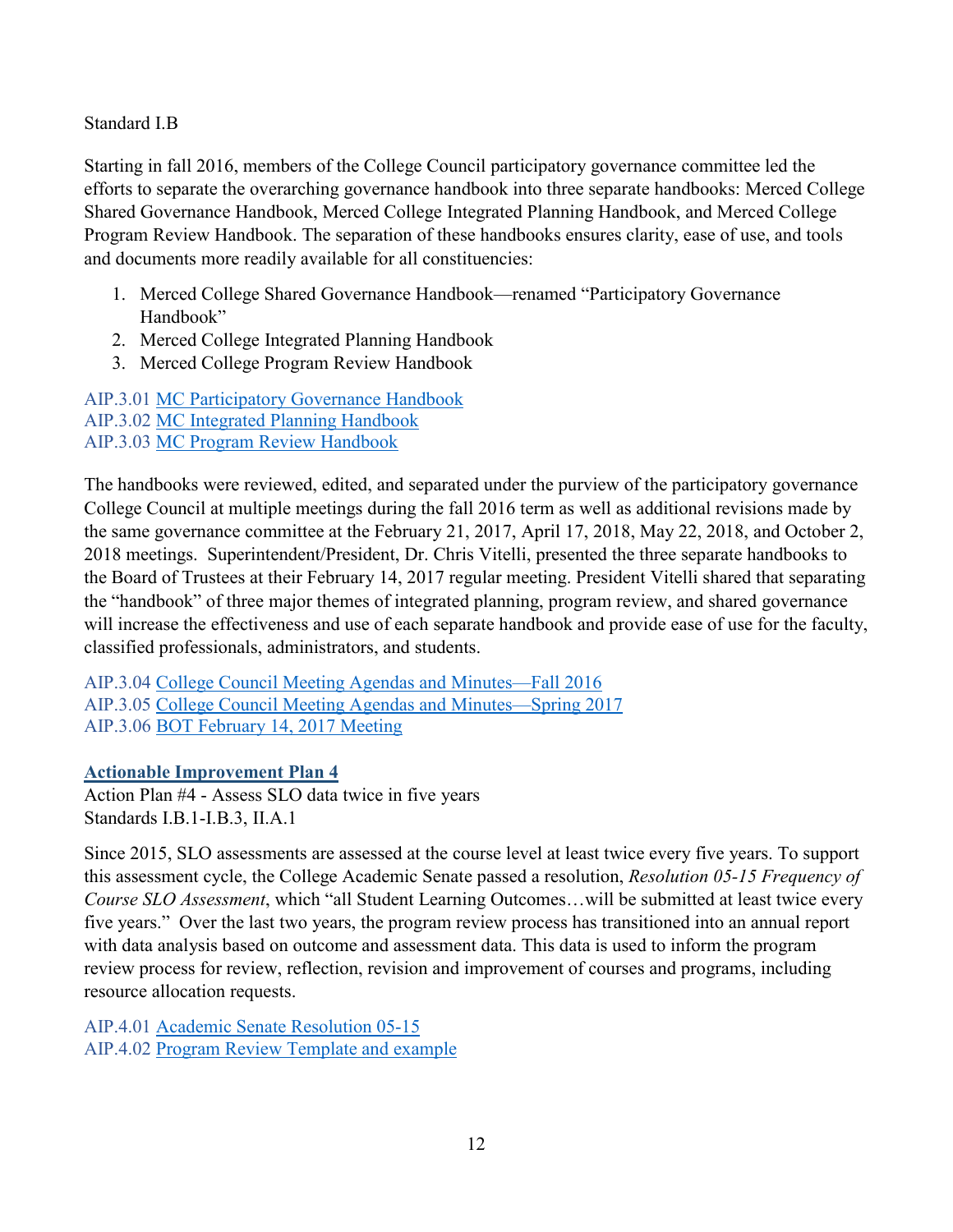Including assessment and outcome data as a foundational element in the program review process ensures outcome data is assessed regularly and systematically and ensures data is utilized in for continuous quality improvement of instructional programs and support services. The College also developed and implemented a formal timeline as part of an institutional wide Program Review Workshop, which included participation of faculty, classified professionals and administration, in the summer of 2019. This ensures the College is assessing outcome data annually for all programs, including General Learning Outcomes (GELOs)/Institutional Student Learning Outcomes (ISLOs).

## AIP.4.03 Workshop Information

## <span id="page-12-0"></span>**Actionable Improvement Plan 5**

Action Plan #5 - Select and implement assessment management system software. Standards I.B.1, I.B.3, II.A.1

A comprehensive assessment management process has been established linking Canvas course shells with outcomes, program review, and curriculum. In February, 2017, the College entered into a client services agreement with eLumen to assist with the assessment of outcomes, assessment, curriculum, and program review. The SLO Coordinator and Program Review Coordinator developed a series of videos to assist faculty with the transition to eLumen and the navigation of outcomes and program review.

AIP.5.01 eLumen Client Services Agreement AIP.5.02 Email from Dean of Institutional Effectiveness AIP.5.03 Videos [eLumen Instructional](https://www.youtube.com/watch?v=k_UYxxqKbxw&feature=youtu.be) Video #1 and [eLumen Instructional Video #2](https://www.youtube.com/watch?v=jLuOMHWMsJY&feature=youtu.be)

## <span id="page-12-1"></span>**Actionable Improvement Plan 6**

Action Plan #6 - Fully staff and operationalize the Office of Institutional Effectiveness Standards I.B.1-I.B.9, I.A.2, I.A.3, I.C.3, I.C.5, I.C.12

In 2017, the College developed and institutionalized the new Office of Institutional Effectiveness (OIE) with a full-time administrator at the dean-level, two full-time researchers, and support staff**.** The OIE facilitates the institutional effectiveness of ongoing planning and assessment, and resource development and allocation processes, based on sound research and evidence that foster continuous quality improvement. The Dean of OIE serves as the lead and only administrator for this division. Recently, due to a vacancy, the OIE reclassified an existing classified professional position within the office as an additional researcher to assist with increased accountability and data metrics for the College.

AIP.6.01 Dean of Institutional Job Description AIP.6.02 Board of Trustees Meeting Agenda and Minutes approving Dean AIP.6.03 AVP President's Cabinet Agenda with position on the agenda AIP.6.04 Office of Institutional Effectiveness Org Chart AIP.6.05 Research Analyst Job Description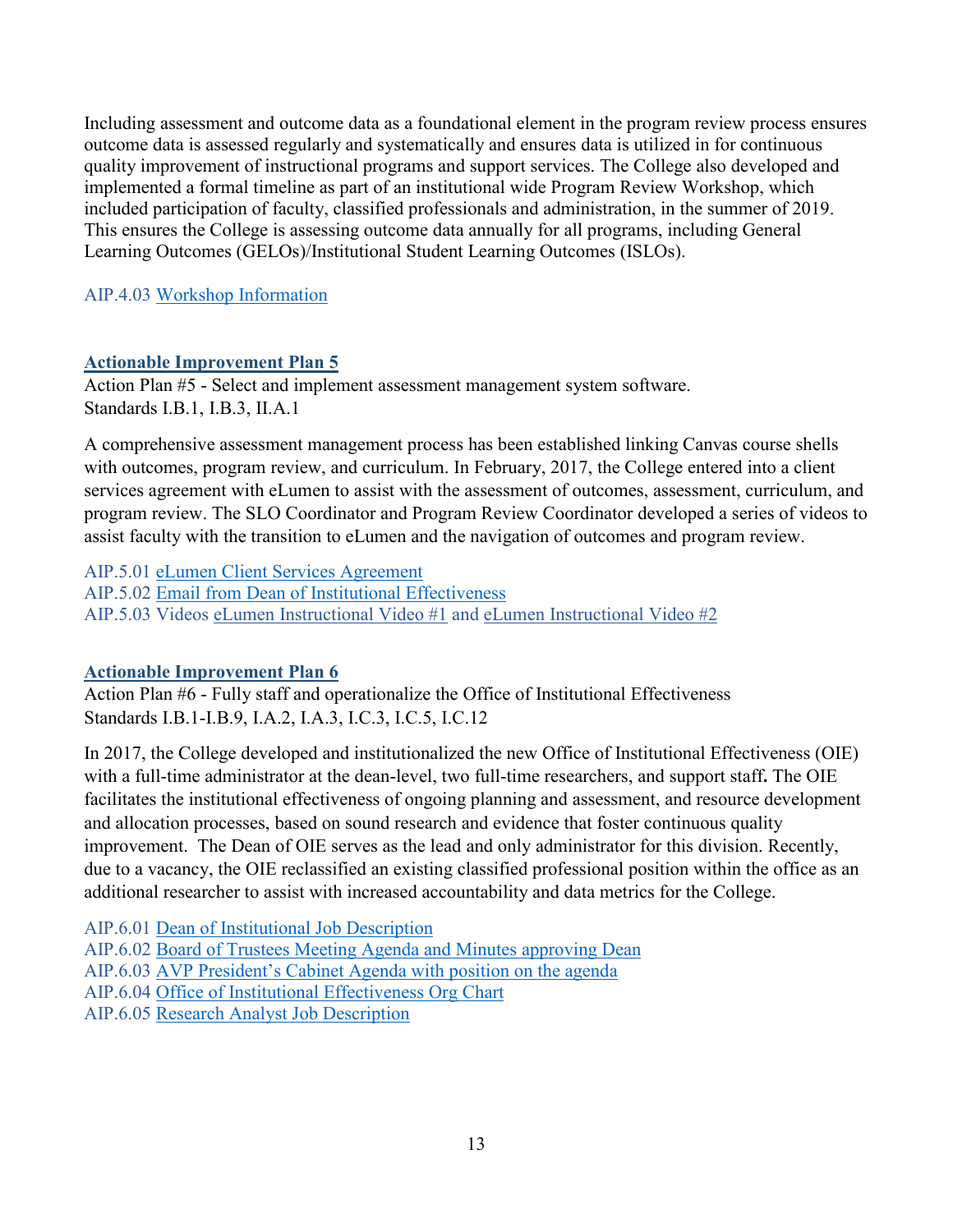## <span id="page-13-0"></span>**Actionable Improvement Plan 7**

Action Plan #7 - 100% Completion of Program-level Student Learning Outcomes/Program Service Area Standards I.B.4

Every program stated in the College Catalog includes program learning outcomes (PLOs). PLOs are included in the program review process and the Program Review Report for each instructional and student services program review. As each program review report is completed, general assessment or PLOs and service area outcomes (SAOs) are also reviewed and analyzed. A comprehensive training guide assists faculty in linking the course outcomes with PLOs to analyze the results as part of this integrated process.

AIP.7.01 Merced College Catalog AIP.7.02 Program Review Template AIP.7.03 Program Review examples AIP.7.04 Comprehensive Training Guide for Mapping Outcomes

Over the last five years, the data from eLumen indicates that 99.9% of programs submitted a program review and reviewed the PLOs. The Program Review Coordinator is now working closely with the Office of Institutional Effectiveness, SLO Coordinator, and faculty to finalize the mapping for a more effective program review analyses with a goal of 100% completion by 2022.

AIP.7.05 Curriculum Mapping Website

### <span id="page-13-1"></span>**Actionable Improvement Plan 8**

Action Plan #8 – Transition to Canvas Standards I.B.9, III.C.1

As early as fall 2015, members of the Academic Senate were engaged in discussions regarding the Canvas/Instructure learning management system (LMS) adoption for the College. In December 2015, the Academic Senate passed a resolution to form a task force to consider adopting Canvas as the official College's learning management system (LMS). In October 2016, after a thorough review and analysis of Canvas, Academic Senate unanimously passed Resolution 5-16 to adopt Canvas as the LMS and the College entered into a contract with Instructure for the use of Canvas in December 2016.

In February, 2017 the California Community Colleges California Virtual College - Online Education Initiative (CVC-OEI) announced the intent to contract with Instructure Inc. to provide the learning management system, Canvas, and related services to all California community colleges. The Common Course Management System (CCMS) Committee recommended to adopt Canvas for the California Community College system.

During the spring 2017 semester, the first cohort of faculty started to provide workshops and training to other faculty in the fall of 2017. The cohort continued to grow through the spring 2018 semester along with additional training. A complete conversion to Canvas was achieved in fall of 2018.

## AIP.8.01 CCC Tech Article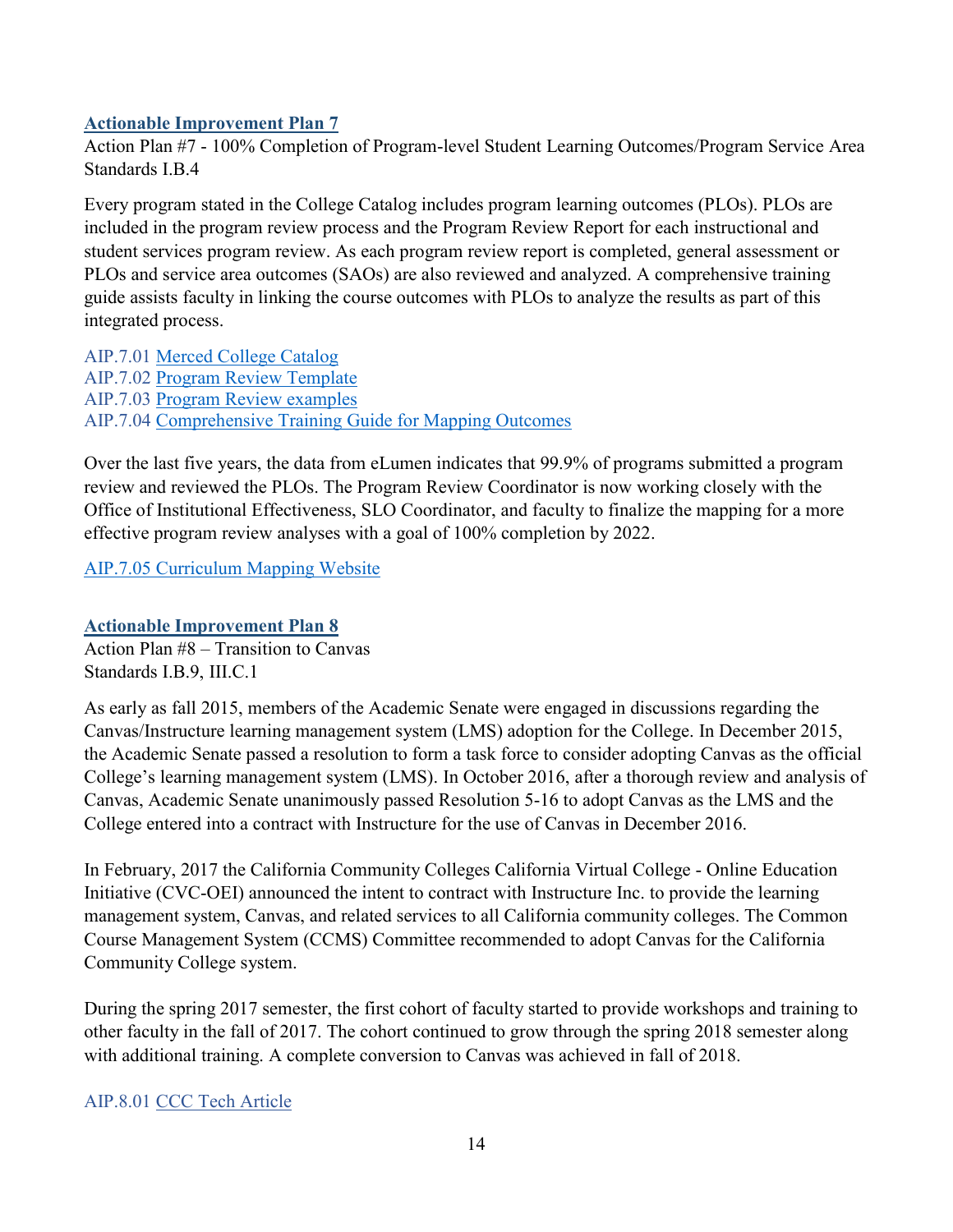AIP.8.02 CVC-OEI February 28 2017 Press Release AIP.8.03 Academic Senate Resolution 16-15 passed on December 10, 2015 AIP.8.04 Academic Senate Resolution 5-16 passed on October 27, 2016 AIP.8.05 Contract MC2844: Signed by VPI B. Ellison and Dean Golz in December 2016 AIP.8.06 BOT Approved Instructure Contract in December 2016 (12-13-2016) AIP.8.07 Scoping call notes, email, and old SIP as evidence

## <span id="page-14-0"></span>Standard I.C: Institutional Integrity

#### <span id="page-14-1"></span>**Actionable Improvement Plan 9**

Action Plan #9 - Create and submit Substantive Change Proposal for Distance Education Standard I.C.12

ACCJC approved the College's first Substantive Change Report in 2008 requesting more than 50% of the following programs to be online: Merced College Associate Degree Breadth Requirement, California State University Breadth Requirements, and the Associate of Arts Degree in History. Two years later in 2010, the Commission approved fifteen programs to be offered in an online modality that exceeded 50% online: General Business Associate of Arts Degree, General Business Certificate, Child Development Associate of Arts Degree, Early Intervention Assistant Certificate, School Age Care Certificate, Infant/Toddler Care Certificate, Families in Crisis Certificate, Foster Care Education Certificate of Specialization, Humanities Associate of Arts Degree, International Students Associate of Arts Degree, Intersegmental General Education Transfer Certificate for California State University and University of California, Real Estate Associate of Arts Degree, Real Estate Certificate, Social and Behavioral Sciences Associate of Arts Degree, Spanish Associate of Arts Degree.

In 2014, twenty-one programs were approved to be offered more than 50% online: three Associate Degrees for Transfer were approved (Child Development, Business Administration, and Management Information Systems), three Associate of Arts for Transfer (Elementary Teacher Education, History, and Psychology), eight Associate of Art degrees (Administrative Medical Office Professional, Administrative Office Professional, CAD Draftsman—Mechanical, Small Business Entrepreneurship, Health Sciences, Liberal Studies, Marketing, and Psychology), and seven Certificates of Achievement and Specialization (Virtual Office, CAD Operator, CAD Draftsman, Small Business Entrepreneurship, Marching, Administrative Medical Office Professional, and Administrative Office Professional).

## AIP.9.01 ACCJC Approval Letters of DE Sub Change

In March 2020, as a result of the COVID-19 pandemic, the College was forced to transition all classes to remote education/online to maintain instructional continuity. In response to the **ES 20-12 Emergency Temporary Distance Education Blanket Addendum for Summer 2020 or Fall 2020** Memorandum from the California Community Colleges Chancellors Office released on March 31, 2020, administrators, faculty, classified professionals, and students immediately engaged into conversations and discussions to address the requirements set forth in this memo. A Distance Education Addendum (DEA) team of faculty, classified professionals, and administrators met frequently to develop and implement a plan to address the Emergency Temporary Distance Education Blanket Addendum Memo. The DEA team consisted of the Academic Senate President, Curriculum Chair, Curriculum Chair-elect,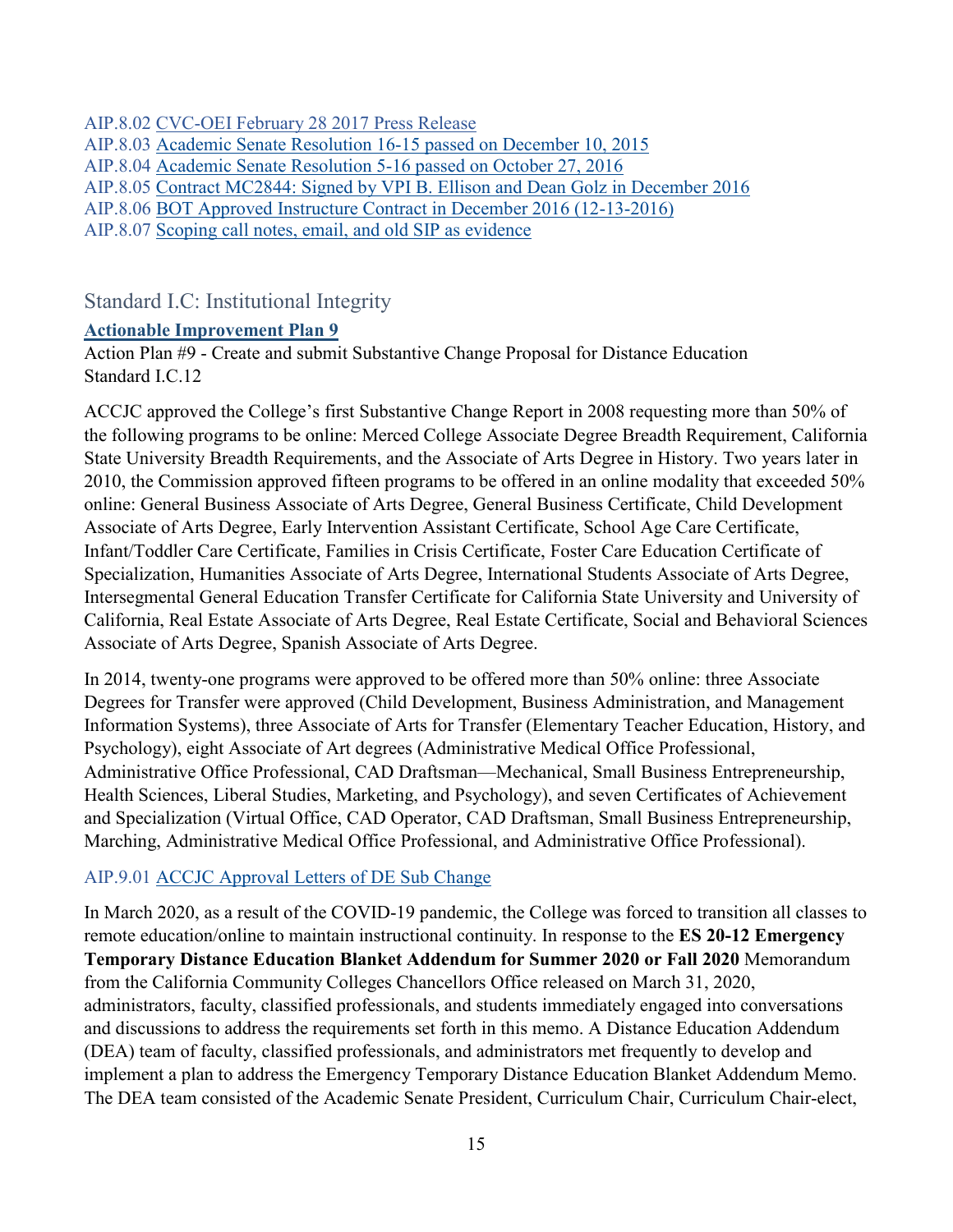Distance Education Coordinator, Articulation Officer/POCR Lead, Curriculum Specialist, three Deans of Instruction, and the Vice President of Instruction. As part of the implementation process, the team recognized the importance of discussions, collaborative dialogue, and to follow local approval processes as part of the implementation plan.

AIP.9.02 Email to Chancellor's Office for Summer and Fall DE Addendum Approval AIP.9.03 Emergency Temporary DE Addendum AIP 9.04 DE Addendum Communication from ACCJC

As a result of the pandemic, nearly all courses have submitted a distance education addendum that has been approved by the Curriculum Committee and the Board of Trustees. In speaking with the College's ACCJC Liaison, the College received approval from the Commission on December 16, 2020, for over fifty programs to be offered more than 50% online instead of submitting a Substantive Change Inquiry Form to the Commission for each program.

AIP.9.05 Curriculum Committee Agenda and minutes with DE Addendum Approvals AIP.9.06 Commission Notification to offer Programs more than 50% Online (December 2020)

## <span id="page-15-0"></span>**Actionable Improvement Plan 10**

Action Plan #10 - Create and submit Substantive Change Proposal for Los Banos Campus Standard I.C.12

On December 18, 2017, the Accreditation Liaison Officer (ALO), at the time, inquired with ACCJC about the status of submitting a formal Substantive Change Proposal for the Los Banos Campus. The Los Banos Campus is a satellite center located in the small town of Los Banos in Merced County. Specifically, the ALO requested guidance for the following two questions:

- 1. What are the applicable ACCJC requirements regarding offering degree programs at a campus associated with a college? We have a campus in Los Banos. We intend to offer existing and approved programs at that campus but wanted to know if offering these programs required a substantive change report. Additionally, if we were to offer a program at Los Banos that is not offered at the main campus (Merced College) would this require a substantive change report?
- 2. Once a program is offered at 51 percent or more online a substantive change report is needed. If the existing and approved program is currently offered at the main campus (i.e. Merced College) online and then transitions to the Los Banos does this require a substantive change proposal?

The response from the ACCJC Liaison for Merced College indicated in an email later that same day (on December 18) that "neither of the situations you describe require a sub change (not even an inquiry)."

Therefore, the College did not submit a Substantive Change Proposal for the Los Banos Campus nor was it required by the Commission.

AIP.10.1 Email confirmation from ACCJC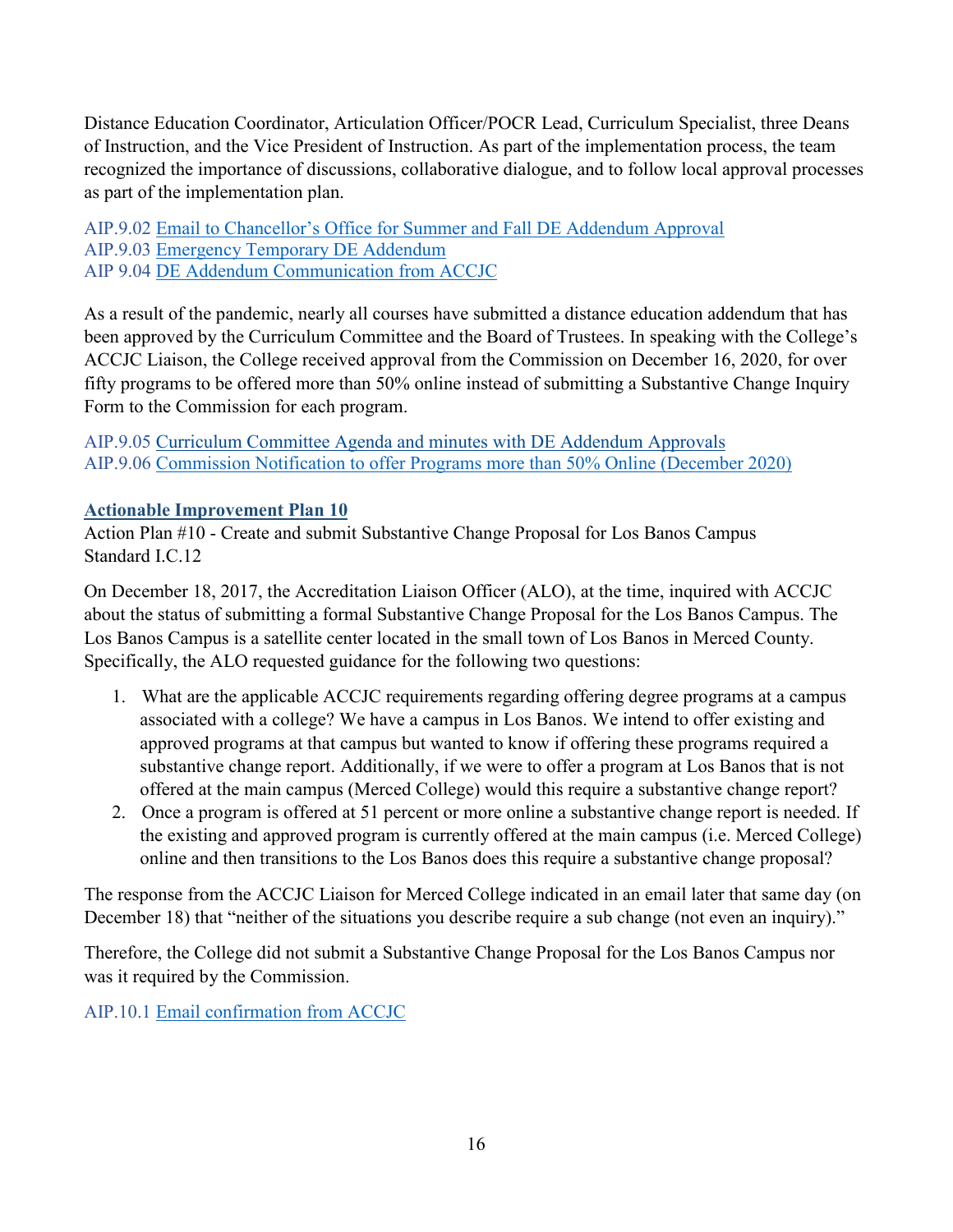<span id="page-16-0"></span>Standard II.A: Instructional Programs

<span id="page-16-1"></span>**Actionable Improvement Plan 11**

Action Plan #11 - Develop and implement strategies for GELO Assessment Standards II.A.5, II.A.11, II.A.12

The College utilizes several committees within the participatory governance structure to assist with the assessment and analysis of outcomes at the course, program, and institutional level. Within the past year, two key committees related to program review and outcomes and assessment, the Assessment Review Committee (ARC) and the Instructional Program Review and Student Learning Outcomes Committee (IPRSLOAC) merged together into one committee titled Program Review, Outcomes, and Assessment Committee (PROAC) to be align the efforts and work of the ARC and IPRSLOAC Committees. PROAC coordinates and assesses the College's institutional student learning outcomes (GELOs/ISLOs).

AIP.11.01 PROAC Committee Composition and Charge AIP.11.02 IPRSLOAC Agenda and Meeting Minutes – discussion of PROAC

In 2017, the College purchased a web-based software, eLumen, to automate the assessment processes for all programs. While the implementation of eLumen is still ongoing, it provides a platform to support the assessment and analysis of outcomes at the course, program, and institutional level. The Program Review Coordinator utilizes eLumen to provide preliminary data for GELOs/ISLOs. As the chairs of PROAC continue to work closely with Cohort Assessment Trainers (CATs), SLO Coordinators, and Program Review Coordinator, the mapping of course outcomes to program level outcomes (PLOs) and GELOs/ISLOs will be finalized by 2022 to ensure a robust data analysis and dialogue of GELOs/ISLOs moving forward.

AIP.11.03 Role of SLO Coordinator, PR Coordinator, CATs AIP.11.04 Selection of eLumen AIP.11.05 Implementation Timeline for eLumen

## <span id="page-16-2"></span>**Actionable Improvement Plan 12**

Action Plan #12 - Create CSU and IGETC learning outcomes Standards II.A.12

While this is an Actionable Improvement Plan in the 2016 Self Evaluation Report, the Academic Senate passed a resolution, the College Academic Senate Resolution 04-14, indicating the General Education Learning Outcomes (GELOs) would be embedded within the Institutional Student Learning Outcomes (ISLOs). By incorporating the GELOs within the ISLOs, it captures the intent of creating learning outcomes for the CSU-General Education Breadth (CSU-GE) and Intersegmental General Education Transfer Curriculum (IGETC). The Academic Senate acknowledged the outcomes of General Education for both CSU-GE and IGETC would align with those key elements of the ISLOs. As a means of assessment, the mapping of course outcomes to the ISLOs is utilized to assess the Institutional Student Learning Outcomes. This process would also assess the IGETC and CSU-GE program outcomes.

AIP.12.01 MC Academic Senate Resolution 04-14 AIP.12.02 Merced College Institutional Student Learning Outcomes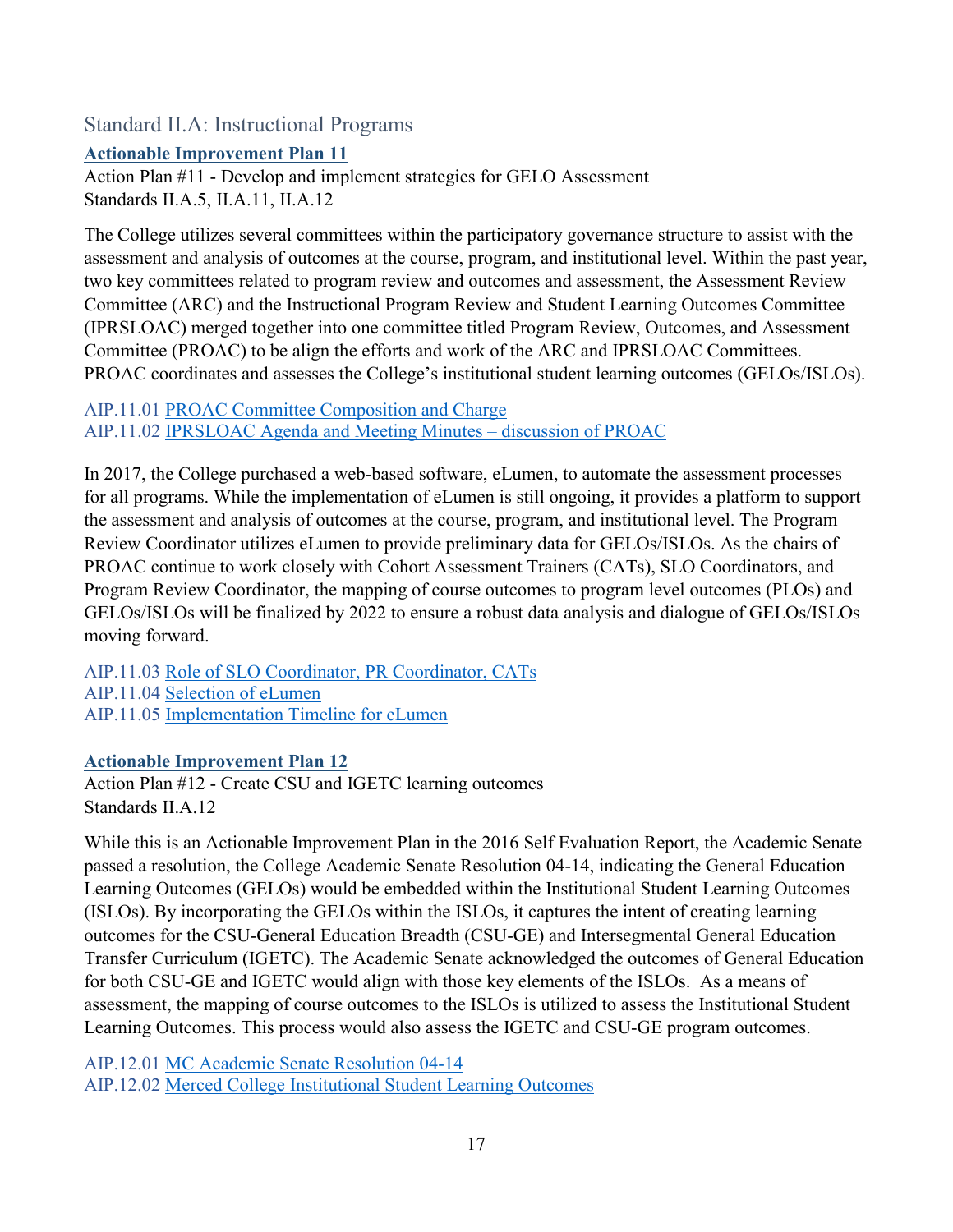The five major GELOs/ISLOs for the College are:

- 1. Compose coherent written communication appropriate to the audience.
- 2. Read and analyze written communication appropriate to the subject.
- 3. Construct and deliver oral communication appropriate to the audience.
- 4. Comprehend, analyze, and utilize aural and visual communication in its various modes.
- 5. Design and deliver presentations appropriate to the audience.

# <span id="page-17-0"></span>Standard III.A: Human Resources

## <span id="page-17-1"></span>**Actionable Improvement Plan 13**

Action Plan #13 - Create Human Resources plan for professional development Standards III.A

In 2017-2018, the members of the Educational Master Plan Taskforce assisted in establishing the College's 2018-2023 Educational Master Plan (EMP). One of the goals of the EMP is Goal 6.4: develop long-range staffing and professional development plans. In fall 2018, taskforce members distilled the EMP goals into actionable steps under the Strategic Implementation Plan (SIP), which included a timeline with responsible parties for the development of a professional development plan to address EMP Goal 6.4.

## AIP.13.01 MC EMP AIP.13.02 SIP Plan

On October 22, 2018, the Associate Vice President of Human Resources (AVPHR) reconstituted the Staff Development Committee, and at its first meeting the committee developed its goal and scope. Additionally, the committee reviewed a sample professional development plan for review and agreed to develop survey instruments to gauge the need for trainings based on topics.

AIP.13.03 Staff Development Committee Agenda and Minutes from October 22, 2018 AIP.13.04 Professional Development Plan sample

The Staff Development Committee met at least once monthly to develop the professional development needs assessment surveys, review the survey results, and completed the 2019-2020 Professional Development Plan in March 2019, four years ahead of the schedule created in the Strategic Implementation Plan.

AIP.13.05 SDC Meeting Schedule and Agendas AIP13.06 MC Professional Develop Plan

The Professional Development Plan will be reviewed and updated annually based on a needs assessment survey distributed in December/January and reviewed in early spring. The plan was not updated for 2020-2021 as the Staff Development Committee experienced a loss of committee members to other obligations, particularly the resignation of the Flex Coordinator and the COVID-19 pandemic limited the AVPHR's ability to gain new members as the time and attention of faculty turned to moving courses online.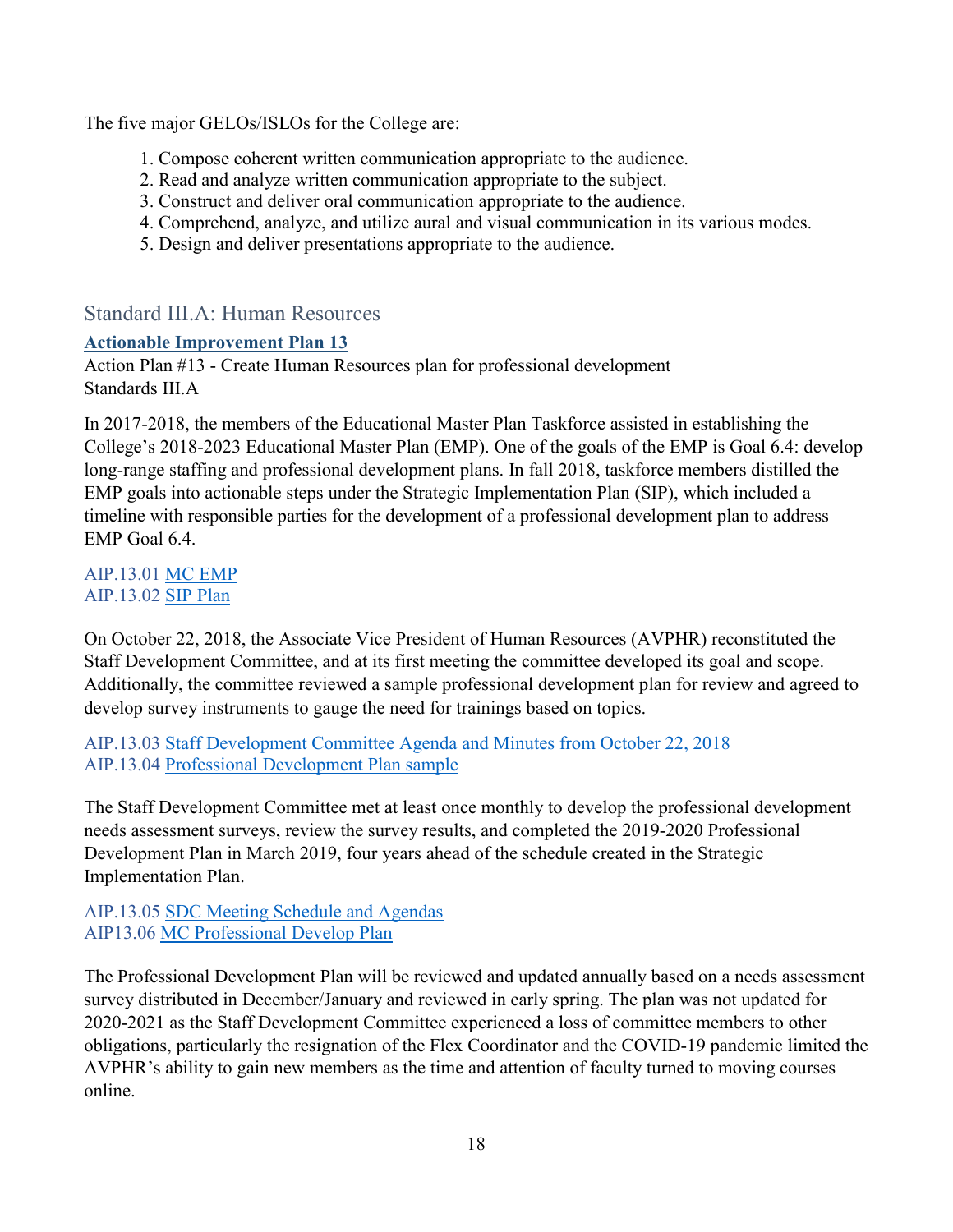## AIP.13.07 Committee composition changes and FLEX coordinator resignation

With an updated membership, the Staff Development Committee met again on October 16, 2020 and began the review of need assessment survey instruments with the intent to revise the instrument to reflect the institutional focus on 1) The "New Merced College" following COVID-19, 2) Diversity, Equity, and Inclusion, and 3) Employee Wellness. The College's 2021-2022 Professional Development Plan will reflect these areas of focus as well as other themes that the assessment surveys reveal.

## AIP.13.08 SDC Agenda Minutes from Oct 16 2020

Concurrent with the development of the Professional Development Plan, the Office of Human Resources worked with the Classified Senate to develop a more robust Classified Professional Development Day experience in both 2019 and 2020. In September 2020, the District and CSEA negotiated a side letter agreement to expend categorical classified professional development funds in support of classified professional engagement and development.

AIP.13.09 2019 Classified Professional Development Day Agenda AIP.13.10 2020 Classified Professional Development Day Agenda AIP.13.11 CSEA Side Letter Agreement Sept 2020

The Office of Human Resources has also been engaged with legal counsel in development a comprehensive training series for the College administrators called "Leading Organizations through Learning,"

## AIP.13.12 Leading Organizations through Learning Training

In response to the COVID-19 pandemic, in August 2020 the District and Merced College Faculty Association negotiated a Memorandum of Understanding that addresses faculty training in Distance Education, ensuring that all faculty teaching online will be certified.

AIP.13.13 MCCD and MCFA MOU Aug 2020

## <span id="page-18-0"></span>**Actionable Improvement Plan 14**

Action Plan #14 - Develop an integrated solution for work orders and asset tracking Standard III.B.1

In 2017, as part of the asset tracking research process by representatives from the Office of Administrative Services, the integrated work order system from Onuma was selected as solution to develop an integrated and efficient method to track work orders. As a result of the information and guidance by the Onuma representative/liaison, the College purchased Onuma's licensed BIM genie work order product which is identified as the Onuma system internally. The Onuma product allows webbased orders to be processed by faculty, classified professional, and administrators and sends work order notices directly to the Maintenance and Operations Coordinator. These notices include both incoming work orders and work orders that have not been processed/finalized for follow-up. Once the Maintenance and Operations Coordinator receives a work order with the Onuma system, the work order is assigned a work order number and is tracked. To further implement this process campus-wide,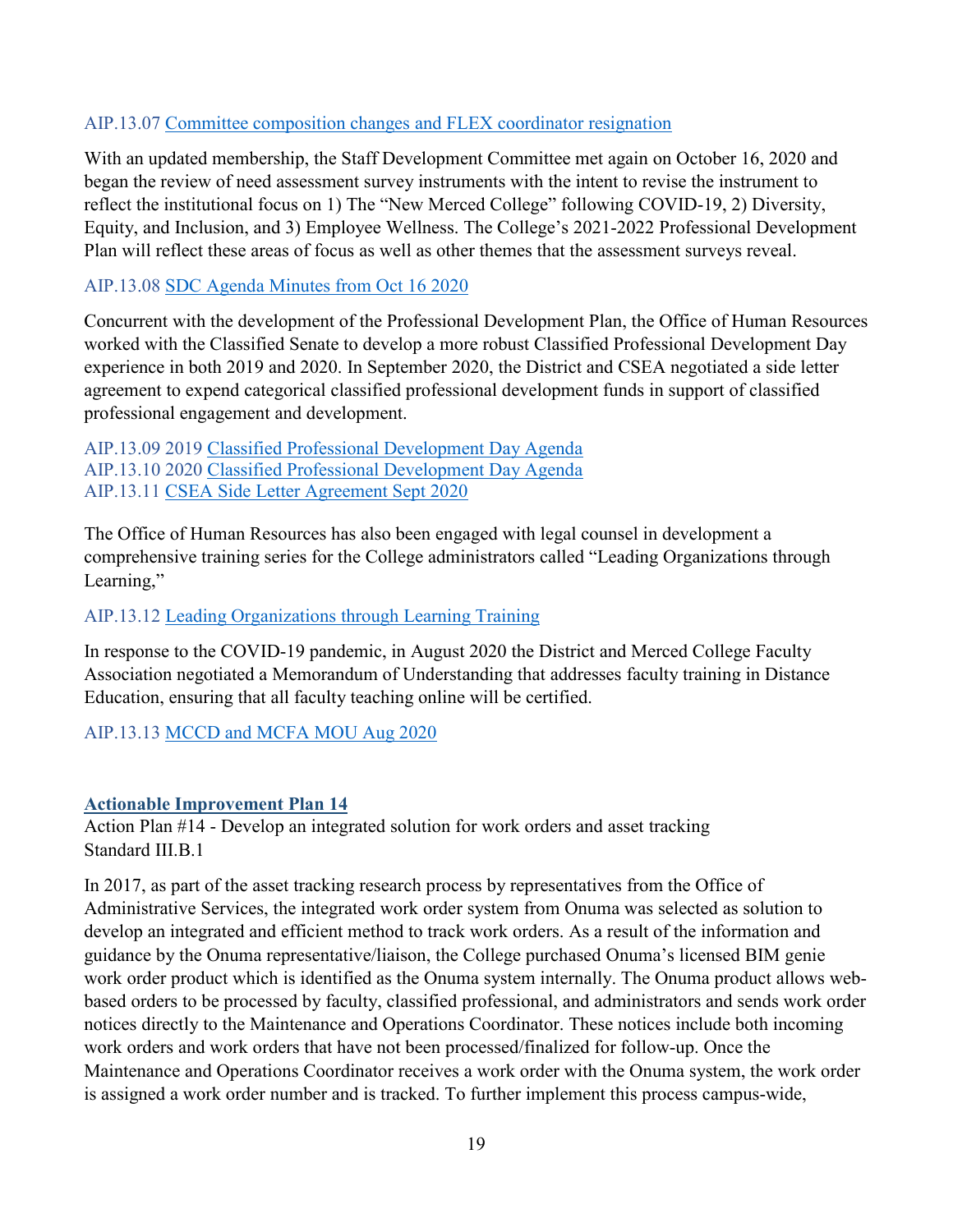discussions have occurred at the Maintenance and Capital Planning and Construction Team (MACPACT) meetings along with providing helpful "how-to" procedures. The BIM genie system is expected to be fully implemented and operational by the end of 2021.

AIP.14.01 MCCD Email Notification of Onuma AIP.14.02 Onuma Purchase Orders AIP.14.03 MCCD Email AIP.14.04 MACPACT Agenda and Minutes AIP.14.05 BIM genie Procedures and How to Use Information

Currently, the Office of Administrative Services utilizes the AssetMax software system to track assets such as vehicles, buildings, high quality copier machines, network servers, storage systems, and any capital asset that exceeds \$5,000 in cost. While AssetMax currently serves the College in this manner, other comprehensive asset software systems were researched that could better integrate with our integrated accounting system, Colleague. Ultimately, the College opted to maintain the contract with AssetMax and continue utilizing their capital asset tracking software system.

AIP.14.06 AssetMax PO

<span id="page-19-0"></span>Standard III.C: Technology Resources

<span id="page-19-1"></span>**Actionable Improvement Plan 15**

Action Plan #15 - Increase staffing to appropriate levels for ITS staffing Standard III.C.2

Since March 2017, there has been significant progress to increase staffing to appropriate levels for the Office of Information Technology Services.

AIP.15.01 SIG-Merced College Final Report 2016 02 16 AIP.15.02 BOT-11-2018-Reclassification of Administrator Position AIP.15.03 Organization Chart

The Office of Information Technology Services management team consist of the Associate Vice President, Director of Enterprise Application Services, Director of Technology Infrastructure and Architecture, and the Dean of Institution Effectiveness. There are twenty (20) classified professional that work for these four managers that includes reorganizing and reclassifying several positions to improve effectiveness and better meet the needs of the College. The chart below summarizes these changes and modifications:

AIP.15.04 ITS Re-Org Draft-v4 CSEA edits

| <b>Position</b>     | <b>Change/Modification</b>  | Evidence                                      |
|---------------------|-----------------------------|-----------------------------------------------|
| User Analyst (2016) | <b>Upgraded to Business</b> | AIP.15.05 May-2016-BOT-Personnel              |
|                     | <b>Application Analyst</b>  | <b>Changes for Presidential Initiatives</b> ) |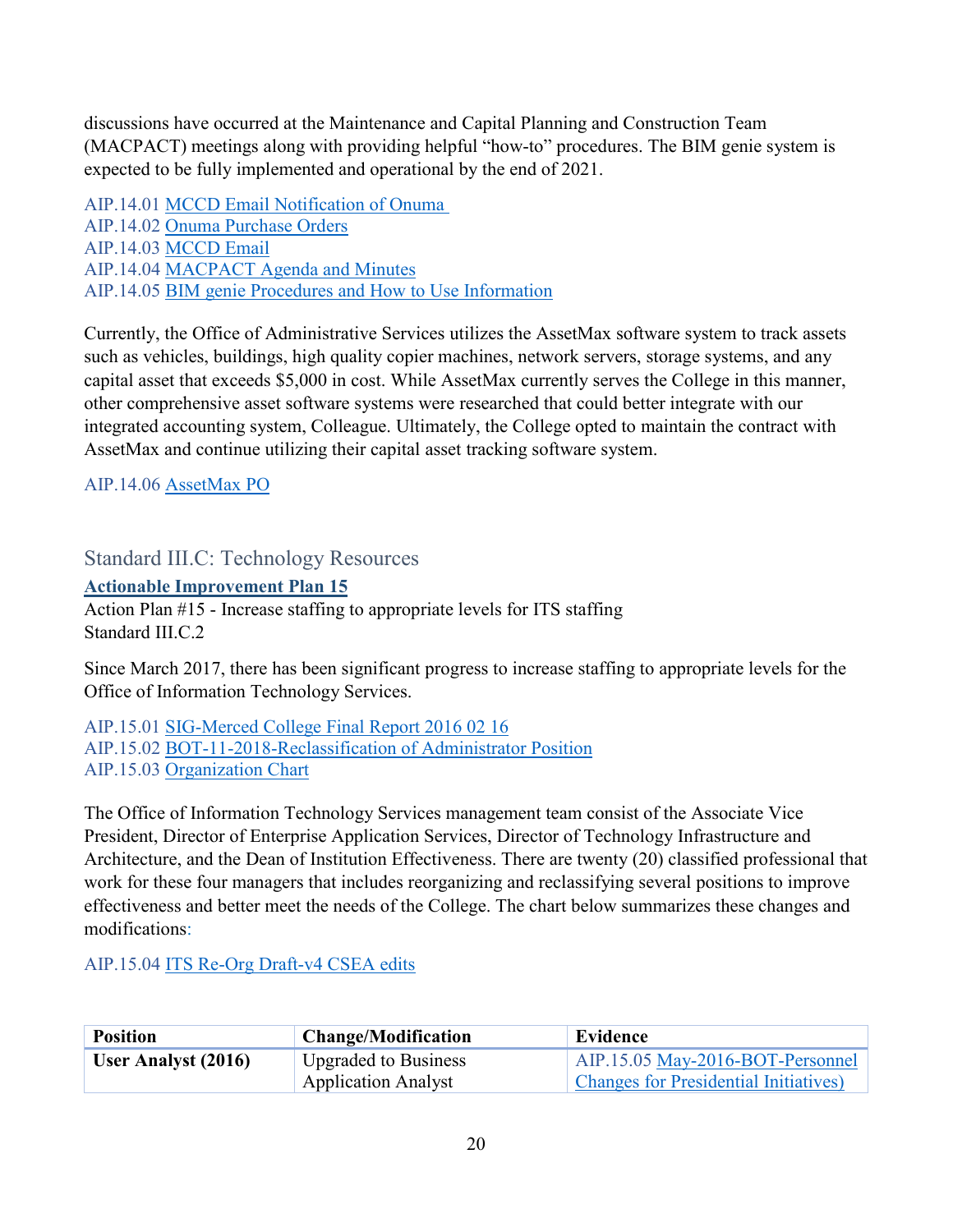| <b>Student Helpdesk</b>     | <b>Upgraded to Helpdesk</b>       | AIP.15.06 May-2016-BOT-Personnel            |
|-----------------------------|-----------------------------------|---------------------------------------------|
| Technician (2016)           | Technician.                       | <b>Changes for Presidential Initiatives</b> |
| <b>Database Analyst</b>     | After a retirement, modified to a | AIP.15.07 PERSONNEL                         |
| (2016)                      | Director of Enterprise            | SCHEDULE - June 14, 2016                    |
|                             | <b>Application Services</b>       | rev7.pdf                                    |
| <b>Lack of a Chief</b>      | A Chief Technology Officer        | AIP.15.08 PERSONNEL                         |
| <b>Technology Officer</b>   | position was created and filled.  | SCHEDULE - June 14, 2016                    |
| (2016)                      | (This was a recommendation        | rev7.pdf                                    |
|                             | from the Strata Information       | Evidence: SIG-Merced College Final          |
|                             | Group report that helped identify | Report 20160216                             |
|                             | gaps and solutions related to     |                                             |
|                             | technology.)                      |                                             |
| <b>Network Manager</b>      | Modified to Director of           | AIP.15.09 PERSONNEL                         |
| (2017)                      | Technology Infrastructure and     | <b>SCHEDULE-BOT 2017-08-08 Rev 5</b>        |
|                             | Architecture                      |                                             |
| <b>Senior AV Technician</b> | Froze the Senior AV Tech          |                                             |
| (2019)                      | position and established a PC     |                                             |
|                             | Specialist                        |                                             |
| <b>Library Media Tech I</b> | Froze the Library Media Tech      | AIP.15.10 PERSONNEL                         |
| (2020)                      | position and established an       | <b>SCHEDULE - BOT 2020 08 11</b>            |
|                             | additional Helpdesk Technician    |                                             |
|                             | position.                         |                                             |
| PC Specialist (vacant)      | Modified to an additional         |                                             |
|                             | Network Specialist                |                                             |
| <b>Chief Technology</b>     | Upgraded to an Associate Vice     | AIP.15.11 BOT-11-2018-                      |
| <b>Officer Position</b>     | President of Information          | Reclassification of Administrator           |
|                             | <b>Technology Services</b>        | Position                                    |

## <span id="page-20-0"></span>Standard IV.B: Chief Executive Officer

## <span id="page-20-1"></span>**Actionable Improvement Plan 16**

Action Plan #16 – Onboard the new CEO

The Merced College Board of Trustees appointed a new CEO, Dr. Chris Vitelli, at the December 13, 2016 organizational meeting. The onboarding process included immediate and ongoing regular meetings with the Board President and other members of the Board of Trustees. As part of the interim Superintendent/President appointment at the June 14, 2016 regular meeting, the Board of Trustees also extended the contract of the interim president by one month to assist with continuity of business and logistical information and provide an overlap in leadership to aid in the onboarding process.

# AIP.16.01 Dec 13 2016 Org Meeting

AIP.16.02 BOT June 14 2016 Regular Meeting

The Board of Trustees asked the Superintendent/President to develop goals for the first "100 Days Goals" and tracked and monitored progress as part of the onboarding process. The goals were approved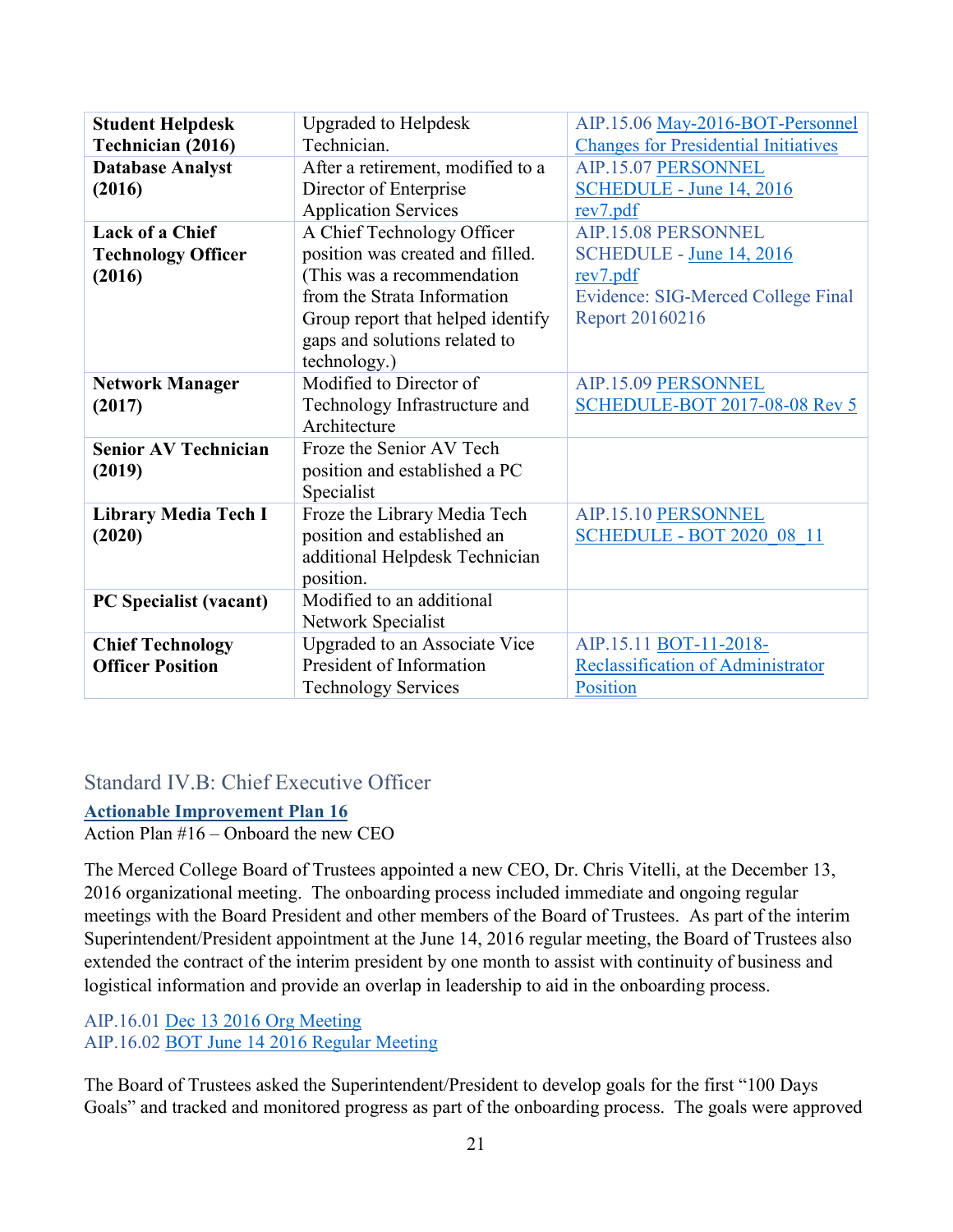during the January 10, 2017 regular board meeting and discussed/reported on during the February 14, 2017, March 14, 2017, and July 11, 2017 regular meetings of the Board. This provided direction and ongoing guidance and support as part of the onboarding process.

AIP.16.03 Superintendent/President "100 Days Goals" AIP.16.04 BOT Jan 10 2017 Meeting AIP.16.05 BOT Feb 14 2017 Meeting AIP.16.06 BOT March 14 2017 Meeting AIP.16.07 BOT July 11 2017 Meeting

Finally, the Board of Trustees supported the new CEO to enroll in Community College League of California CEO Strategic Leadership Program. The Superintendent/President participated in all levels of the program, including the CEO Workshops at the CEO Symposium March 2018, the CEO Leadership Academy in June 2017, and the Vineyard Symposium in 2019. Additionally, the new CEO was extended the opportunity to enroll in the UC Davis Wheelhouse Fellowship Program and successfully completed the two-year professional development series as part of the 2018 Wheelhouse Fellows.

AIP.16.08 CEO Strategic Leadership Program AIP.16.09 CEO Leadership Academy AIP.16.10 UC Davis Wheelhouse Fellowship Program AIP.16.11 2018 Wheelhouse Fellows

<span id="page-21-0"></span>Standard IV.C: Governing Board

## <span id="page-21-1"></span>**Actionable Improvement Plan 17**

Action Plan #17 - Create and approve Board of Trustees handbook

During the Board of Trustees Workshop in April 2017, Dr. Narcisa A. Polonia, Association of Community College Trustees (ACCT) advisor, and the Superintendent/President, Dr. Chris Vitelli, assisted the Board members to establish a Board of Trustees Handbook. During this workshop, Board members reviewed, discussed, and developed the key chapters and elements to be included in the handbook. Essential themes include unity of purpose, governance, and team norms and protocols. These topics assist board members to be effective in their role as Board members and to demonstrate transparency both during and outside of Board meetings.

AIP.17.01 BOT April 24 2017 Workshop AIP.17.02 MC BOT Handbook

The Board of Trustees officially adopted the Merced College Board of Trustees Handbook at the Board of Trustees meeting on August 8, 2017. The Board has annually review the handbook during spring workshop retreats and adopted any revisions during regular board meetings each fall.

AIP.17.03 BOT Aug 8 2017 Meeting AIP.17.04 BOT April 2018 Meeting AIP.17.05 BOT February 2019 Meeting AIP.17.06 BOT February 2020 Meeting AIP.17.07 BOT August 2018 Meeting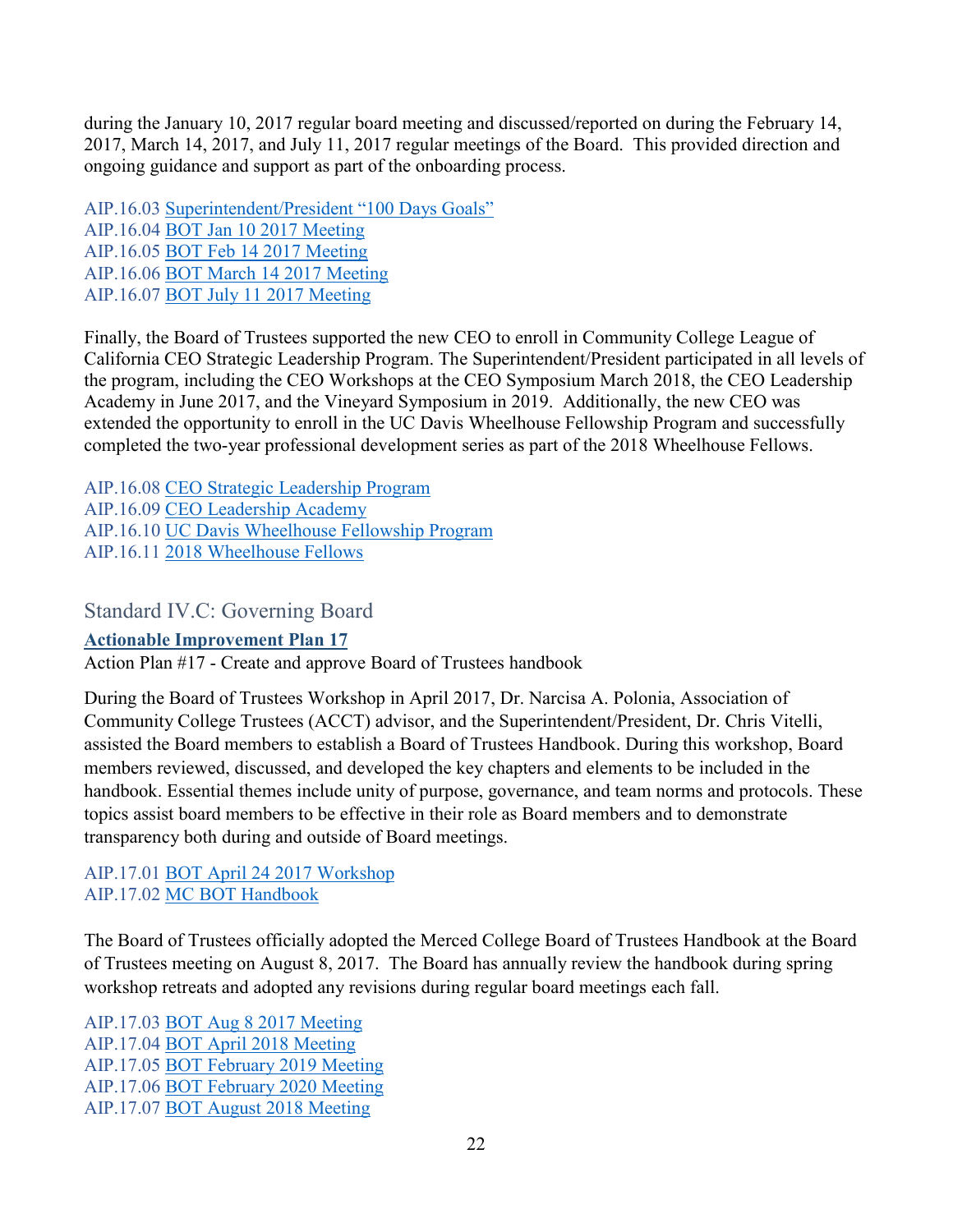AIP.17.08 **BOT August 2019 Meeting** AIP.17.09 **BOT September 2020 Meeting**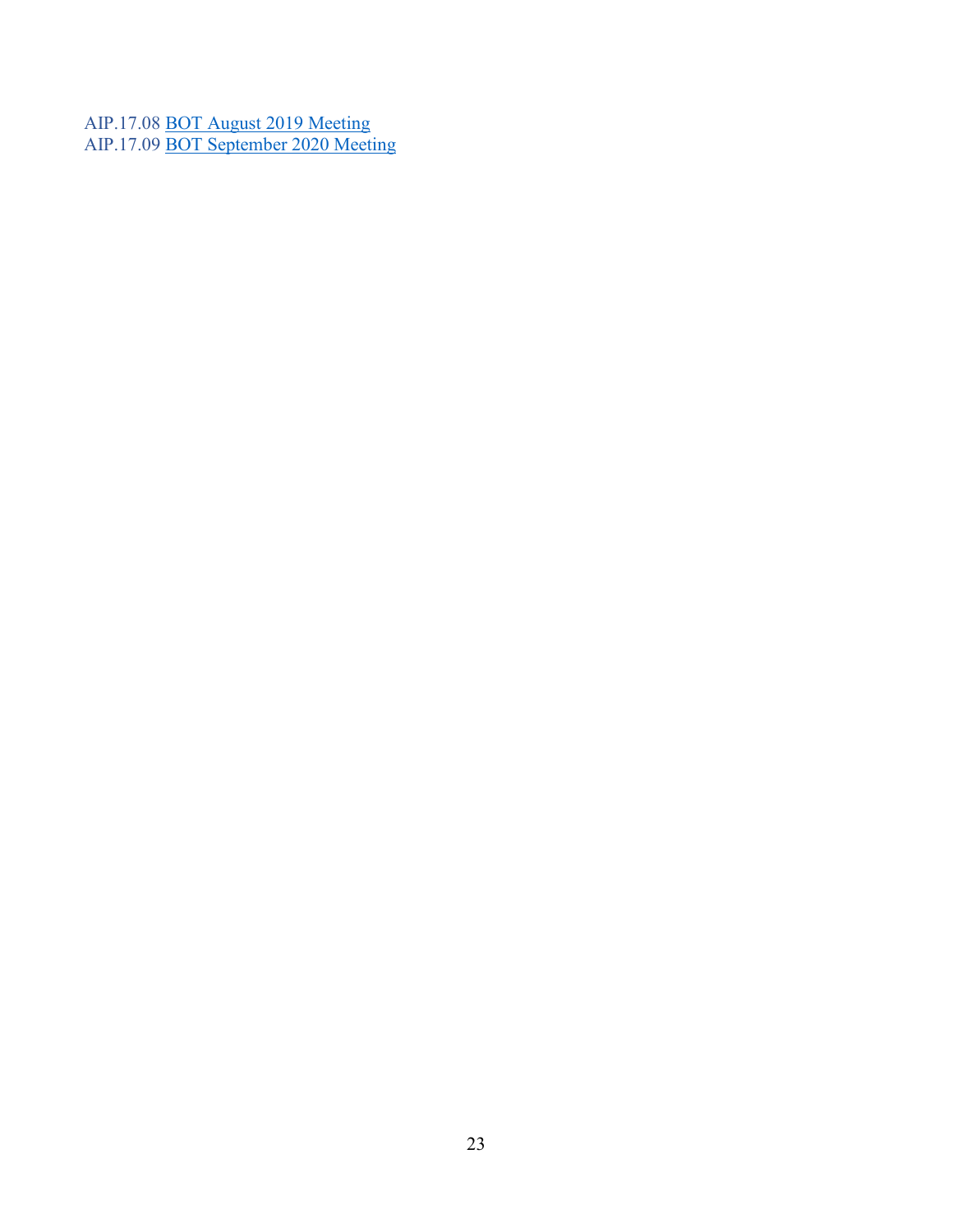# <span id="page-23-0"></span>INSTITUTIONAL REPORTING ON QUALITY IMPROVEMENT

<span id="page-23-1"></span>Response to Recommendations for Improvement

*If identified in the Commission Action Letter, colleges will address recommendations for improvement in order to increase institutional effectiveness. The college should refer to the External Evaluation Team Report for further information and direction on the improvement recommendations. The institution should explain the manner in which each recommendation to improve was considered, and what, if anything, was done by the institution as a result of the recommendation.*

## <span id="page-23-2"></span>**Recommendation #4:**

**In order to meet the Standard, the team recommends that the College develop processes for the systematic, regular and comprehensive evaluation of student support services that are sufficient to evaluate the quality and, regardless of location or means of delivery, and that those services support learning and enhance accomplishment of the mission of the institution. (II.C.1)**

Since 2017, the Office of Student Services has worked to develop processes to systematically and regularly evaluate student support services ensuring support services are sufficient in their quality and accessibility regardless of location or means of delivery. In addition, all programs support the Merced College Mission Statement:

*Merced College Mission Statement: Growing our community through education and workforce training:*

- *Lifelong learning*
- *Basic skills*
- *Career technical education*
- *Transfer*
- *Degree/certificate programs*

*Ensuring student success through equitable access, continuous quality improvement, institutional effectiveness, and student achievement.*

In 2018, Merced College adopted the 2018-2023 Educational Master Plan (EMP) after review, feedback, and input from all college constituencies. This plan and the correlating Strategic Implementation Plan (SIP) have provided the touchstone goals necessary to drive annual planning and services to students. The EMP and SIP contain the goals and objectives to help the faculty, classified professionals, administrators, and students innovate and meet the mission of the institution. These goals and objectives are tracked and assessed with oversight provided by the Educational Master Planning Committee (EMPC).

REC.4.01 EMPC Composition REC.4.02 EMPC Board Docs link and screen shot

Faculty, classified professionals, students, and administrators from each Student Services program assist in the development of annual goals that are reviewed, supported and evaluated by the Student Services Master Planning Committee (SSMPC) each academic year. Members of SSMPC ensure these annual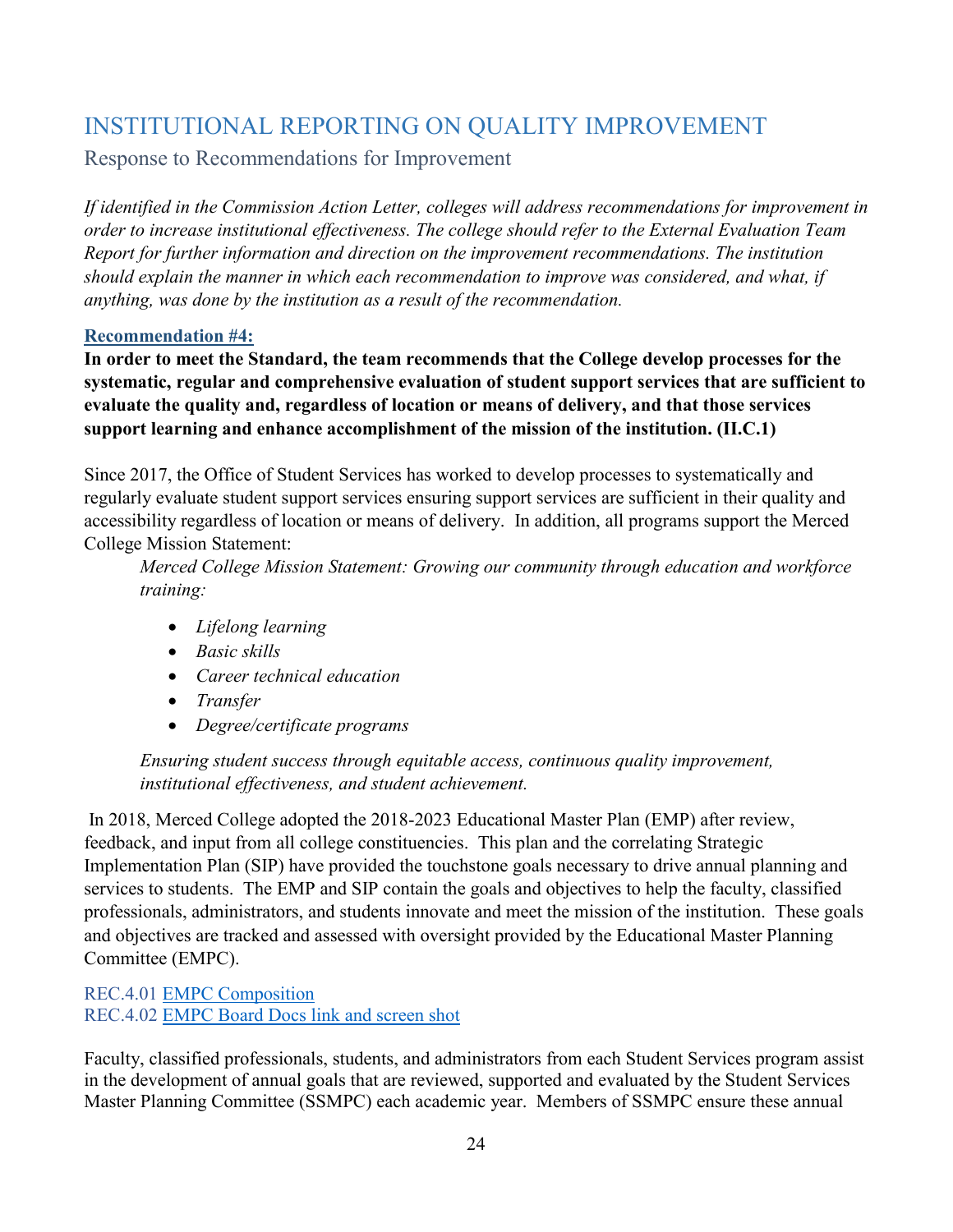goals align and support the goals, objectives, and activities of the EMP and the Strategic Implementation Plan (SIP) to effectively assist the College to "move the needle."

## REC.4.03 SSMPC Goals REC.4.04 EMPC PowerPoint REC.4.05 EMP-SIP-SSMPC Goals

As one method of evaluation, the Office of Student Services utilizes a robust program review process to regularly and systematically evaluate all programs in Student Services and make adjustments based on qualitative and quantitative data each academic year. The Student Services Program Review Coordinator leads the efforts of the program review process and provides guidance and feedback as needed. This program review process involves faculty, classified professionals, and administrators for each of the sixteen programs. These sixteen programs and services are: Admissions & Records, Associated Students of Merced College (ASMC), Athletics, CalWORKs, Career Center, Counseling, Disabled Students Program & Services, EOP&S, Financial Aid, International Student Services, Office of Relations with Schools, Student Equity & Success, Student Health Services, Student Success, Transfer Center, and Veteran's Services. The program review process is essential in both the resource allocation and budget augmentation process by way of the Merced College Integrated Planning Handbook (as indicated in Figure 1 below). Moreover, the program review process provides the opportunity for programs to self-assess and provide reflective conversations in to improve services to students.

#### REC.4.06 Program Review link REC.4.07 Examples of SS Program Reviews REC.4.08 MCCD Integrated Planning Handbook



 *Figure 1: Integrated Handbook Cycle of Program Review Cycle*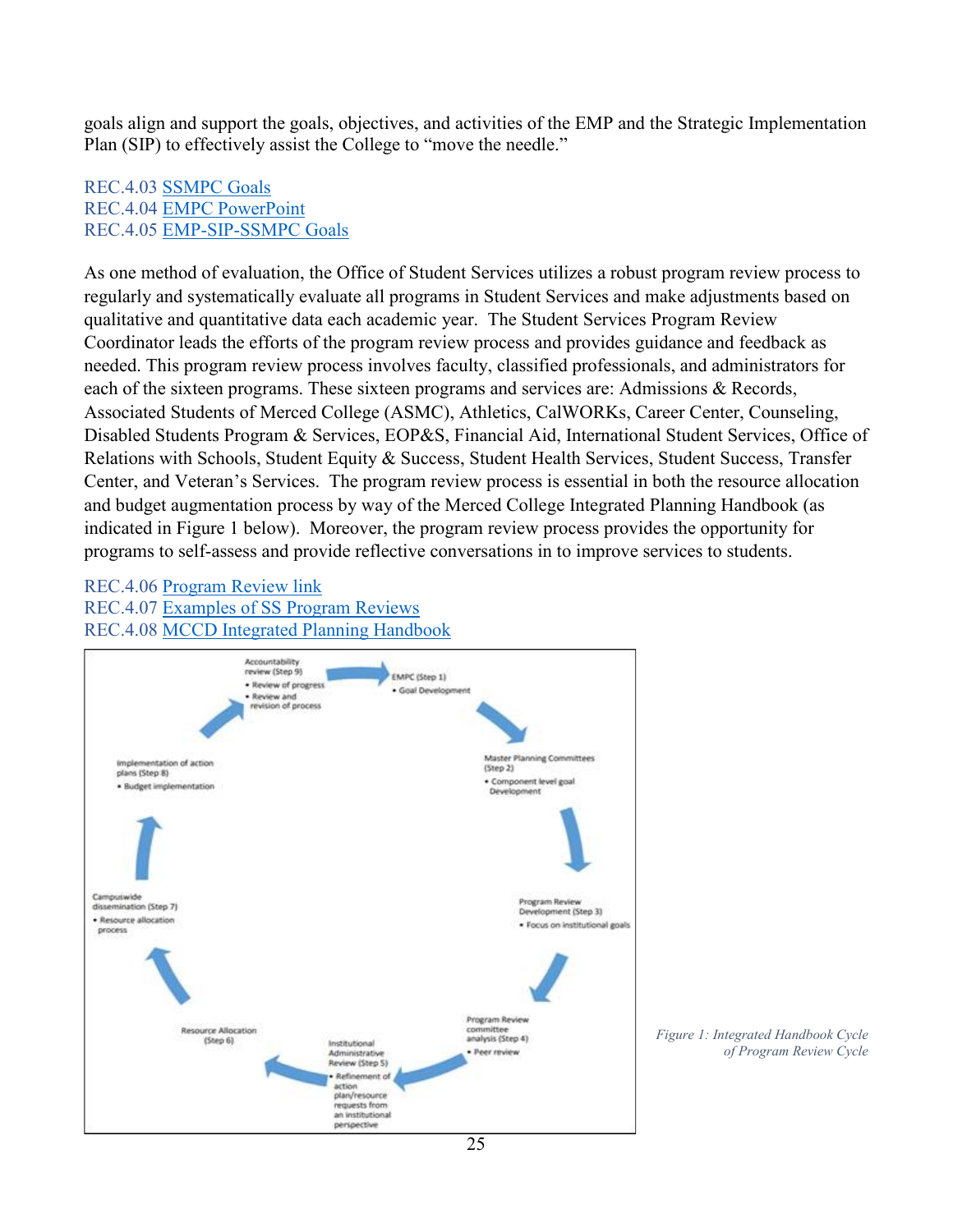Every year, every student services program or service area submits a program review report that includes relevant details and essential elements such as: program information, summary of services, support the mission of the College, planning goals, and resource allocation/needs assessment. In the program review document, questions and responses are presented about service area outcomes and assessments, data collection and interpretation, trends, strategies for improvement, and significant changes in the program or in the environment, and how this has positively impacted the program's goals and effectiveness.

## REC.4.09 Student Services Program Review Template REC.4.10 Student Services Program Review examples

The Vice President of Student Services (VPSS) provides ongoing opportunities for faculty, classified professionals, and administrators in all sixteen student support services to engage in the program review process by providing training, workshops, and time for dialogue and discussion. For example, the VPSS, along with the Student Services Program Review Coordinator, led a Program Review workshop for all sixteen programs in January of 2020. During this workshop, faculty, classified professionals, and administrators shared these strengths regarding the process:

- Program review can motivate us to serve students better.
- It is worthwhile to engage in data collection & setting goals.
- It feels good to improve and streamline our processes.
- Program Review is a process that allows people to engage; it is a way for us to examine how to better student services programs.

## REC.4.11 January 2020 Workshop Training Agenda

Furthermore, this process promotes review, reflection, and improvement. As faculty, classified professionals, and administrators collect and review the progress made to each of their program goals, they realize the work that has been accomplished in supporting student services. The voices of faculty, classified professionals, administrators, students, and community members are captured and heard within each program review report as each department member is involved in writing and reviewing the document. In the last five years, all sixteen student services programs submitted a program review report and participated in the program review process as seen from the chart below.

| <b>Student Services Programs</b>              | 2019-2020 | 2018-2019   2017-2018 | 2016-2017 | 2015-2016 |
|-----------------------------------------------|-----------|-----------------------|-----------|-----------|
| Admissions & Records                          |           |                       |           |           |
| <b>Student Health Services</b>                |           |                       |           |           |
| <b>International Student Services</b>         |           |                       |           |           |
| Associated Students of Merced College         |           |                       |           |           |
| General Counseling                            |           | (M)                   |           |           |
| Disabled Student Services and Program         |           |                       |           |           |
| <b>Extended Opportunity Programs Services</b> |           |                       |           |           |
| Financial Aid                                 |           |                       |           |           |
| <b>CalWORKS</b>                               |           |                       |           |           |
| Office of Relations with Schools              |           | (M)                   |           |           |
| <b>Transfer Center</b>                        |           | (M)                   |           |           |
| Career Center                                 |           | (M)                   |           |           |
| Athletics (program only)                      |           | (M)                   |           |           |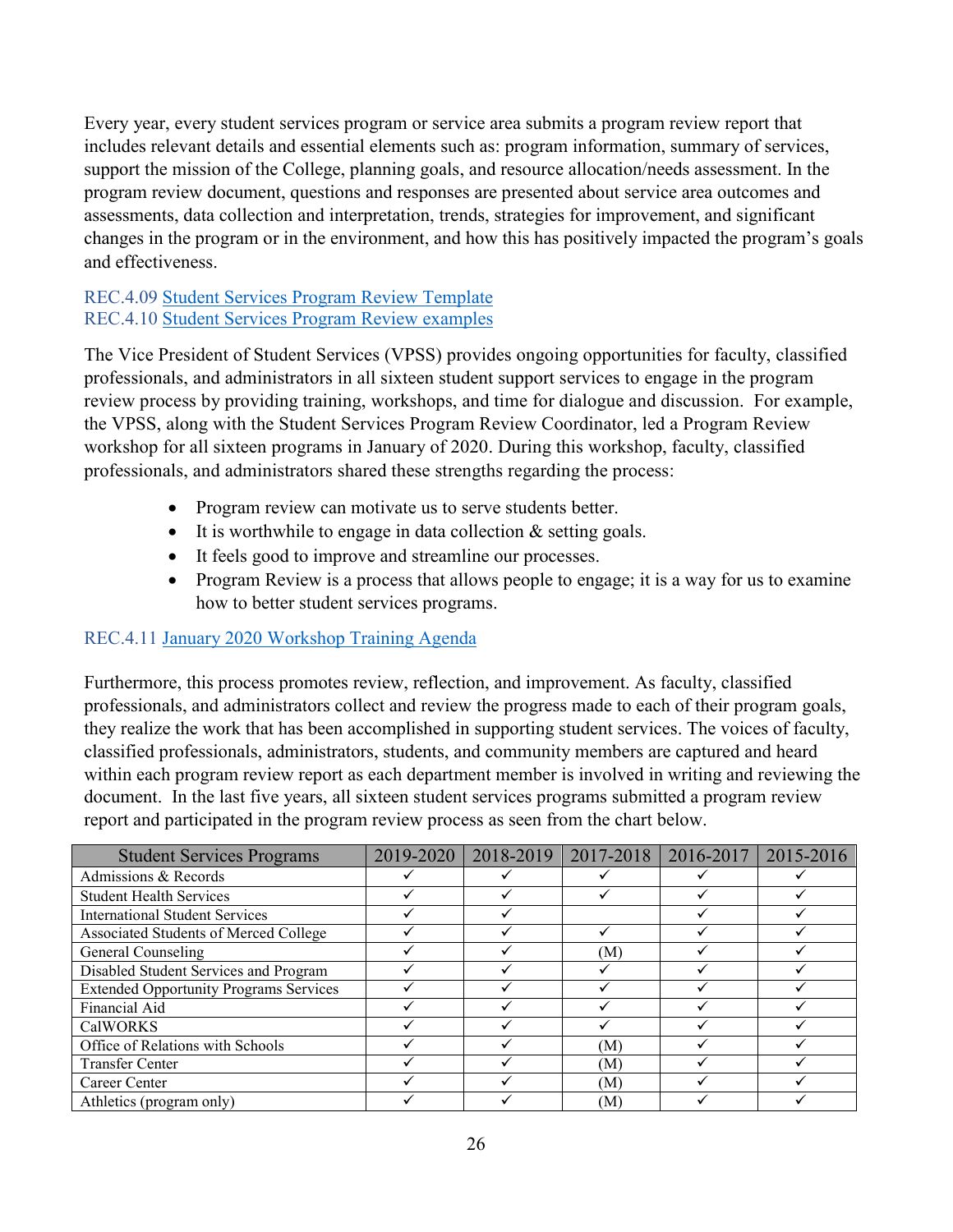| $\blacksquare$<br>Student.<br><b>Equity</b> |  |  |      |
|---------------------------------------------|--|--|------|
| T<br>Veterans Resource Center               |  |  | (NA) |
| Student.<br>Success                         |  |  |      |

Note: (M) Program review document is not uploaded into Student Services assessment site but the Program Review leads may have copies saved in their program.

(NA) Not applicable; program was not established at this time.

Faculty, administrators, and classified professionals from student services utilize program review, outcomes and assessment data, surveys, and other data to systematically, regularly, and comprehensively evaluate student support services. These processes have enhanced student learning, the mission of the institution, and resulted in programmatic improvements directly benefiting students. The following examples from the Student Equity Program, General Counseling, Office of Relations with Schools (ORS), and Student Success Program illustrate improvements made based on outcomes assessments.

**Study Equity Program:** Within the 2019-2020 Student Equity Program was the following goal: Students who attend the Extreme Registration events will indicate that they were able to register for classes." This goal aligned with the Educational Master Plan Goal 1.7: *Implement strategies to support student success, progression, and completion/goal attainment*. In addition, a benchmark was set that at least 50% of attendees would indicate they successfully registered for classes. This program goal and the corresponding Educational Master Plan goal support the College's mission by "*ensuring student success through equitable access."*

To achieve this goal related to an Extreme Registration event, the Dean of Student Equity, working collaboratively with faculty, classified professionals, and administrators, hosted a successful Extreme Registration event. As part of the assessment process, the Dean of Student Equity reviewed the data results from Office of Institutional Effectiveness. These results indicated that 80% of students who attended this Extreme Registration event were able to enroll in courses, exceeding the goal benchmark of 50% as stated in the program review report for this goal.

In reflecting on this successful event for the fall 2019 semester, the Office of Student Equity shared the benefits of this event in the 2019-2020 Student Equity Program Review: *The benefit of having this event ensures students (new or returning) have the opportunity and accessibility to address concerns that might impede their ability to matriculate*. In addition, as an improvement plan for the next academic year was to continue to provide these types of registration events next academic year.

REC.4.12 Student Equity 2019-2020 Program Review Report REC.4.13 Student Services Link to Program Review REC.4.14 SSMPC Goals 2019-2020

**Office of Relations with Schools (ORS):** The Office of Relations with Schools (ORS) is led by one of three Dean of Student Services and includes a team of classified professionals. The ORS team is committed to their mission of "providing information and assistance on completing Merced College enrollment steps while promoting the College as a leading educational institution in our community and ensuring students have a successful transition into college." Included in the 2019-2020 ORS Program Review is the goal on assessing whether students utilizing the Live Chat feature indicate satisfaction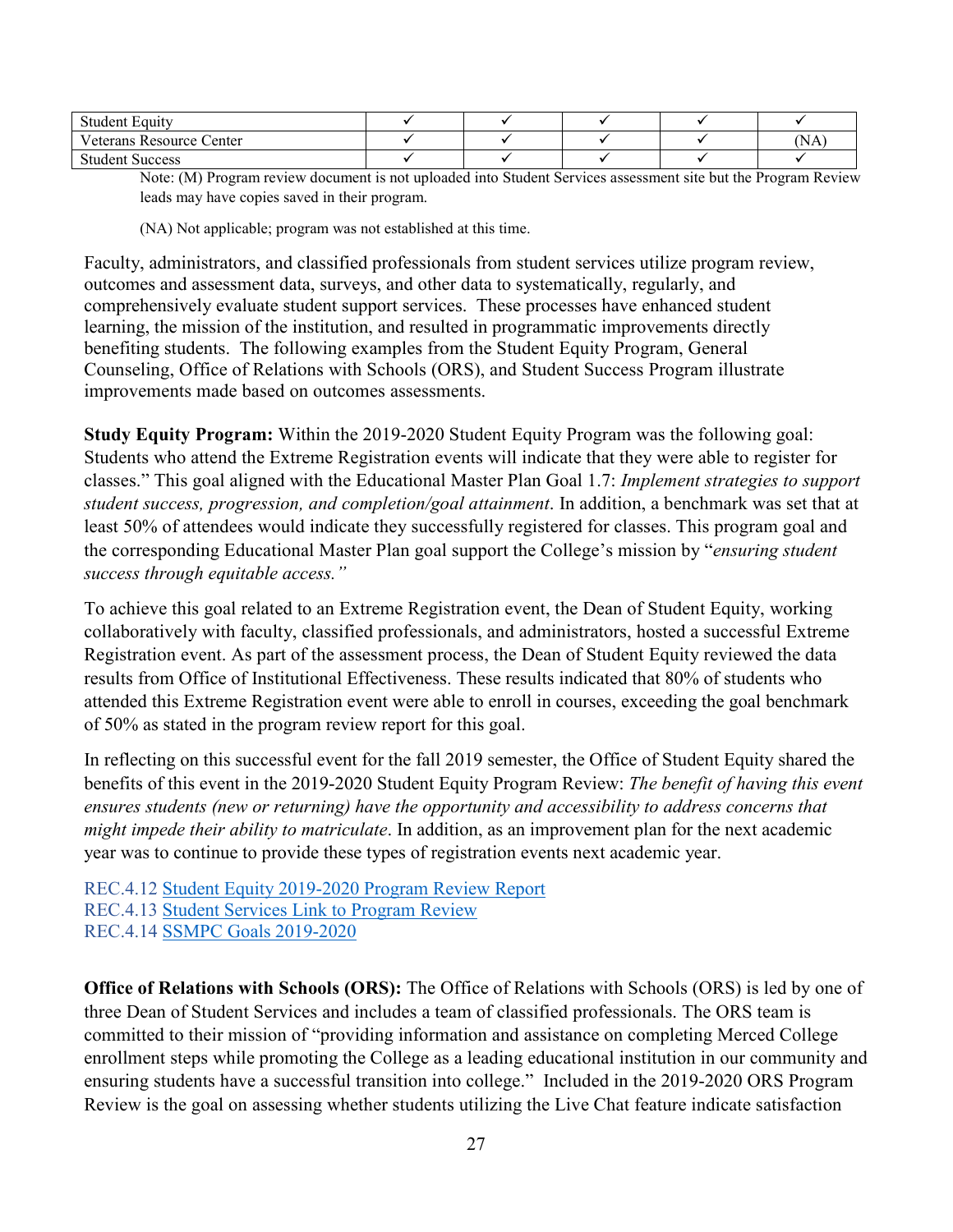with the service. The Live Chat feature is a function of the College's website that encourages students to communicate with members of the ORS team via a chat room/feature. This ORS program goal aligns with EMP Goal 2: *Increase student access and streamline entry processes* and supports the College mission by "ensuring student success through equitable access, continuous quality improvement, institutional effectiveness, and student achievement."

The Office of Relations with Schools set a benchmark that 85% of Live Chat participants would indicate their concerns were resolved in a survey at the end of the Live Chat session. In reviewing the data, 93% of Live Chat participants reported their concerns were resolved which exceed the 85% benchmark. In reviewing and analyzing the Live Chat survey, the ORS team indicated the next step to further increase student satisfaction will be to address who unexpectedly leave the chat and to also increase Live Chat to other College websites during busy and high traffic times.

REC.4.15 Office of Relations with Schools 2019-2020 Program Review Report REC.4.16 Student Services Link to Program Review REC.4.17 SSMPC Goals 2019-2020

**Student Success Program:** The Student Success Program is led by the Dean of Student Equity and the SSP team consists of administrators and classified professionals. The mission of the Student Success Program is "to connect students with the appropriate academic support services and resources needed to achieve their educational goals." Currently, at the main campus, there are four primary locations and functions of the Student Success program: Student Success and Tutorial Center (SSTC), Study Central, Embedded Tutoring, and Student Success workshops.

Prior to fall 2019, one of major goals of the Student Success Program was to "identify a location to centralize Academic Support Services and create a one-stop shop" for these services. At that time, there were three major academic support/tutoring locations scattered throughout the main campus: Math Lab, the Interdisciplinary Learning Center (ILC), and the Tutorial Center. From review the student survey data completed by students regarding the Tutorial Center, Math Lab, and Study Central, students strongly agreed that services were helpful and valuable. However, students repeatedly commented that they wished all academic support locations were in one centralized location. Therefore, the Student Success Program identify a goal in their 2019-2020 Program Review to identify a centralized location and funding for these three separate academic support locations.

The Dean of Student Equity and the VPSS worked closely with the Student Success Program and the Vice President of Administrative Services to identify a centralized location for these services. As a result, the Tutorial Center and Math Lab merged into the recently renovated and remodeled Interdisciplinary Learning Center (ILC) in the fall of 2019. This newly merged space was retitled the Student Success and Tutorial Center (SSTC) and ensured students have access to a "one-stop shop" for academic support services. The creation of a new student success video to highlight academic support services, including the new location of the Student Success and Tutorial Center were shared with students.

In reviewing the impact of integrating these academic support services to a one centralized location, the most recent data from the Office of Institutional Effectiveness indicates that students who used the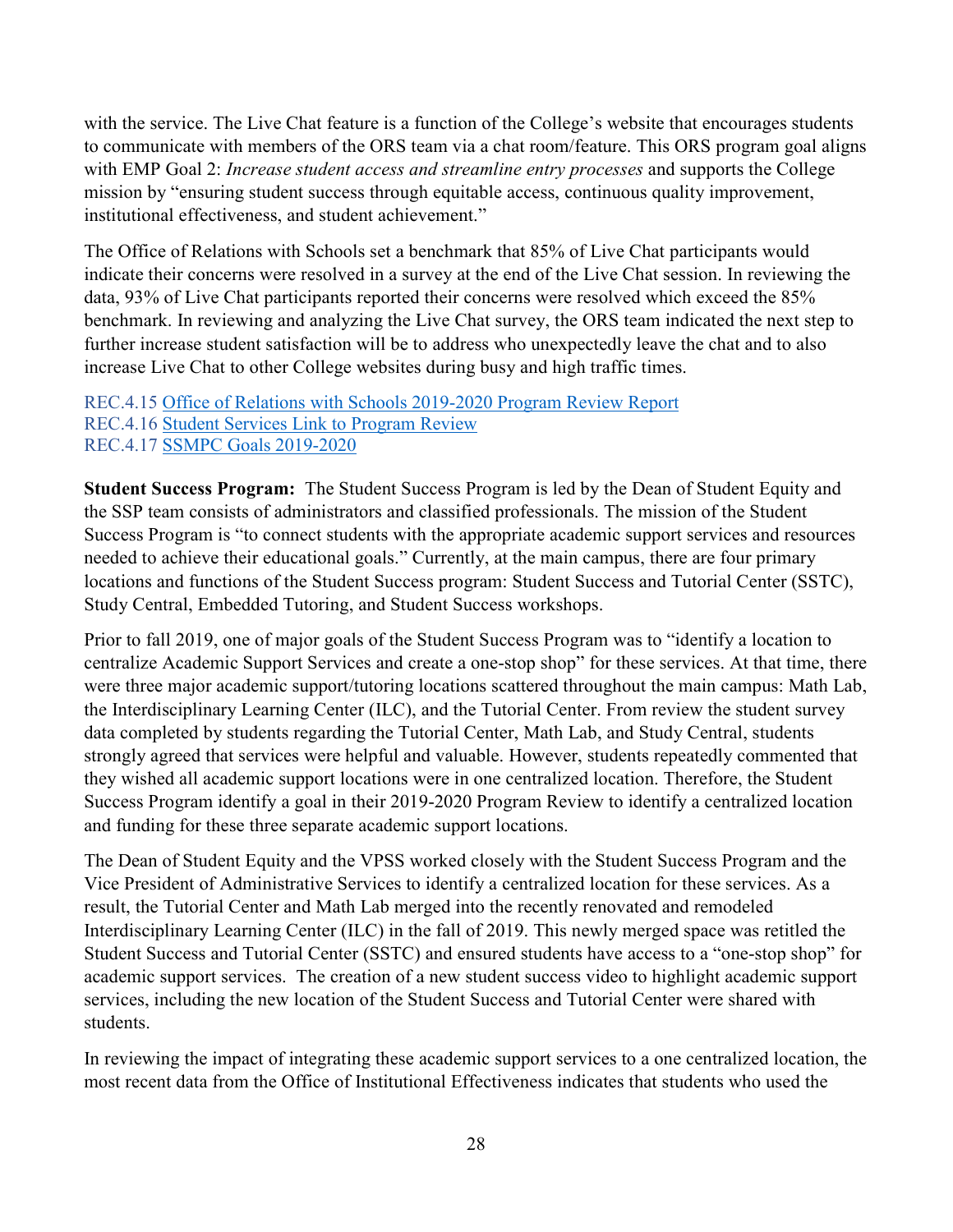Student Success and Tutorial Center (SSTC) succeeded at a higher rate compared to students districtwide.

| <b>Fall 2019</b>                                     | <b>Course Completion</b><br><b>Rates (CCR)</b> | <b>Course Success</b><br><b>Rates (CSR)</b> |
|------------------------------------------------------|------------------------------------------------|---------------------------------------------|
| <b>Student Success and</b><br><b>Tutorial Center</b> | 89.19%                                         | 72.90%                                      |
| <b>District</b>                                      | 84.20%                                         | 68.54%                                      |

REC.4.18 Student Success Program 2019-2020 Program Review Report REC.4.19 Student Services Link to Program Review REC.4.20 Student Survey Data (to centralize academic support services) REC.4.21 OIE Fall 2019 Data Report (students succeed at higher rate)

On March 19, 2020 Governor Newsom issues a [Stay-at-Home Order](https://www.gov.ca.gov/2020/03/19/governor-gavin-newsom-issues-stay-at-home-order/) for the entire state of California in an effort to minimize the spread of the COVID-19 virus. In response to this pandemic, the VPSS led the Office of Student Services to continue to provide comprehensive and comparable online solutions to support students during this unprecedented time. Innovative technology solutions, solutions such as Live Chat, Zoom, and Cranium Café were increased to offer fully online services such Financial Aid and Virtual Extreme Registration Events. By pivoting quickly to identify and implement such innovative technology solutions, the College ensured equitable and effective support services to students regardless of location or means of delivery.

The VPSS and the Dean of Student Services overseeing General Counseling worked closely with faculty, classified professionals, and administrators to ensure continuity of general counseling services to all students during the pandemic. To assist with the impact of the pandemic on counseling faculty and students, the counselors developed a survey tool to assess how the experiences of faculty and staff during this pandemic, but specifically how people felt about the various mode of remote counseling (conference calls, Zoom sessions, Cranium Café, etc.) While goal was to receive at least thirty (30) survey responses from students, sixty-one student responses were submitted. Based on these responses, the majority of students expressed satisfaction with remote counseling (via any method such as conference calls, Zoom sessions, Cranium Café, etc.) despite the challenges in accessing technology or technology resources (wi-fi, computer, camera, etc.).

In order to also assess the feedback and input from the counseling team, the Dean of Student Services, in collaboration with the Office of Institutional Effectiveness, implemented a survey tool to the counselors in which twelve (12) counselors responded. Several improvements were made to address the overall student experience with remote counseling. Examples of specific improvements based on program review can be found below:

- o Demonstrate how to make online counseling appointments via Navigate for students
- o Provide flexibility to students regarding their preferred mode of communication (phone, Zoom, Cranium Café, etc.)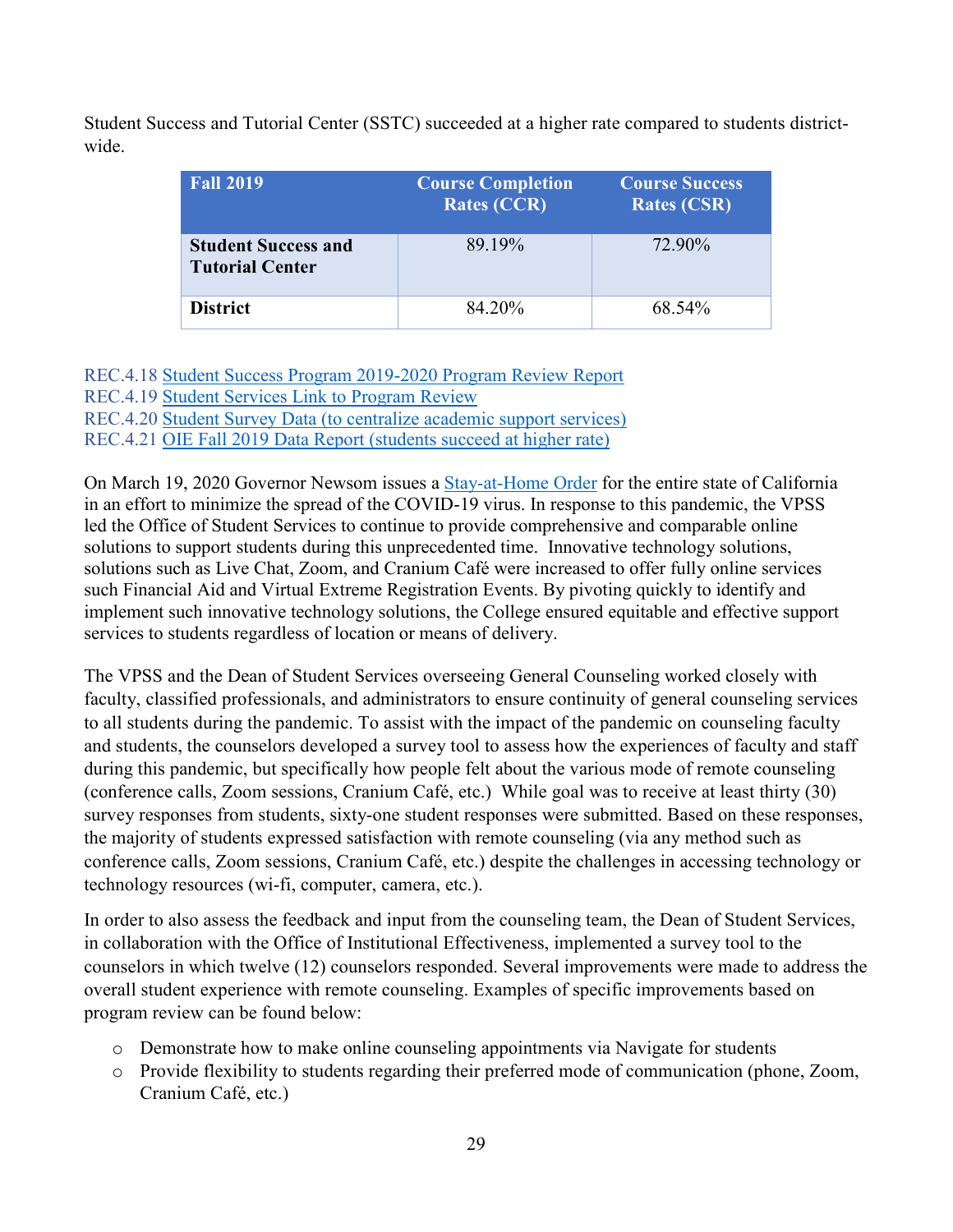- o Providing critical information and updates during the weekly General Counseling meetings to refer students to other support areas for assistance (financial aid, technology services, food and housing resources, etc.)
- o Post Live Chat on the General Counseling website for students to easily access counseling services
- $\circ$  Create and provide a universal email address [\(ecounselor@mccd.edu\)](mailto:ecounselor@mccd.edu) for students to send general counseling questions and concerns
- o Continue to collaborate with other student services programs in assisting to move all student activities to an online modality as a result of the pandemic

Even during the pandemic, the counselors, classified professionals, and administrators within the General Counseling Department maintained a focus on student access and success. The General Counseling Cohort continued to align these efforts of the Educational Master Plan *Goal 1: Employ enrollment management strategies to support student success, progression, and completion/transfer* and SSMPC *Goal 3: Implement and Market Student Services Technology Platforms* to understand the requirements of successful counseling in a fully remote environment.

REC.4.22 Technology and Communication Student Survey and Results REC.4.23 General Counselor Agendas and Minutes (survey discussions and referrals to other resources)

As part of the program review cycle of analysis, every student services program consistently uses survey and program data to assess program efficacy and adjust program services to improve student services. Surveys vary from national surveys, such as the Community College Survey of Student Engagement (CCSSE) and the Survey of Entering Student Engagement (SENSE), to institution and program level surveys. In addition, the Office of Institutional Effectiveness provides program data that informs faculty, classified professionals, and administrators about key program trends and data. This information drives dialogue, change, and improvement to support student need.

REC.4.24 CCSSE Sample Survey REC.4.25 SENSE Summary

## <span id="page-29-0"></span>**Recommendation #6:**

## **In order to meet the Standard, the team recommends the College update/revise the Facilities Master Plan for the District to assure the feasibility and effectiveness of its physical resources in supporting institutional programs and services. (III.B.3)**

In April 2018, the College Board of Trustees (Board) adopted the 2018-2023 Educational Master Plan (EMP), which provides the foundation for long-range planning for the College. As the EMP process was nearing completion, the College also began soliciting responses to a Request for Proposals for the purpose of selecting a consulting firm to develop a comprehensive Facilities Master Plan (FMP) that would support student access and success. In August 2018, the Board selected the architecture, design, planning, and consulting firm, Gensler, to help guide the process of taking a high-level look at the development and growth of the College over the next 10-20 years. Development of the FMP was based on an integrated planning model, with a primary focus on the principles of student success, access and wayfinding, collegiate identity, efficiency, stewardship, and community engagement.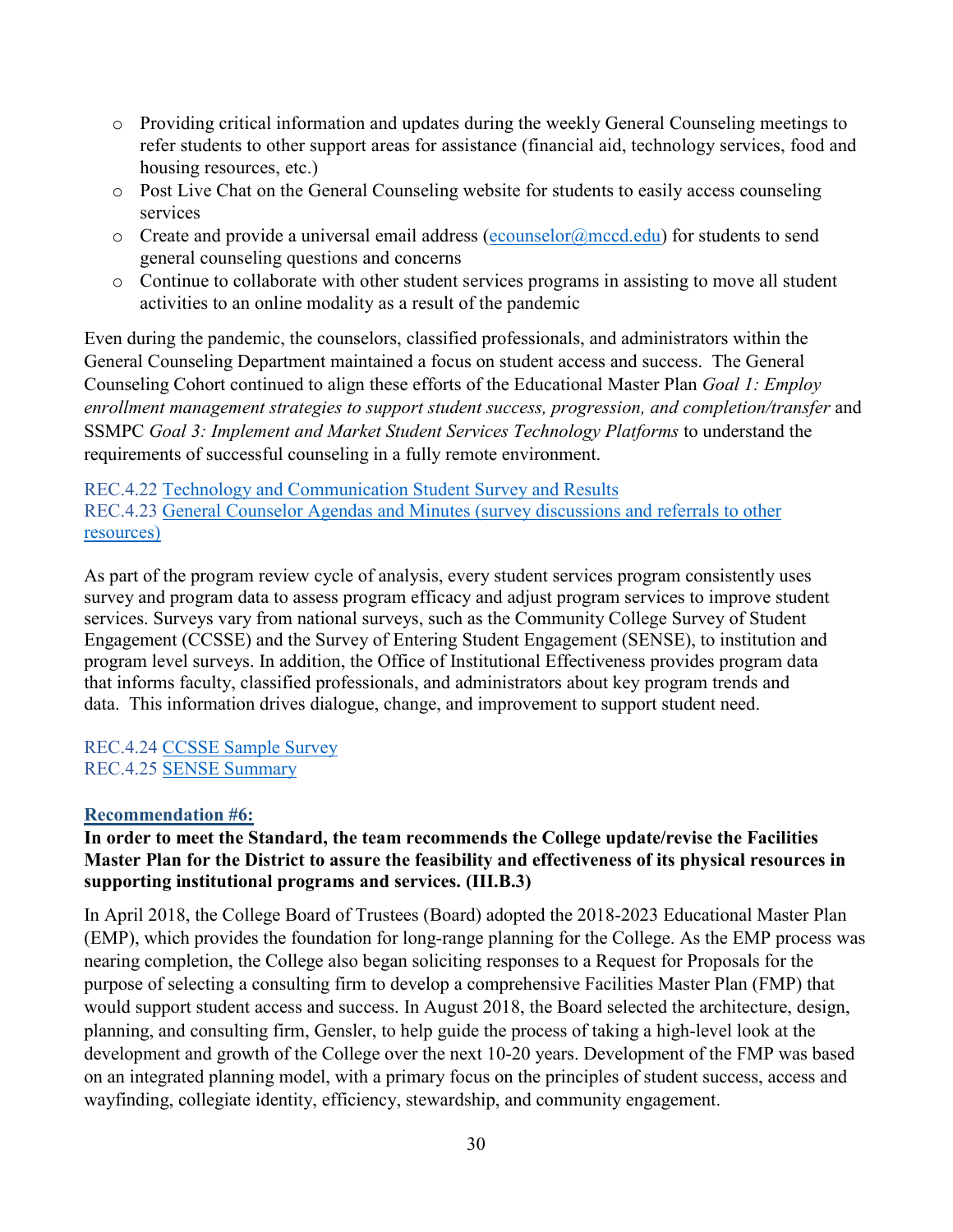### REC.6.01 Board Approval of EMP REC.6.02 Board Approval of FMP REC.6.03 Board Approval of consulting firm to assist with FMP

The Vice President of Administrative Services (VPAS) created an FMP task force, composed of a crosssection of campus constituency groups, to work directly with the Gensler in identifying needed facilities, re-modernizations, under-utilized facilities, and infrastructure improvements required to support and enhance the goals and objectives identified in the recently completed EMP. In addition to monthly task force meetings, the collaborative planning process included Vision Sessions, Sustainability Workshops, an online survey, as well as separate campus and community forums. This integrated process culminated in the completion of a comprehensive FMP, approved by the Board in May 2019, which was positioned to guide the College's decision-making process and prioritization of new construction and renovation of existing facilities.

REC.6.04 FMP task force membership REC.6.05 FMP task force agendas and minutes REC.6.06 Vision Sessions and Sustainability Workshops REC.6.07 Emails regarding campus and community forums REC.6.08 Final Facilities Master Plan document REC.6.09 Board approval of the FMP

With the adoption of the FMP, the College shifted focus to exploring the feasibility of pursuing a future bond measure. In June 2019, the Board authorized College leadership to engage a bond consultant for the purpose of conducting a bond measure feasibility study. In November 2019, based on the highly favorable results of the feasibility study, the Board adopted a resolution calling for a bond election in March 2020. Based on the positive feedback from the study, the bond consultants felt confident in pursuing a \$247M bond measure, which accounted for approximately half of the estimated cost of new construction, demolition and/or renovation of existing campus buildings. Unfortunately, voters did not support this bond measure, primarily due to the amount being requested as well as the number of newly constructed buildings included in the plan.

REC.6.10 Board authorizing bond consultant REC.6.11 Board Resolution REC.6.12 Bond consultant presentations REC.6.13 Bond measure voting results

Since the bond measure did not pass, and as a result of local community feedback, the College recognized the need to find alternative ways to address future campus development and construction. As part of this process, the College partnered with Gensler for the purpose of producing an updated FMP, or a scaled down version of the original FMP. The previously assembled FMP task force was reconvened to assist in developing the framework for the updated FMP, which the Board formally approved in August 2020. The update still represents the original FMP linkages, forecasting, needs and standards, but significantly reduces the plan for new construction with increased efforts towards the modernization and construction remodels of existing facilities.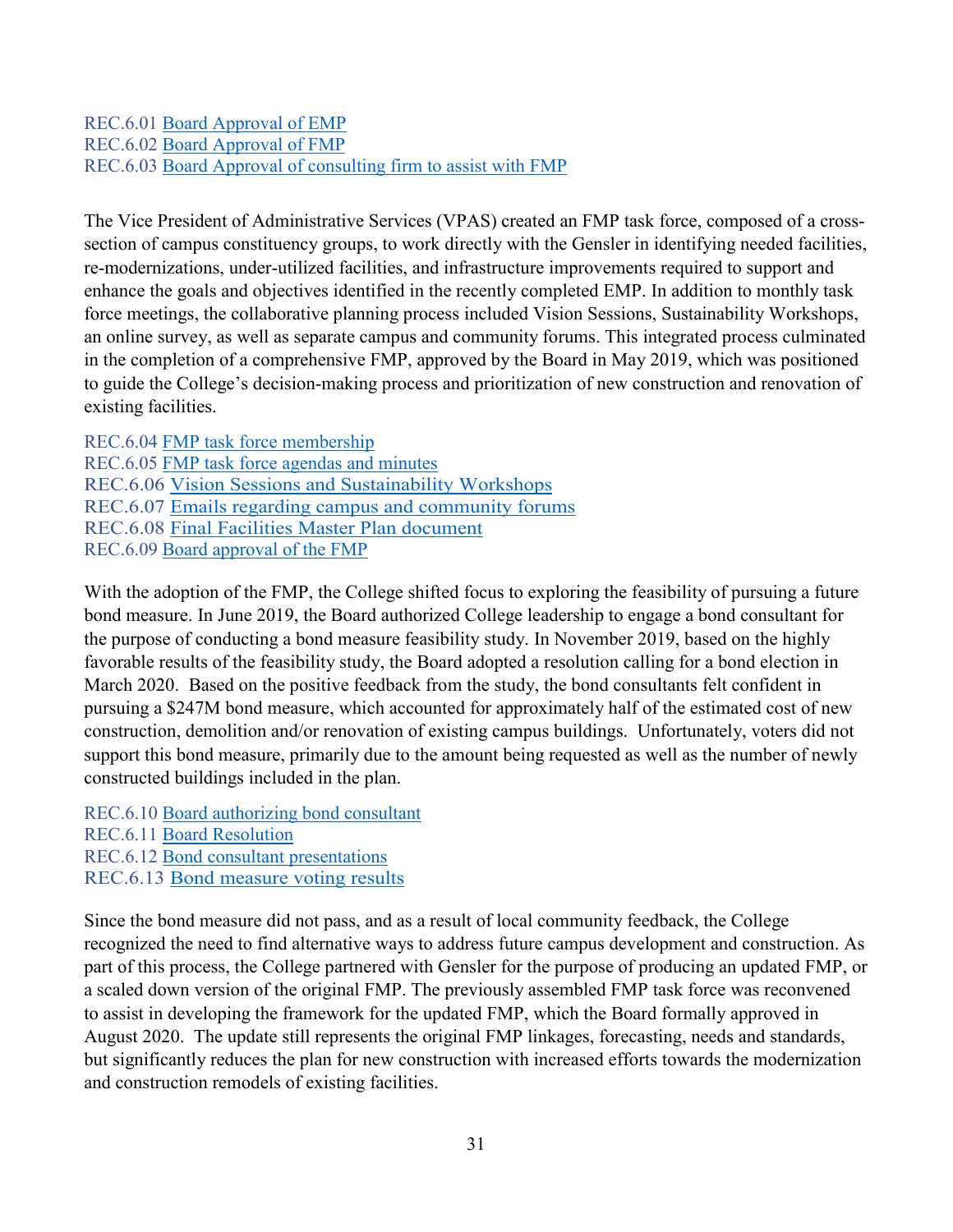REC.6.14 Consultant information REC.6.15 FMP task force agendas and meetings REC.6.16 Board approval REC.6.17 Final updated FMP

#### <span id="page-31-0"></span>**Recommendation #10:**

**In order to improve institutional effectiveness, the team recommends the College develop and implement a process for the systematic, regular and comprehensive review of board policies and administrative procedures. (I.C.5).**

The participatory governance committee responsible for facilitating the review of proposed changes to policies and procedures, as well as newly proposed policies for the College, is College Council. College Council is led by the President and members include the vice presidents, associate vice presidents, leadership representatives from the academic senate, classified senate, student senate (Associated Students of Merced College), faculty association, CSEA, management association, and the dean of institutional effectiveness. College Council is responsible for facilitating reviews of proposed changes to policies and procedures as well as newly proposed policies and procedures for the College as outlined on Participatory Governance Handbook. As such, College Council developed a plan of action in April, 2017, to ensure a process was adopted for the systematic, regular, and comprehensive review of board policies and administrative procedures.

REC.10.01 Merced College Participatory Governance Handbook REC.10.02 College Council Committee Composition and Charge REC.10.03 College Council Meeting Agenda and Minutes, April 4 2017

Following the College Council's meetings in April 2017, President's Cabinet (consisting of the executive administrative team) discussed and developed a board policy and procedure tracking tool for reviewing and updating at the board policies and administrative procedures. The tracking tool is now utilized primarily by the Office of the President to monitor and oversee that board policies and administrative policies are updated on a regular basis.

REC.10.04 President's Cabinet Meetings on April 5, 2017 and April 12, 2017 REC.10.05 President's Cabinet tracking tool REC.10.06 Board of Trustees Meeting Agendas/Minutes

As evident via the tracking tool, the College has made significant progress since the team visit and recommendation for improvement—more than 152 policies and procedures have been reviewed and/or updated through College Council and the Board of Trustees. Nearly every regular board meeting from 2017 through present has included the adoption of updated board policies and procedures. Prior to the next external accreditation review cycle, the College will have reviewed and/or updated all policies and procedures with the implementation of the new tracking tool.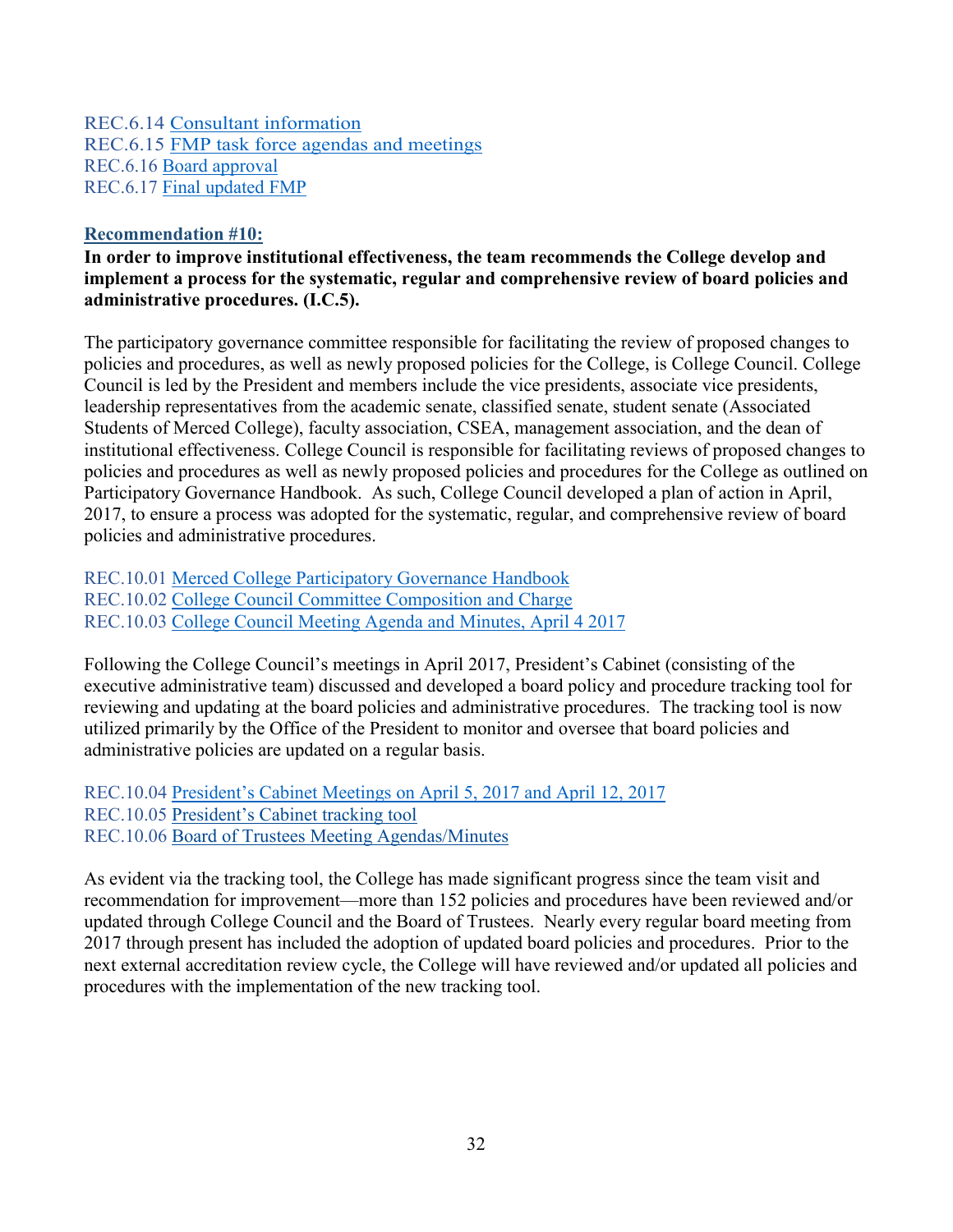# <span id="page-32-0"></span>REFLECTION ON IMPROVING INSTITUTIONAL PERFORMANCE: STUDENT LEARNING OUTCOMES AND INSTITUTION SET STANDARDS

# <span id="page-32-1"></span>Institution Set Standards (Standard I.B.2)

## **The institution defines and assesses student learning outcomes for all instructional programs and student and learning support services. (I.B.2)**

The College defines outcomes for all instructional programs and student and learning support services. Instructional programs define outcomes at the course, program, and institutional/general education levels. These outcomes are are linked to one another through mapping using the eLumen software system. Course level outcomes are mapped to PLOs and to GELOs/ISLOs. Instructional courses and programs outcomes are assessed regularly to ensure currency, improve teaching and learning strategies, and promote student success. All program assessment reports reflect proposed improvements for student learning and budget allocation requests are updated annually when faculty submit their Program Reviews. Student learning in individual courses are reported two-times within five years for all regularly scheduled courses and at every offering for infrequently offered courses.

## SLO.03 Academic Senate Resolution linking GELOs and ISLOs

As referenced earlier in the report in the response to the *Actionable Improvement Plan #4: Assess SLOs twice every five years,* the Academic Senate passed a resolution to consistently assess course SLOs two times in a five-year period. This process was initially overseen by the Instructional Program Review and Student Learning Outcomes Committee (IPRSLOAC), but more recently the newly organized Program Review and Student Learning Outcomes Assessment Committee (PROAC). Members of PROAC meet monthly and are responsible for overseeing the assessment processes and planning on campus. The shift to PROAC from IPRSLOAC integrates service area reporting outside of instruction into the campus-wide assessment and analysis process. The PROAC committee consists of representatives from instruction, student services, and administrative services.

## SLO.01 Academic Senate Resolution 05-15

## SLO.02 PROAC Committee Composition and Charge

Mapping SLOs from course to program and institutional outcomes using eLumen has allowed the College to initiate the assessment process for all of our GELOs/ISLOs. Utilizing this feature in eLumen enables an assessment of all GELOs/ISLOs; in the past, however, the assessment process relied on group of faculty volunteers to contribute course and program data to the analysis. By mapping course outcomes to the GELOs/ISLOs, a more balanced evaluation of these outcomes has been accomplished contributing to meaningful conversations regarding student learning across the spectrum of instructional areas. The GELO/ISLO mapping across instructional areas has been an ongoing project in the past two years with the implementation of eLumen. The SLO Coordinator, Program Review Coordinator, and Office of Institutional Effectiveness regularly collaborate with faculty to map all course outcomes to PLOs and GELOs/ISLOs.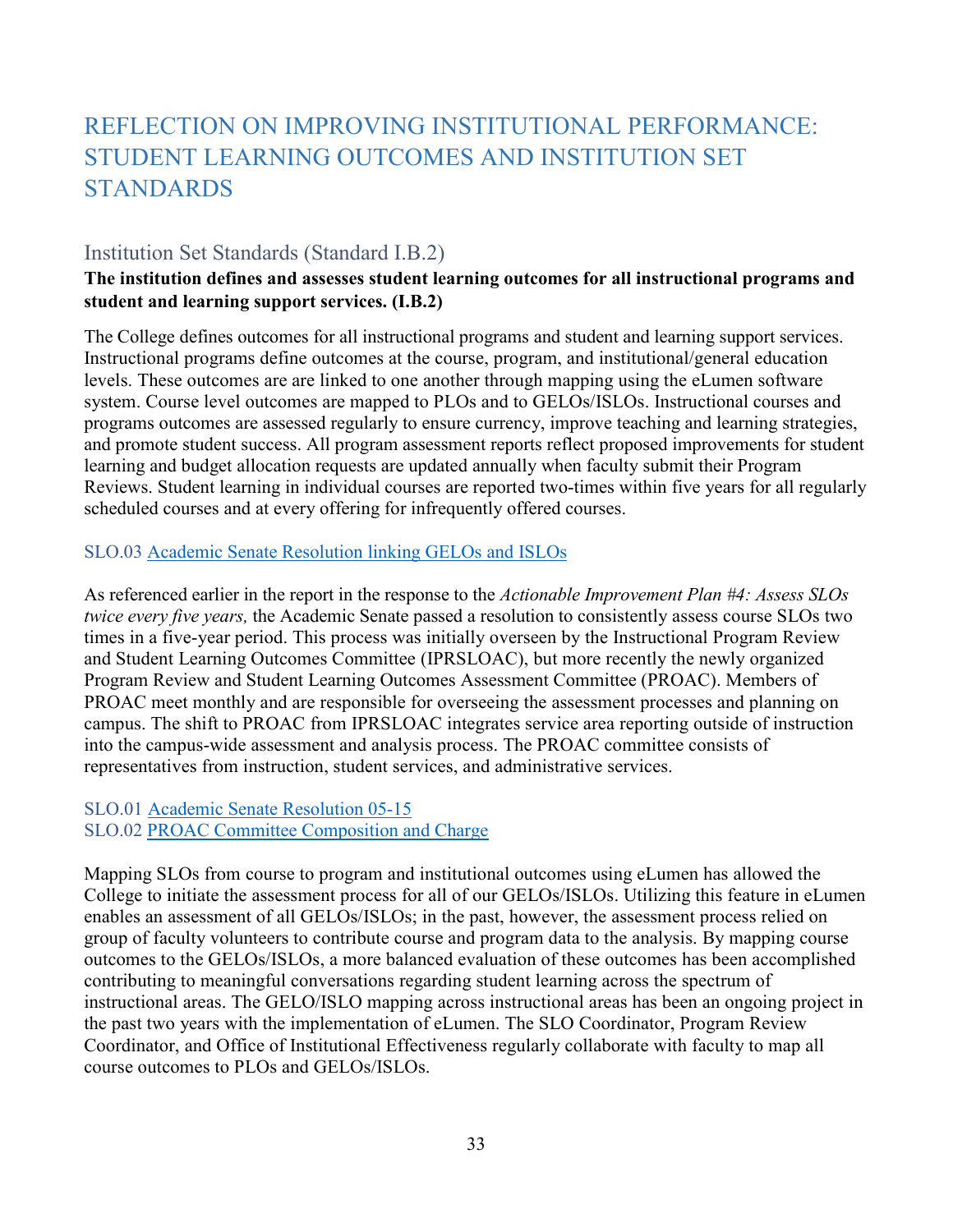## SLO.04 eLumen Mapping document SLO.05 [eLumen video training videos of mapping](https://www.youtube.com/watch?v=jLuOMHWMsJY&list=PL-NVFcAvhcj5SXM8J6c8e3Ya-vF8oIdk6&index=9)

Departmental dialogue and plans for improvement are reflected at the course and program level of course assessment across disciplines. Discipline faculty work closely with their Cohort Assessment Trainers (CATs) to establish timelines for assessing SLOs, PLOs, analyzing the results, and implementing improvements to courses and programs. All faculty submit annual program review reports in the fall to their CAT. The role of the CAT is to review and assess the program review report for completeness and accuracy. Instructional deans provide feedback and also create a summary report of the program review reports submitted for their area. Members of the Instructional Master Planning Committee review the plans and submit a summary of the program review reports to the Educational Master Planning Committee for review and discussion. In addition to reporting outcomes and program level assessment progress in the annual Outcomes Report, faculty include them in their annual Program Review report to inform both immediate and long-term plans and goals. In Program Review goals, faculty also identify resources needed to support improvement in student learning and/or address any gaps.

SLO.06 Cohort Assessment Trainer – roles per AS resolution SLO.07 IMPC Committee composition and charge SLO.08 IMPC IMPC Agendas and Minutes SLO.09 IMPC Presentation/Review of PRs and Resource Allocation

Student Services programs have defined Service Area Outcomes (SAOs) and program outcomes and have reported results of assessment within each area annually. To address *Recommendation #4* (as mentioned earlier in the report), all student services programs complete annual program review reports and SAOs are a key component of the student services program review process. The results of the assessment tools are used for improvement.

SLO.10 Student services annual program review template SLO.11 Student Services Program Review Examples (Student Equity, Admissions & Records, and Student Success)

The VPSS collaborates with the Student Services Program Review Coordinator to assess all sixteen student services programs. The student services program review process is a roadmap for student services faculty, classified professionals, and administrators to reflect on the past, review the current trends, and revise future processes for improvement. The Student Services Master Planning Committee provides leadership and direction in ensuring alignment of program goals with the Office of Student Services and the College's EMP.

SLO.12 Student Services Organization Chart and Sixteen Programs SLO.13 SSMPC Committee Composition and Purpose SLO.14 SSMPC Annual Planning Goals

Each year, Student Services programs invest ample time to engage in this program review process. The information that derives from this process is truly insightful. As part of the reflection process, student services faculty, classified professionals, and administrators participated in a Program Review Workshop in January, 2020 to review and revise the program review process for student services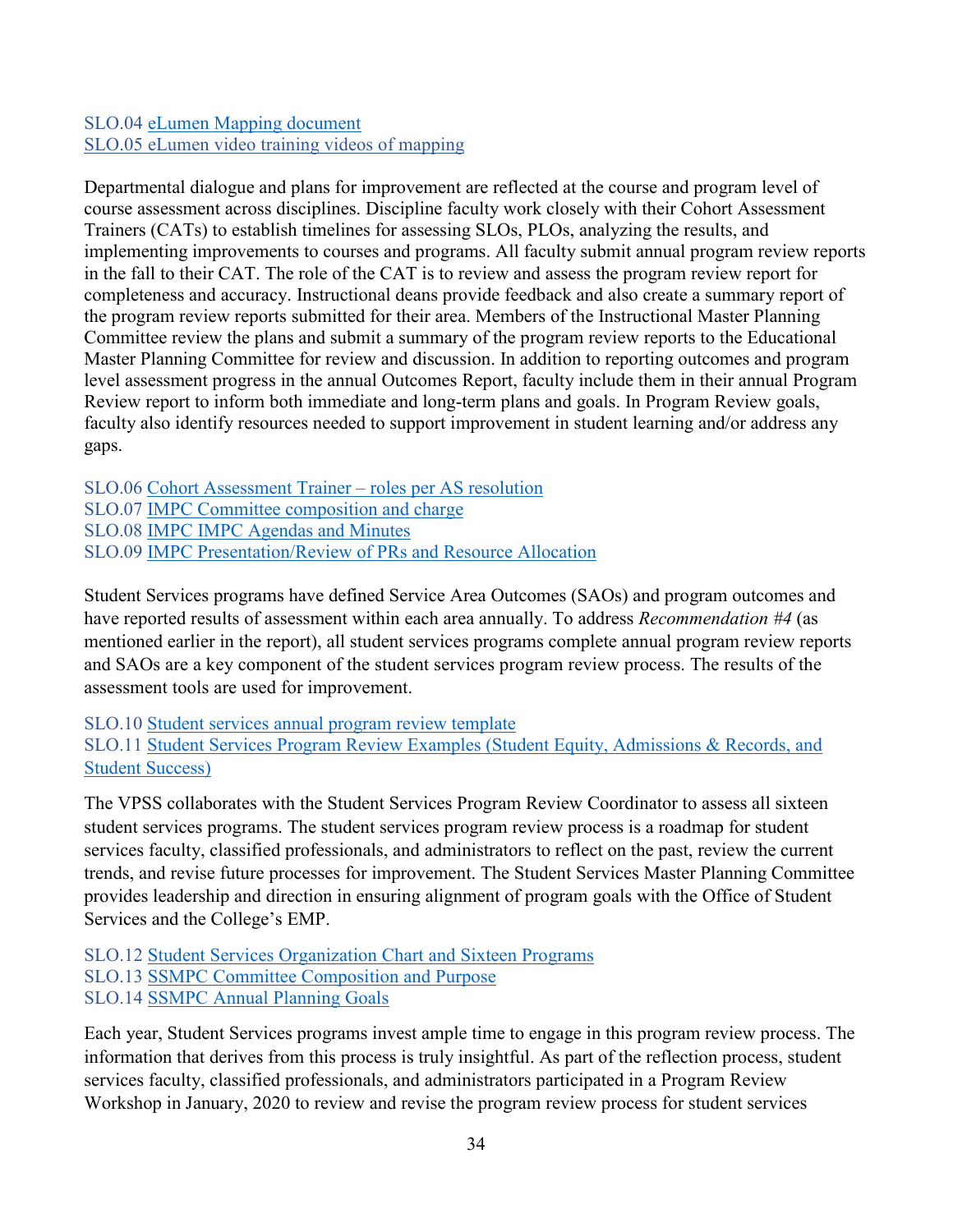programs. During this workshop, participants shared the following regarding the strengths and benefits of the student services program review process:

- The program review process is motivation to improve services for students
- The analysis of data collection engages is useful discussion of goal setting
- Positive feelings ("feels good") to improve and streamline student services processes
- Program Review is a process that allows people to engage; it is a fair way and data driven process to truly examine and identify gaps in services or processes

Furthermore, the program review process promotes the idea of self-evaluation for each program/team, to ponder about how program goals can align with the rest of the college, and the overarching goals and long-term plans of Merced College. With this process, it validates the work of each program and grants confidence in knowing the work being done is essential and has impact for both the College and campus community. The program review process allows an opportunity to showcase and success and collaborate on identifying strategies to address areas that are struggling. In the program review process, we are able to document the good work that is actually getting accomplished year after year. The voices of faculty, classified professionals, administrators, students, and community members are shared and heard.

## SLO.15 January 2020 Program Review Workshop agenda/details SLO.16 SSMPC Agendas and Minutes discussing PR

In addressing areas of improvement of the overall program review process, participants shared some of the challenges and areas needed regarding additional professional development. The following were shared at the January, 2020 Program Review workshop:

- Request for additional and ongoing workshops/training about the PR process
- Increase participation of all faculty, classified professionals, and administrators in the process
- Training on setting achievable goals, both short-term and long-term
- Workshops and training on best statistical methods of collecting data and ensuring accuracy
- Identifying regular meetings dedicated to program review
- Strategies to assist in embracing and encouraging change as student needs change

It is evident faculty, staff, and administrators all have a genuine interest to understand how the program review process impacts student success. Professional development opportunities around data coaching, outcomes and assessment, and program review are increasing with both instructional and noninstructional faculty regarding the assessment process. The program review training provides opportunities for increased understanding and confidence in data analysis, assessment, and the development of improvement strategies for course, program, and institution improvement.

# <span id="page-34-0"></span>Institution Set Standards (Standard I.B.3)

**The institution establishes institution-set standards for student achievement, appropriate to its mission, assesses how well it is achieving them in pursuit of continuous improvement, and publishes this information. (I.B.3)**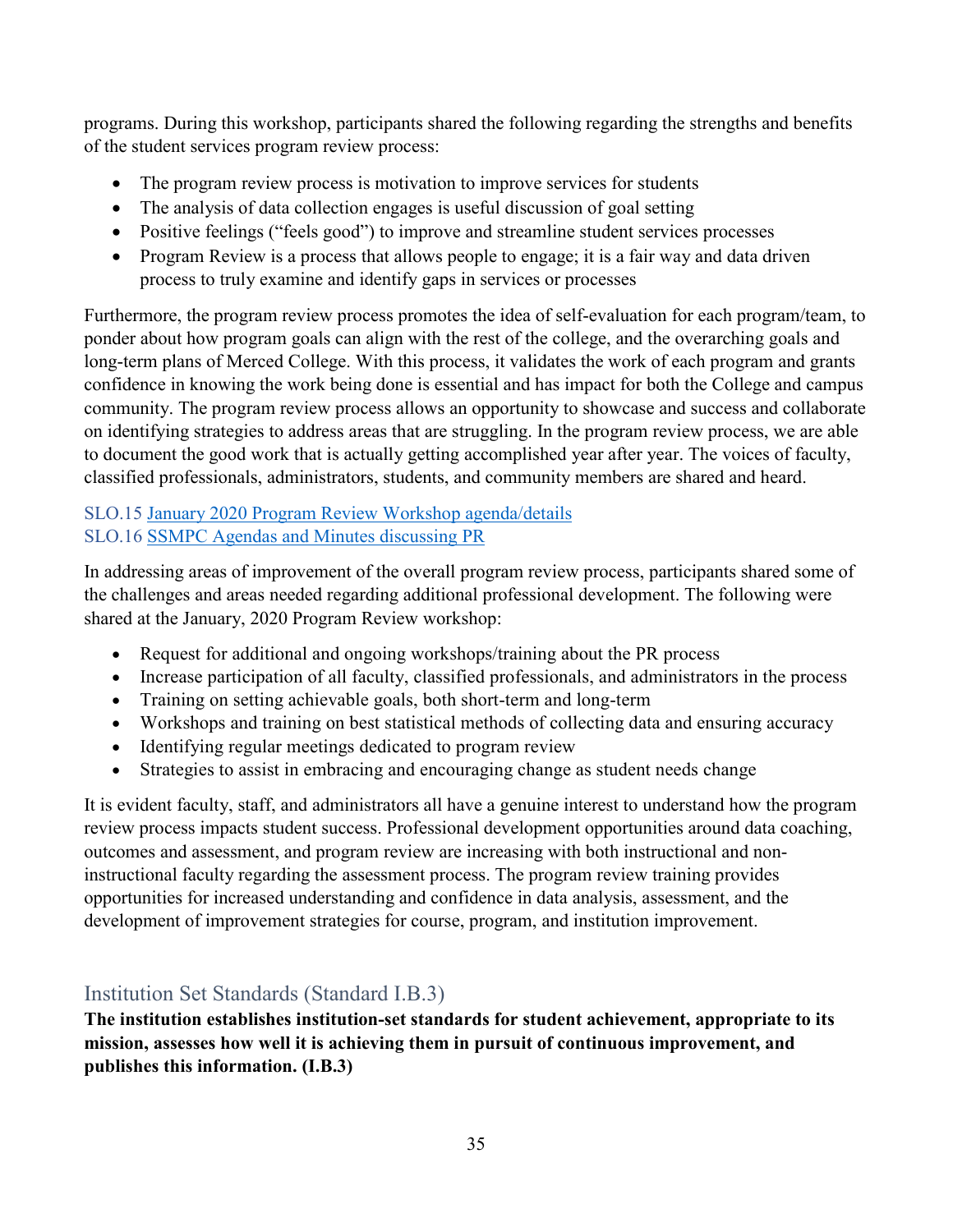Merced College has established and adopted institution-set standards for student achievement, appropriate to its mission, and assesses and analyses progress for the purpose of continuous quality improvement. This information is published through various sources broadly to the community via our website, participatory governance committee reports and presentations, and printed annual reports. Since 2016, four annual report metrics were exceeded in the areas of course completion, certificate completion, degrees awarded, and transfer. The Dean of Institutional Effectiveness presents Institution Set Standards for review by the Educational Master Planning Committee (EMPC), College Council, and the Standing Accreditation Committee. Members of these committees review trend data for changes or revisions to the Institution Set Standards.

ISS.01 Merced College ACCJC Annual Reports

ISS.02 EMPC Agenda and Minutes (review of ISS) ISS.03 SAC Agenda and Minutes (review of ISS) ISS.04 Merced College Course Completion Data Table (page 36) ISS.05 Merced College Program Awards Data Table (certificates) (page 37) ISS.06 Merced College Program Awards Data Table (degrees) (page 38) ISS.07 Merced College Transfer Data Table (certificates) (page 37) ISS.08 Merced College Course Completion Data Table (certificates) (page 38) ISS.09 Merced College Aspirational Program Awards (certificates) (page 38) ISS.10 Merced College Aspirational Program Awards (degrees) (page 38) ISS.11 Merced College Aspirational Transfer Data Table (page 38)

While the College has incrementally exceeded the institution set standards by nearly four percentage points, there has been a significantly decline in several areas due to the COVID-19 pandemic for the spring 2020 semester. One example, as expected, was a slight decline in course completion due to the changes in instructional modalities and most likely other, non-measurable, impacts of the pandemic.

|                                         |            |            |                   | <b>Evidence: ISS.04 Merced College Course Completion Table</b> |  |                                         |
|-----------------------------------------|------------|------------|-------------------|----------------------------------------------------------------|--|-----------------------------------------|
| <b>Merced College Course Completion</b> |            |            |                   |                                                                |  | <b>Merced College Course Completion</b> |
| Year                                    | <b>CSR</b> | <b>ISS</b> | <b>Difference</b> | 71.98%<br>71.39%<br>70.56%<br>70.37%                           |  |                                         |
| 2016-2017                               | 70.37%     | 68%        | 2.37%             |                                                                |  |                                         |
| 2017-2018                               | 70.56%     | 68%        | 2.56%             |                                                                |  |                                         |
| 2018-2019                               | 71.98%     | 68%        | 3.98%             |                                                                |  |                                         |
| 2019-2020                               | 71.39%     | 68%        | 3.39%             | ■2016-2017<br>■2017-2018<br>■2018-2019<br>■2019-2020           |  |                                         |

However, there have been several areas of significant increase over the last four years:

## **Certificates:**

Certificates awarded have increased by more than 100% with more than 1,000 certificates annually since 2018.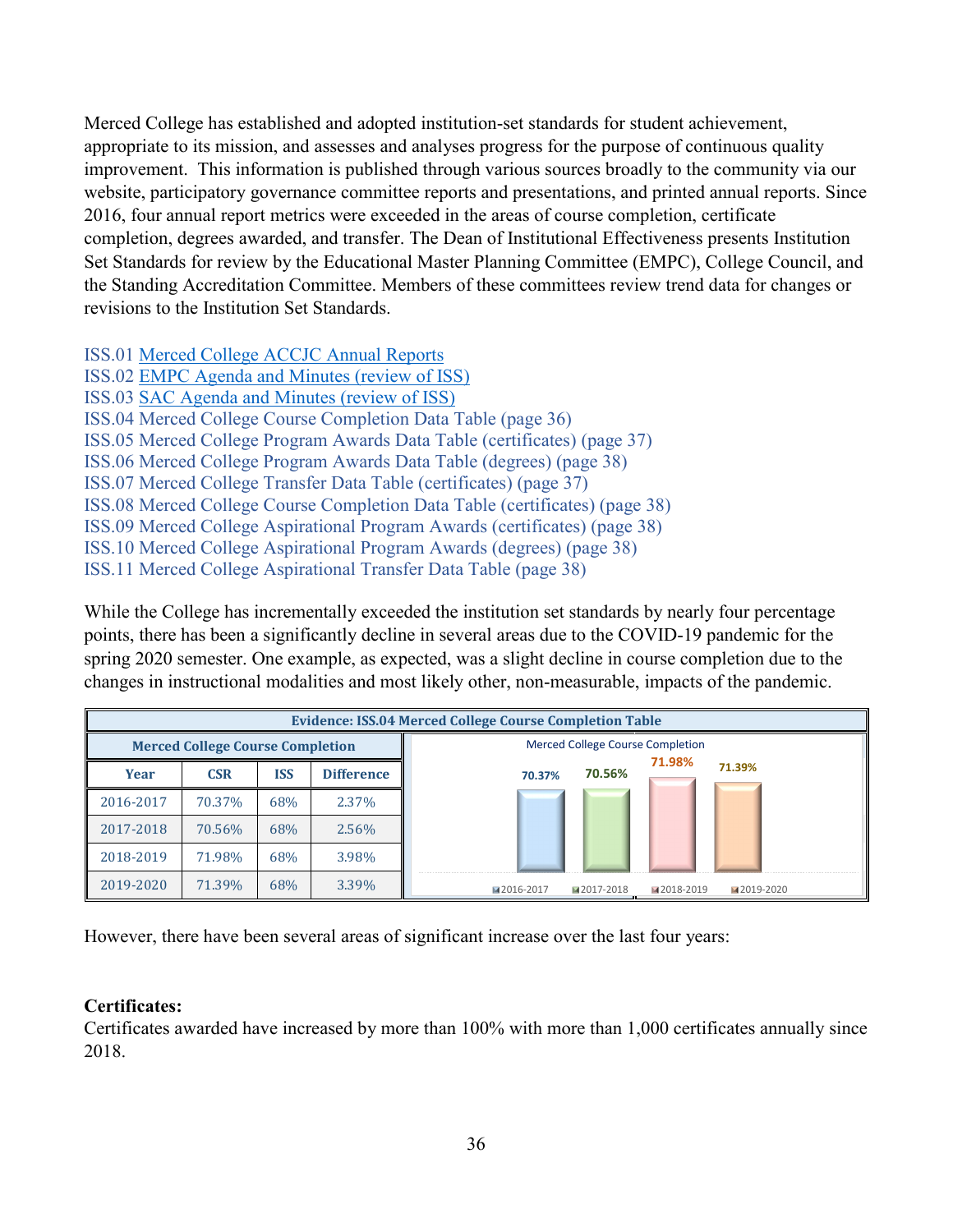|                                                     |                                   |            |                   | Evidence: ISS.05 Merced College Program Awards (Certificates) |
|-----------------------------------------------------|-----------------------------------|------------|-------------------|---------------------------------------------------------------|
| <b>Merced College Program Awards (Certificates)</b> |                                   |            |                   |                                                               |
| <b>Year</b>                                         | <b>Total</b><br><b>Certificat</b> | <b>ISS</b> | <b>Difference</b> | Merced College Program Awards (Certificates)<br>1,130         |
| 2016-2017                                           | 480                               | 150        | 330               |                                                               |
| 2017-2018                                           | 605                               | 150        | 455               | 605<br>480                                                    |
| 2018-2019                                           | 1204                              | 550        | 580               | ■2017-2018<br>■2016-2017<br>■2018-2019<br>■2019-2020          |
| 2019-2020                                           | 1317                              | 950        | 367               |                                                               |

#### **Program Degrees:**

Program Degrees awarded have increased in past four years and exceeded more than 50% in 2018-2019.

#### **Transfers:**

Transfers have increased annually and progressively got closer to meeting the standard of 700 in 2017- 18—only missing its ISS by 2 percentage points.

- In December 2018, in an effort to stay aligned with Merced College's updated Educational Master Plan (2018-2023) and the first Goal for the Vision for Success, the Standing Accreditation Committee decided to increase its 2018-2019 institution set standards for Transfer from 700 to 750 (an increase of 6.6% increase from the 2017-2018).
- Based on the 2020 Annual Report Data, it is evident that Merced College surpassed the 2018-2019 goal for Transfer by more than four (4) percentage points.

|                                                                                                          | <b>Evidence ISS.07 Merced College Transfer</b> |            |                   |                                        |  |
|----------------------------------------------------------------------------------------------------------|------------------------------------------------|------------|-------------------|----------------------------------------|--|
| <b>Merced College Transfers</b><br>Data Source: https://www.calpassplus.org/LaunchBoard/Student-Success- |                                                |            |                   | <b>Merced College Transfers</b>        |  |
| Metrics.aspx                                                                                             |                                                |            |                   | 782                                    |  |
| Year                                                                                                     | <b>Total</b>                                   | <b>ISS</b> | <b>Difference</b> | 680<br>669                             |  |
|                                                                                                          | <b>Transfers</b>                               |            |                   |                                        |  |
| 2016-2017                                                                                                | 669                                            | 700        | $-31$             |                                        |  |
| 2017-2018                                                                                                | 680                                            | 700        | $-20$             |                                        |  |
| 2018-2019                                                                                                | 782                                            | 750        | 32                | ■2017-2018<br>■2016-2017<br>■2018-2019 |  |

#### **Has the College achieved its stretch (aspirational) goals?**

The stretch goal is adjusted annually by the Educational Master Planning Committee, College Council, and Standing Accreditation Committee to reflect the College's "true" aspiration for student outcomes. Based on longitudinal data of the past four years, the College has not achieved its stretch goals for any of the four metrics.

Actual course completion has remained relatively stable over the last four years between 70% to 72%. The College set a one (1) percentage point increase from its previous year's Stretch Goal beginning 2017 through 2019 and missed meeting its Stretch Goal by less than two (2) percentage points for every year for course completions.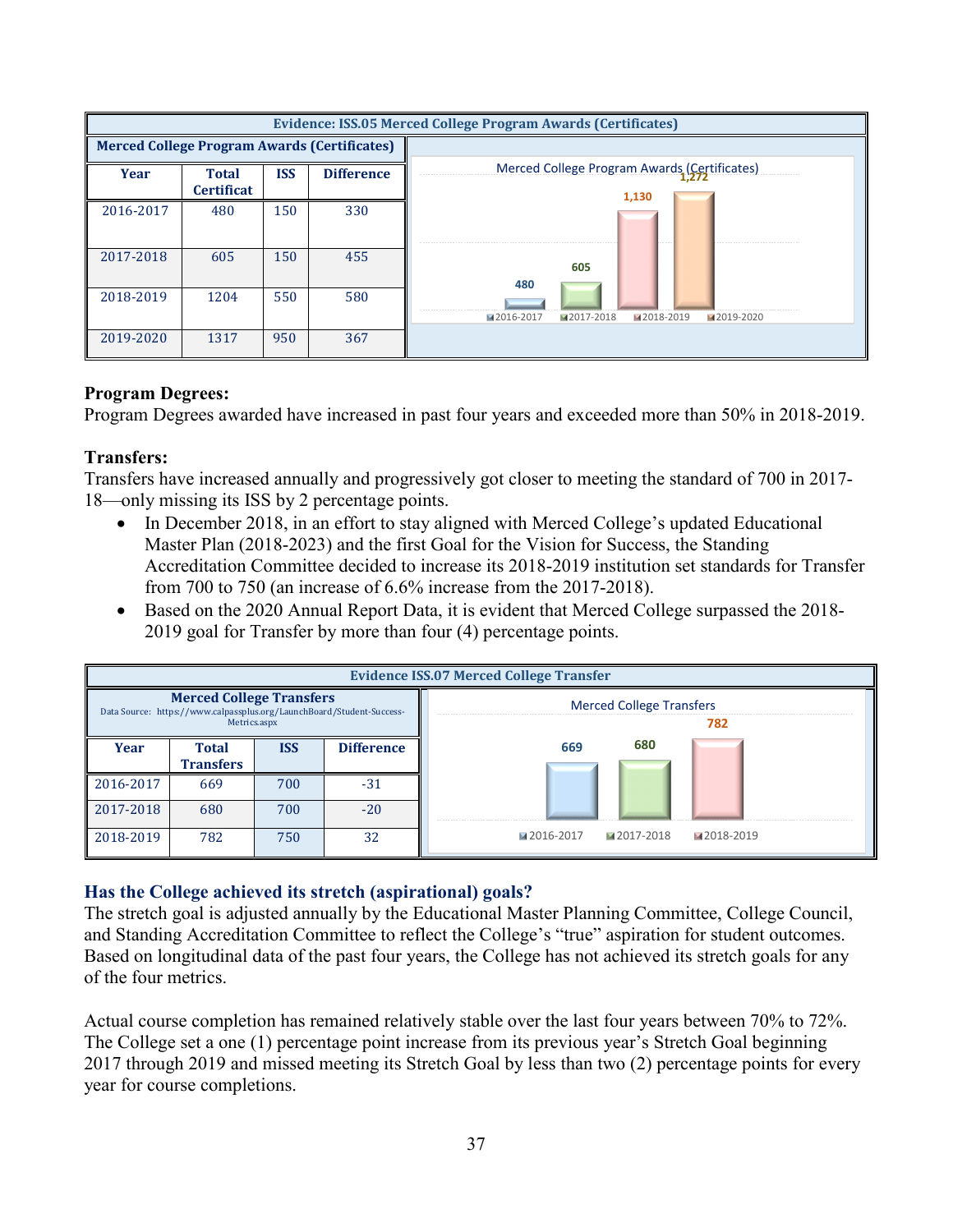|                                         | <b>Evidence: ISS.04 Merced College Course Completion Table</b> |            |                                       |                                                      |
|-----------------------------------------|----------------------------------------------------------------|------------|---------------------------------------|------------------------------------------------------|
| <b>Merced College Course Completion</b> |                                                                |            |                                       | <b>Merced College Course Completion</b>              |
| Year                                    | <b>CSR</b>                                                     | <b>ISS</b> | <b>Stretch Goal</b><br>(aspirational) | 71.98%<br>71.39%<br>70.56%<br>70.37%                 |
| 2016-2017                               | 70.37%                                                         | 68%        | 71%                                   |                                                      |
| 2017-2018                               | 70.56%                                                         | 68%        | 72%                                   |                                                      |
| 2018-2019                               | 71.98%                                                         | 68%        | 73%                                   | ■2016-2017<br>■2017-2018<br>■2018-2019<br>■2019-2020 |
| 2019-2020                               | 71.39%                                                         | 68%        | 74%                                   |                                                      |

For program certificates, aspirational goals were set to increase by approximately 30 percentage point for each succeeding year. The data indicates year-over-year improvement for the total number of certificates awarded reaching within thirteen (13) percentage points of its Stretch Goals in 2018-2019.

| <b>Evidence ISS.09: MC Aspirational Program Awards</b> |                                     |                                       |                   |
|--------------------------------------------------------|-------------------------------------|---------------------------------------|-------------------|
| <b>Merced College Program Awards (Certificates)</b>    |                                     |                                       |                   |
| Year                                                   | <b>Total</b><br><b>Certificates</b> | <b>Stretch Goal</b><br>(aspirational) | <b>Difference</b> |
| 2016-2017                                              | 480                                 | 700                                   | $-220$            |
| 2017-2018                                              | 605                                 | 1000                                  | $-395$            |
| 2018-2019                                              | 1204                                | 1300                                  | $-170$            |
| 2019-2020                                              | 1317                                | 1400                                  | $-83$             |

| <b>Evidence ISS.10 MC Aspirational Program Awards</b> |                                |                                       |                   |
|-------------------------------------------------------|--------------------------------|---------------------------------------|-------------------|
| <b>Merced College Program Awards (Degrees)</b>        |                                |                                       |                   |
| Year                                                  | <b>Total</b><br><b>Degrees</b> | <b>Stretch Goal</b><br>(aspirational) | <b>Difference</b> |
| 2016-2017                                             | 1073                           | 1200                                  | $-127$            |
| 2017-2018                                             | 1184                           | 1600                                  | $-416$            |
| 2018-2019                                             | 1662                           | 2000                                  | $-338$            |
| 2019-2020                                             | 1615                           | 2400                                  | $-785$            |

Merced College set its aspirational goals to increase transfer by approximately fifteen (15) percentage points every year. The data indicates year-over-year improvement for the actual total number of transfers. However, since the aspirational goals were also increased every year, the difference between the Stretch Goal and the Actual Total Transfers have remained stable.

| <b>Evidence ISS.11 MC Aspirational Transfer</b> |                                                                                       |  |
|-------------------------------------------------|---------------------------------------------------------------------------------------|--|
|                                                 | <b>Merced College Transfers</b>                                                       |  |
|                                                 | Data Source: https://www.calpassplus.org/LaunchBoard/Student-Success-<br>Metrics.aspx |  |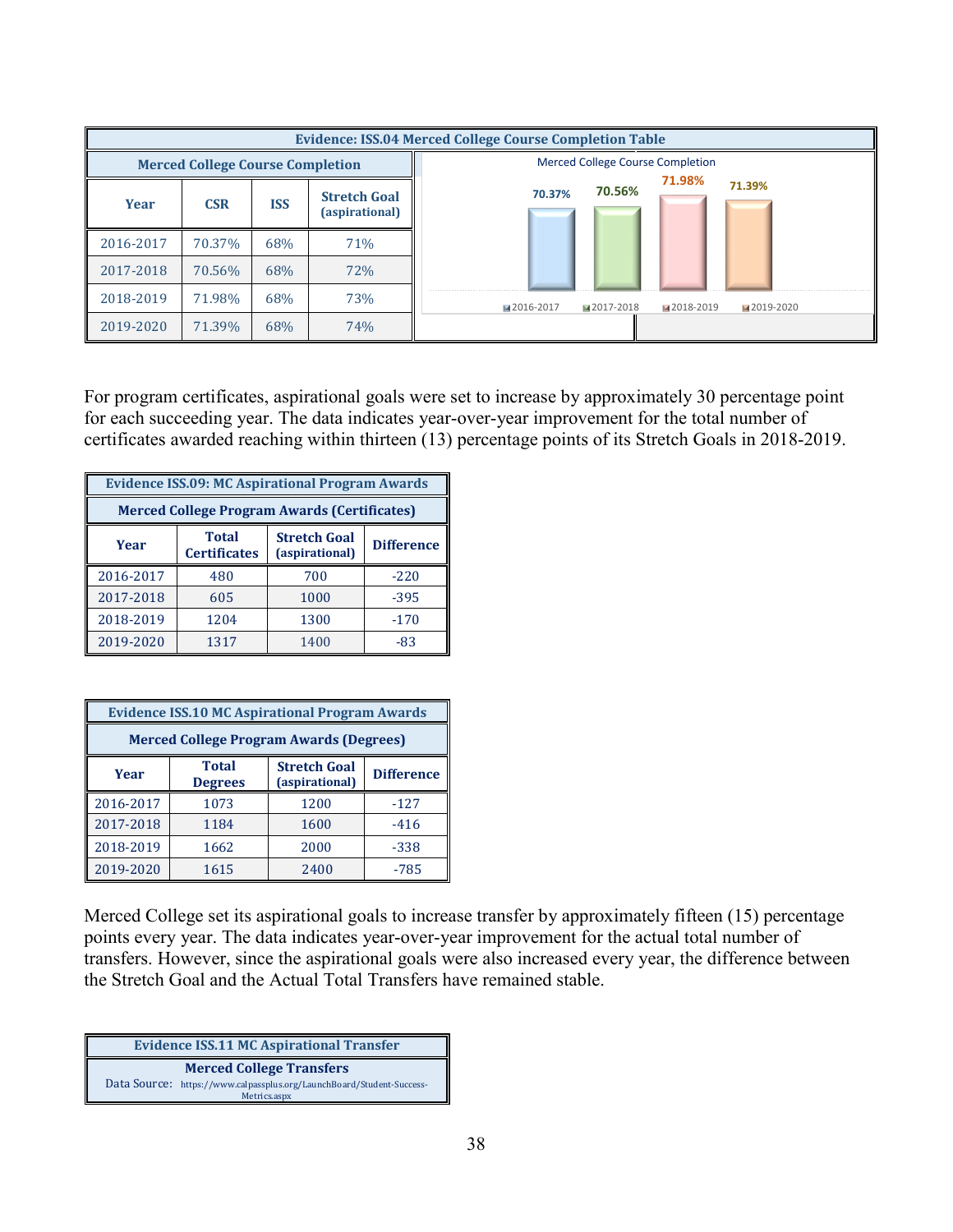| Year      | <b>Total</b><br><b>Transfers</b> | <b>Stretch Goal</b><br>(aspirational) | <b>Difference</b> |
|-----------|----------------------------------|---------------------------------------|-------------------|
| 2016-2017 | 669                              | 700                                   | $-31$             |
| 2017-2018 | 680                              | 800                                   | $-120$            |
| 2018-2019 | 782                              | 900                                   | $-118$            |

#### **What initiative(s) is the College undertaking to improve its outcomes?**

The Guided Pathways Model at Merced College is an *integrated*, *institution-wide* approach to student success based on intentionally designed, clear, coherent and structured educational experiences, informed by available evidence, that guide each student effectively and efficiently from their point of entry through to attainment of high-quality postsecondary credentials and careers with value in the labor market. Merced College has centered its guided pathways work on improving the student experience as they move into and through the college. A series of goals, objectives, and activities have been developed in the Strategic Implementation Plan (SIP) to guide faculty, classified professionals, and administrators in implementing the major goals within the EMP. The SIP is aligned with the Chancellor's Office Vision for Success, Guided Pathways framework, and Student Equity framework.

#### ISS.12 Merced College Annual Reports

The following are several examples of the activities included in the College's Strategic Implementation Plan (in support of the Educational Master Plan) as a part of the systematic implementation of strategies for improvement:

- Formalized University Partnership
- Fulfilling Student-focused Schedule
- Utilizing Enrollment Dashboard
- Expanded CTE in Los Banos
- 5 fully Online Associate Degrees for Transfer
- Program Mapping
- Non-credit to Credit Bridge
- Innovative Course Delivery for Los Banos Students

#### ISS.13 MCCD SIP GOALS

#### **How does the College inform its constituents of this information?**

The metrics included in the ACCJC Annual Report are integrated into the College's institutional effectiveness process. Institutional effectiveness at Merced College is a systematic and continuous process involving regular review and discussion of performance on a set of metrics indicating whether the College is achieving its mission. EMPC, College Council, and the Standing Accreditation Committee is charged with reviewing and analyzing the College's performance on metrics against Institution Set Standards and target goals for improvement. Each of the ACCJC metrics are included on the Office of Institutional Effectiveness web portal. The results of the committee's analyses culminate in an annual report shared with the other master planning committees, Academic Senate, and the Board of Trustees. This includes recommendations for areas of focus in the Annual Strategic Planning Implementation Update.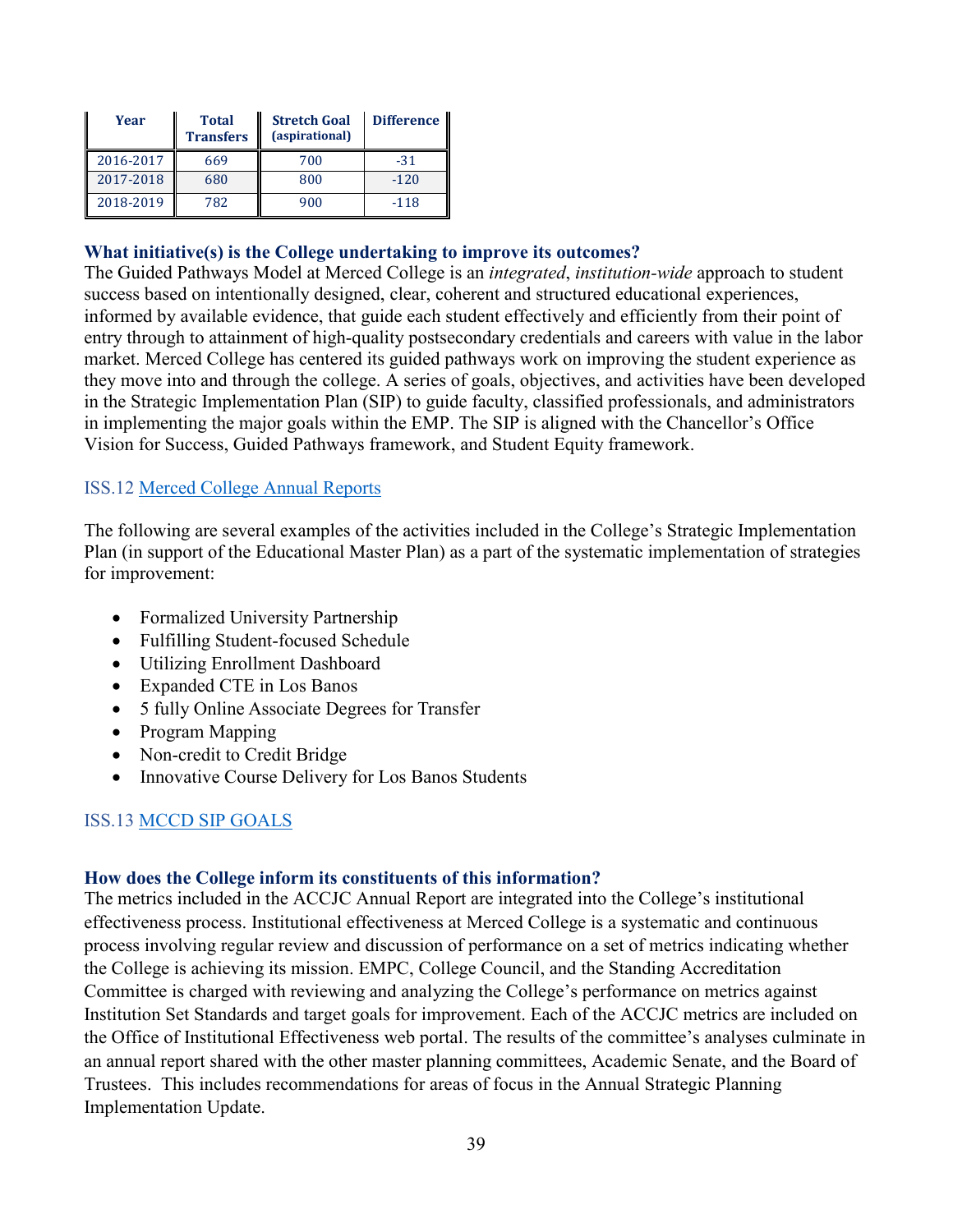ISS.14 EMPC Committee Composition and Charge ISS.15 Office of Institutional Effectiveness website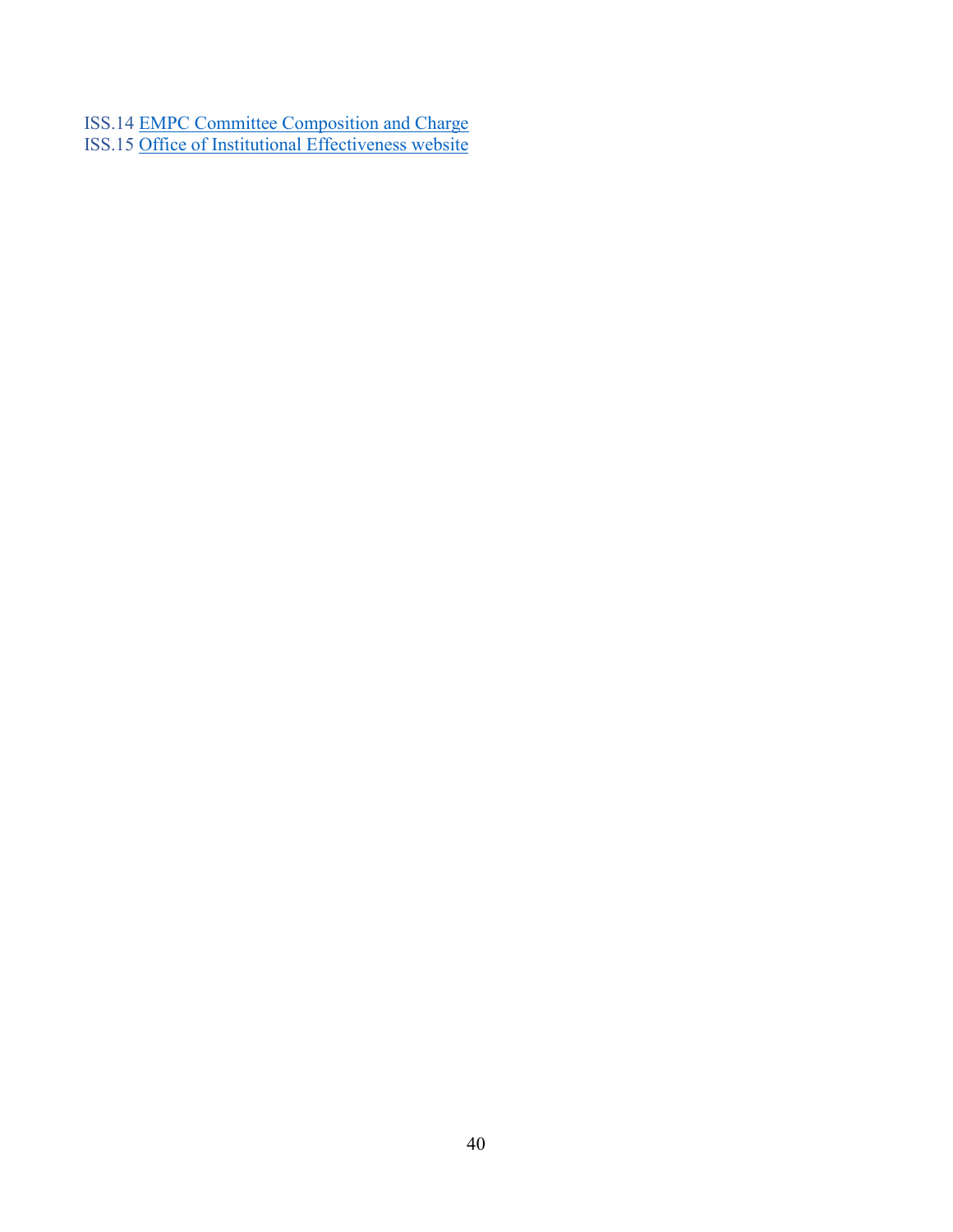# <span id="page-40-0"></span>REPORT ON THE OUTCOMES OF THE QUALITY FOCUS PROJECTS

# <span id="page-40-1"></span>Action Project 1: Outcomes Assessment and Resource Allocation

In 2016, as part of the Merced College Self-Evaluation report, the faculty, classified professionals, administrators, and students identified gaps in outcomes assessment reporting and proposed a series of changes to the College's procedures and practices. Many of the goals and results from Action Project 1 parallel other sections of this report. Below is a summary of these Action Project1: Outcomes Assessment and Resource Allocation.

The major objectives of this project were:

| <b>Objective</b>                                                                       | <b>Status</b>   |
|----------------------------------------------------------------------------------------|-----------------|
| <b>Implement a New Assessment Management System</b>                                    | <b>Goal Met</b> |
| Build sustainability into the assessment process.                                      | Goal Met        |
| Faculty training in outcomes and assessment activities                                 | Goal Met        |
| Streamline resource allocation process and link it<br>more directly to Program Review. | Goal Met        |
| Link outcomes from the course level to institutional                                   | Partially Met   |
| level for assessment.                                                                  |                 |

## **Changes Resulting from Action Project 1**

SLO assessment reporting throughout the college was sporadic and uncoordinated in the years leading up to comprehensive accreditation visit. As a result, the learning outcomes coordinators drafted and passed an Academic Senate resolution defining the frequency of SLO assessment of courses based upon the College's institutional self-study submitted to ACCJC in December 2010.

QFE.P1.01 Academic Senate Resolution 05-15 QFE.P1.02 Academic Senate Meeting Agenda and Minutes April 23 2020 QFE.P1.03 Academic Senate Meeting Agenda and Minutes May 14, 2020

Objective #1: Implement a New Assessment Management System 

As stated in *Actionable Improvement Plan #5:* Select and implement assessment management system software. A comprehensive assessment management process has been established linking online instructional course shells (via the Canvas LMS) with outcomes, program review, and curriculum. In February 2017, Merced College entered into a Client Services Agreement with eLumen to assist outcomes, assessment, curriculum, and program review. The curriculum database was transferred from CurricUNET to eLumen in the summer of 2018, and has been used successfully for the past two years. The SLOs Coordinator and Program Review Coordinator developed a series of videos to assist faculty with the transition to eLumen and how to navigate eLumen regarding outcomes and program review.

QFE.P1.04 eLumen Client Services Agreement

QFE.P1.05 Email from Dean of Institutional Effectiveness (Baba Adam)

QFE.P1.06 Videos [eLumen Instrucctional Video #1](https://www.youtube.com/watch?v=k_UYxxqKbxw&feature=youtu.be) and [eLumen Instructional Video #2](https://www.youtube.com/watch?v=jLuOMHWMsJY&feature=youtu.be)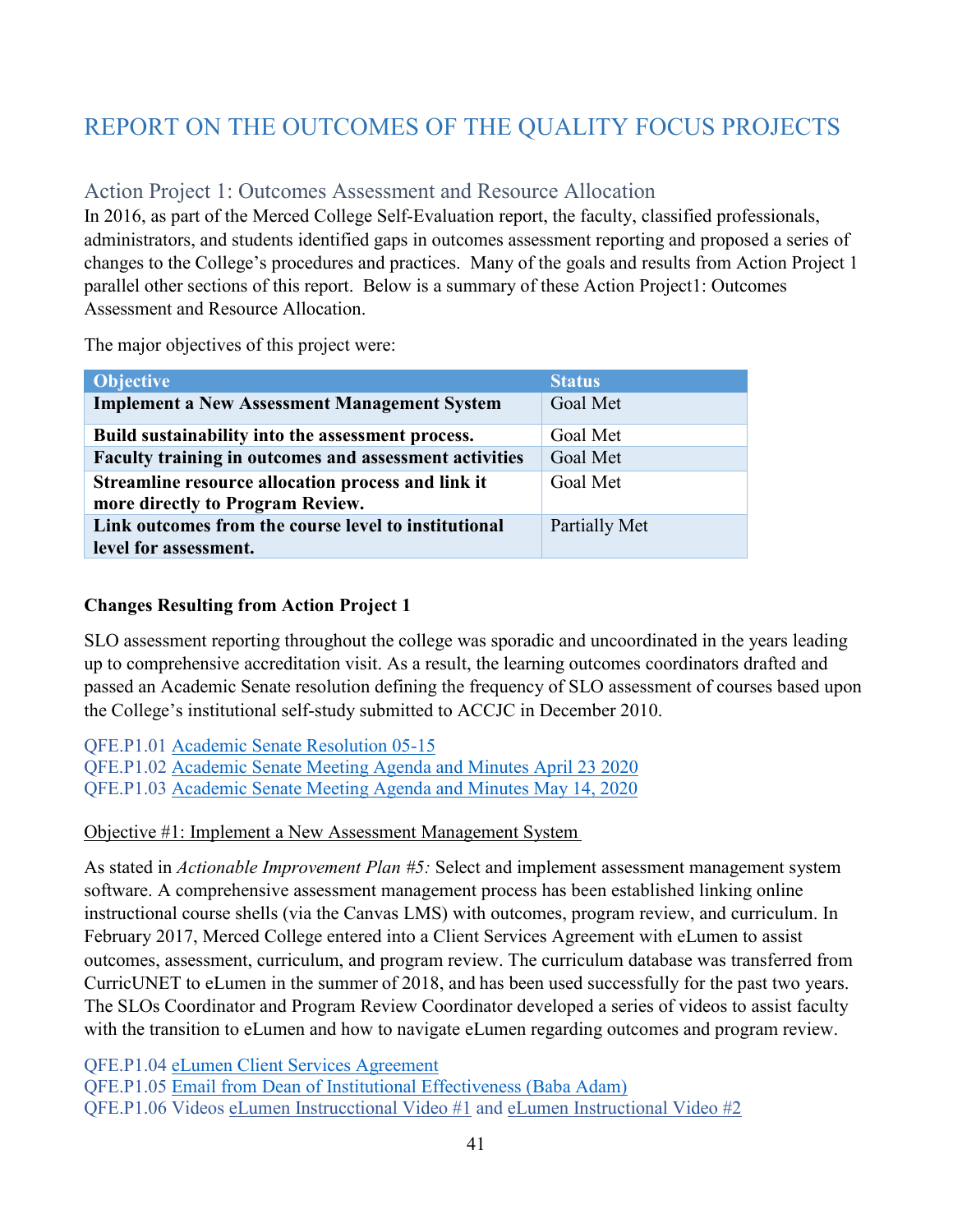One of the biggest changes with the new software is the ability to perform curriculum mapping These outcome maps illustrate where the course outcomes provide the knowledge, skills, and abilities students should master in order to earn their degree or certificate. The course outcome maps are also used in the software to generate the information on whether or not students are mastering the institutional outcomes.

### Objective #2. Build sustainability into the assessment process

In order to increase communication about assessment reporting between the instructional and noninstructional areas, the Program Review and Outcomes Assessment Committee (PROAC) was created to combine the efforts of the Assessment Review Committee (ARC) and the Instructional Program Review Student Learning Outcomes Assessment Committee (IPRSLOAC).  Members of PROAC continue to evaluate the program review process annually.  The discussion and use of outcome assessment results is the focus of the course outcome reports embedded as part of the program review process.  Goals for improvement are articulated and action plans to achieve goals in the program reviews (the Strategic Planning Initiatives in the eLumen Connect software) are being used with resource allocation requests and for departmental and institutional planning.

QFE.P1.07 Participatory Governance Handbook updated January 2019 QFE.P1.08 PROAC Agenda and Meeting Minutes November 16, 2018 QFE.P1.09 PROAC Agenda and Meeting Minutes March 15, 2019 QFE.P1.10 PROAC committee structure

Faculty continue to engage in ongoing assessment efforts to ensure the processes remain successful and valuable, and the results are communicated on a regular basis.  Members of PROAC meet monthly to evaluate the assessment processes taking place at the College and communicate efforts to various constituencies.  Representatives from PROAC provide regular updates to the Academic Senate and the Instructional Master Planning Committee.   Additionally, PROAC provides an annual summary of outcomes assessment results at the start of every academic year during the Fall Convocation.  

QFE.P1.11 PROAC Committee Composition and Charge QFE.P1.12 IMPC Committee Composition and Charge QFE.P1.13 Convocation Programs 2017, 2018, 2019, 2020

## Objective #3: Faculty training in assessment activities

The Office of Institutional Effectiveness, the SLO Coordinator, and the Program Review Coordinator collaborate on a regular basis to offer numerous opportunities for training in outcomes assessment.  Currently there are two locations with links available for anyone to view. The Assessment Overview webpage houses a variety of links with guidelines and also videos for course SLO reports and completing the program reviews.  The Assessment Overview webpage components are mirrored in a series of modules in a self-enroll Canvas course available for all faculty and staff.   

QFE.P1.14 Assessment Overview website QFE.P1.15 Canvas resource page for eLumen QFE.P1.16 [eLumen website](https://mccd.instructure.com/courses/6935)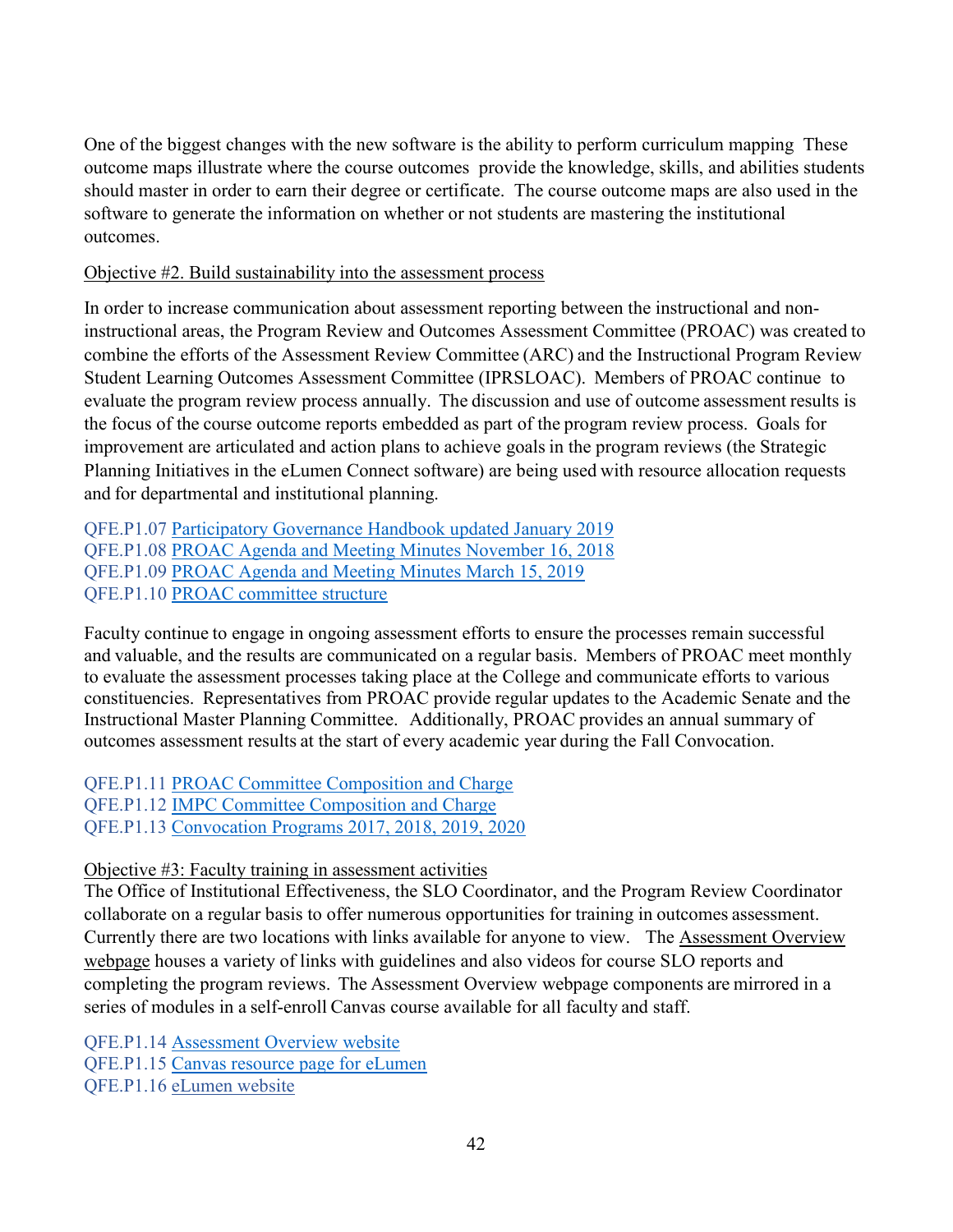A workshop sponsored by PROAC was offered during summer 2019 to provide more information on outcomes assessment at Merced College for faculty Cohort Assessment Trainers (CATs) the instructional deans. A full day of training in the use of the eLumen connect software was offered in September 2019 to all faculty, staff, and instructional administrators.  Faculty and staff in Student Services, including the Articulation Office and counselors, started off the day with one hour of training, followed by another session with deans.  In the afternoon, a two-hour training session with members of PROAC was followed by another session with the instructional faculty leads.   Additional training was offered to faculty at the Los Banos Campus on October 2, 2019. With the Covid19 pandemic, training sessions have continued via Zoom meetings.  

## QFE.P1.17 Summer 2019 PROAC Workshop QFE.P1.18 PROAC Office hours and follow-up program review meetings

While there have been many professional development activities and workshops to engage faculty in outcomes and assessment, this is an area that we continue to improve. The Dean of Institutional Effectiveness has begun a "data coaching" series of workshops to help faculty, classified professionals, and administrators more clearly understand and utilize both outcome and program data.

## Objective #4: Link outcomes from the course level to institutional level for assessment.

Merced College has continued with ongoing efforts to map outcomes in order to maximize analysis of the assessment results.  Curriculum mapping in eLumen, to link outcomes at the course level to program outcomes and also at the institutional level, are ongoing.  Approximately 72% of course SLOs been mapped to PLOs associated with degrees and certificates.  As a result of feedback from this process, faculty shared they were hesitant to map outcomes in courses outside their discipline, which accounts for many of the courses where the mapping was not fully completed.

As a result, PROAC is focused on increasing outreach to delinquent programs in instruction to complete mapping course outcomes to program outcomes. The eLumen software allows the database of course and programs in the student information system Colleague to set up its own organization. Discrepancies were found in the organization management in eLumen when faculty were mapping their course outcomes to the program outcomes, and also in the degrees and certificates associated with certain programs identified in Colleague. Currently, PROAC is working with internal partners (i.e. information technology) to reorganize the structure in Colleague and resolve how the courses align with the programs, which will also correct the misalignments identified in eLumen and allow the College to complete the course mapping. To date, significant progress is being made.

## QFE.P1.19 PROAC Agenda and Minutes

## Objective #5: Complete the GELO assessment cycle.

The College has assessed the General Education program (GELOs/ISLOs) as part of a general education review and report. The ability to map course outcomes to the GELOs/ISLOs in eLumen is allowing faculty to collect assessment results for all five of the current GELOs/ISLOs every semester.  After the instructional program review submissions and follow-up Zoom meetings this fall 2019 semester, 77% of courses have been mapped to the five (5) GELOs/ISLOs.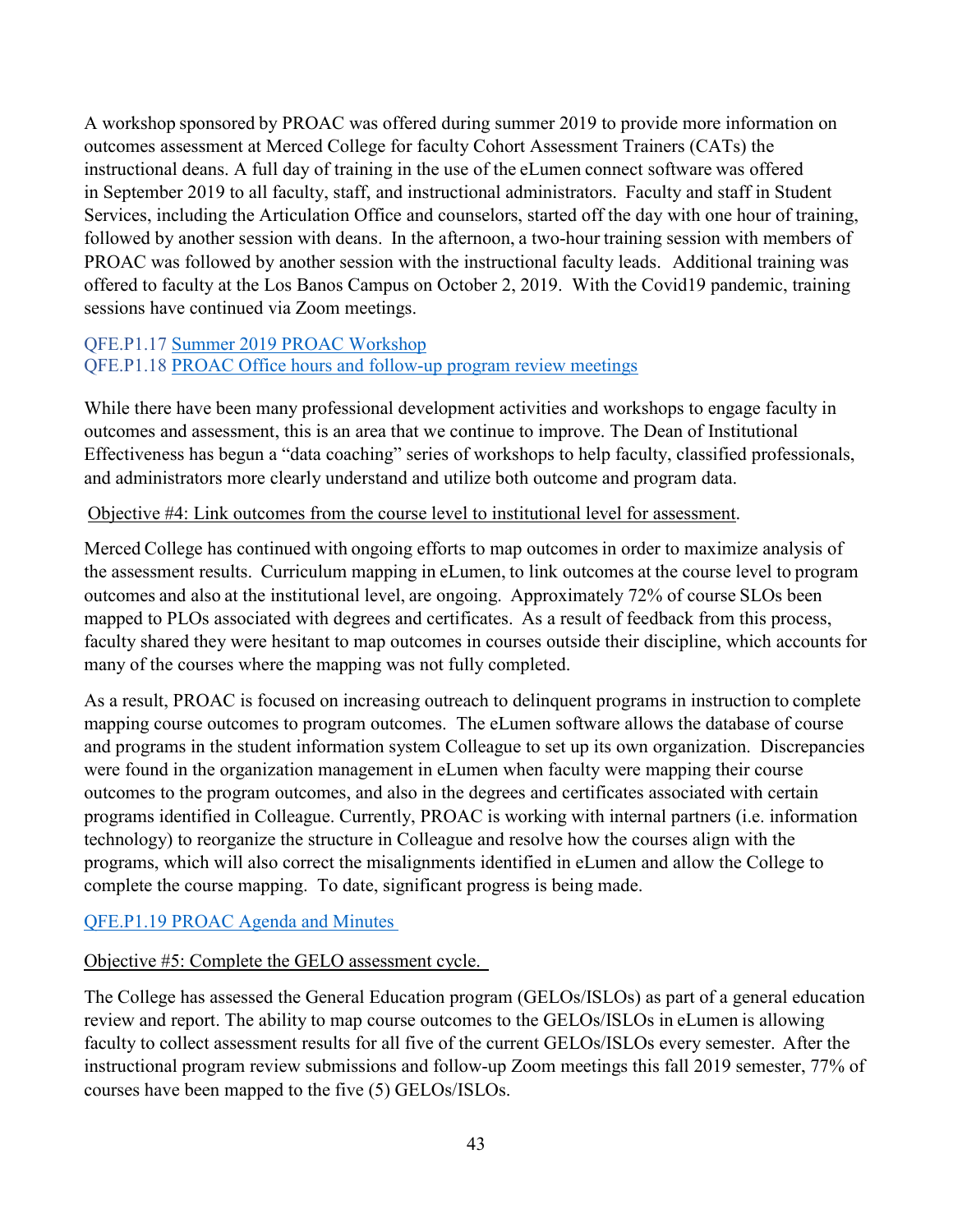| <b>GE</b> Learning       |              |       |              |              |       |
|--------------------------|--------------|-------|--------------|--------------|-------|
| Outcome                  | <b>2018S</b> | 2018U | <b>2018F</b> | <b>2019S</b> | 2019F |
| <b>Cognition</b> 87.5%   |              | 97.1% | 88.4%        | 90.1%        | 84.7% |
| <b>Communication</b>     | 88.6%        | 100%  | 90.9%        | 90.2%        | 88.6% |
| Computation              | 89.2%        | 97.4% | 88%          | 88.4%        | 79%   |
| <b>Global Community</b>  |              | 100%  | 91.7%        | 89.7%        | 83%   |
| <b>Lifelong Learning</b> |              |       | 94.1%        | 89.4%        | 92.1% |

These outcomes are also central to assessing the general education program. The number of GELOs/ISLOs assessments have steadily increased over the past two years, and now it is estimated that 1,000s of assessment results were generated in fall 2019 semester for each of these outcomes. The goal for the 2020-21 academic year has been to complete mapping course outcomes to the ISLOs/GELOs in eLumen and to continue to ensure assessment of the learning outcomes on a regular basis.    \

#### QFE.P1.20 Assessment of GELOs website QFE.P1.21 Summary of GELO/ISLO assessments

# <span id="page-43-0"></span>Quality Focus Essay Action Project 2: Student Equity

## Introduction

The Merced College Student Equity Committee engaged the campus community in reflection activities to address and improve the College's student equity gaps. Since the last accreditation visit in March 2017, the College has launched new statewide mandates and initiatives, expanded student successoriented projects, and undergone a campus wide strategic planning and assessment process. Statewide mandates and initiatives include the adoption of Assembly Bill 705, Guided Pathways, Dual Enrollment, Basic Needs, and Student Equity. One of the major areas of focus of faculty, classified professionals, administrators, and students has centered on bridging equity gaps among our most disproportionately impacted students.

## QFE.P2.01 Student Equity Reflection activities

This response to the Quality Focus Essay in College's comprehensive evaluation report outlines a description of the process the College underwent to engage in the work to increase student success rates. The goal of this project was to identify actionable and practical ideas to increase course completion, student persistence, degree and certificate completion, and transfer rates among disproportionately impacted student populations. The College began this project by examining the structure of the Student Equity Committee to determine how a redesign would allow for a greater focus on each disproportionately impacted student populations. This was followed by data driven discussions to determine the overarching goals for each Student Equity Design Team. Student Equity Design teams were established to address each major area of the Student Equity Plan. Activities and interventions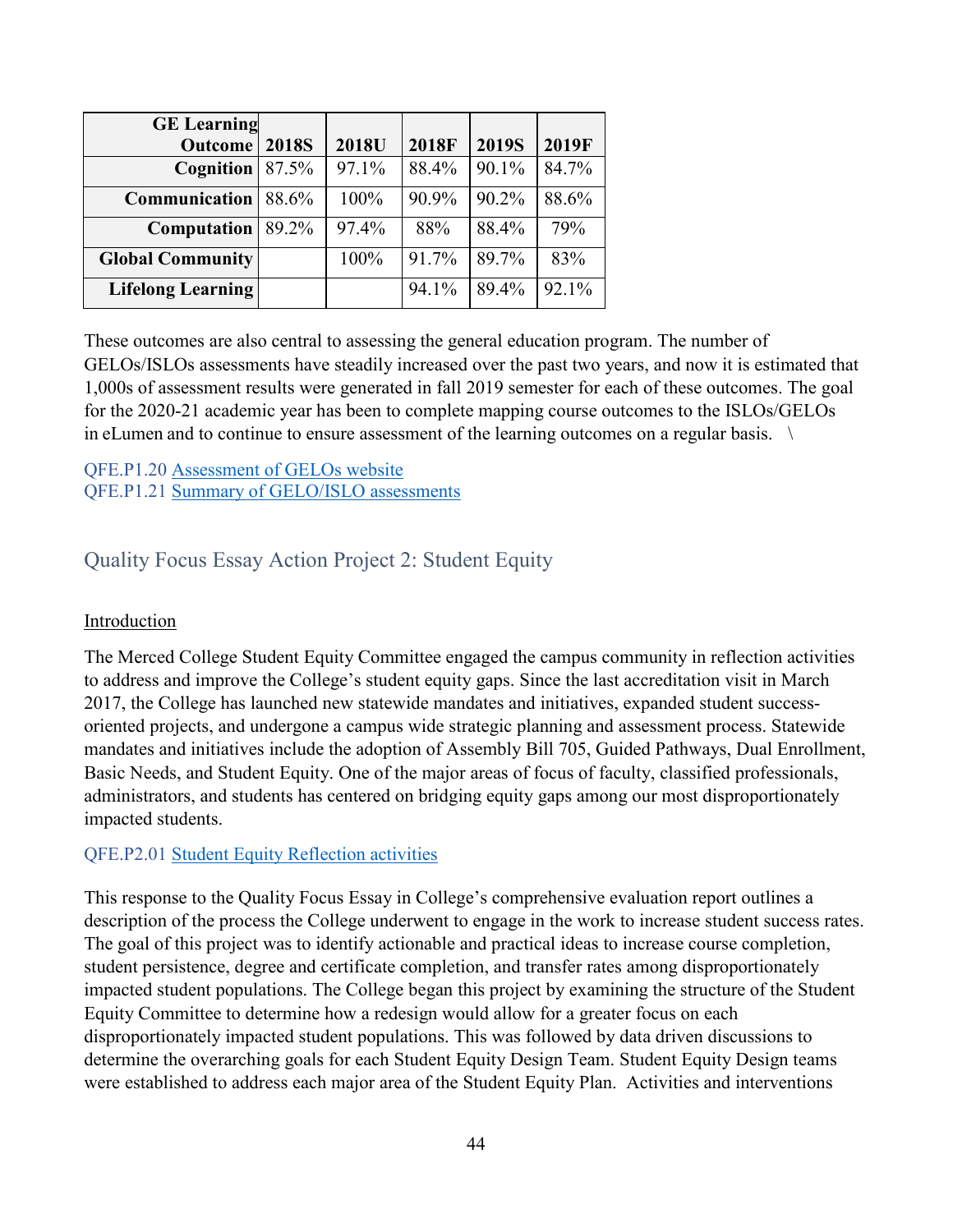were developed to help each Student Equity Design Team meet their overarching goals. Finally, an analysis of the data shows the impact of these activities and what we learned.

QFE.P2.02 I. Pena Attachment #2 QFE.P2.03 I. Pena Attachment #3 QFE.P2.04 I. Pena Attachment #4 QFE.P2.05 I. Pena Attachment #5

### Examining the Structures to Ensure Student Equity:

The first phase of this analysis entailed an examination the structure of the Student Equity Committee. The Student Equity Committee was and continues to be composed of different constituent groups including instructional and counseling faculty, classified professionals, management, and students. The group met once per month and reviewed progress towards meeting equity goals. The committee also examined efficiency rates in meeting student equity target goals and designed a plan to streamline this process. This process included taking a closer look at various statewide models and consulting with Guided Pathways and Student Equity experts, such as Dr. Ron Johnstone, to come up with a more streamlined and efficient way to run the Student Equity Committee.

QFE.P2.06 I. Pena Attachment #7 QFE.P2.07 I. Pena Attachment #7A QFE.P2.08 I. Pena Attachment #10

The outcome of this program analysis was the development of six Student Equity Design Teams focused on one of the six disproportionately impacted student populations. Based on the data pulled from the Chancellor's Office dashboard, multiple student groups were found to achieve success at lower rates than those who are in the highest performing groups. These student populations included, Black or African American (Female and Male), Hispanic or Latino (Male), Foster Youth (Female and Male), Veteran (Female and Male), Disabled (Male), and Undocumented (Female and Male). Each design team (work group) identified a lead who is responsible for setting up two meetings per month outside of the Student Equity Committee meetings and reporting their progress back to the Student Equity Committee. In addition to drafting goals and activities, each team utilizes the Student Equity Data Dashboard to track the impact of their activities on the five streamlined student equity goals.

QFE.P2.09 I. Pena Attachment #11 QFE.P2.10 I. Pena Attachment #12 QFE.P2.11 I. Pena Attachment #12A QFE.P2.12 I. Pena Attachment #13

It should be noted that while disproportionate impact could not be measured for some specific student populations because their numbers are too small under a few success metrics. The College's Student Equity Committee acknowledges these students' place within the state legislation, and will continue to monitor and provide services to ensure their success in all areas (i.e. Native American/Alaskan, LGBTQ, Single Parents, Undocumented, and Formerly Incarcerated).

QFE.P2.13 I. Pena Attachment #13A

Overarching Student Equity Goals: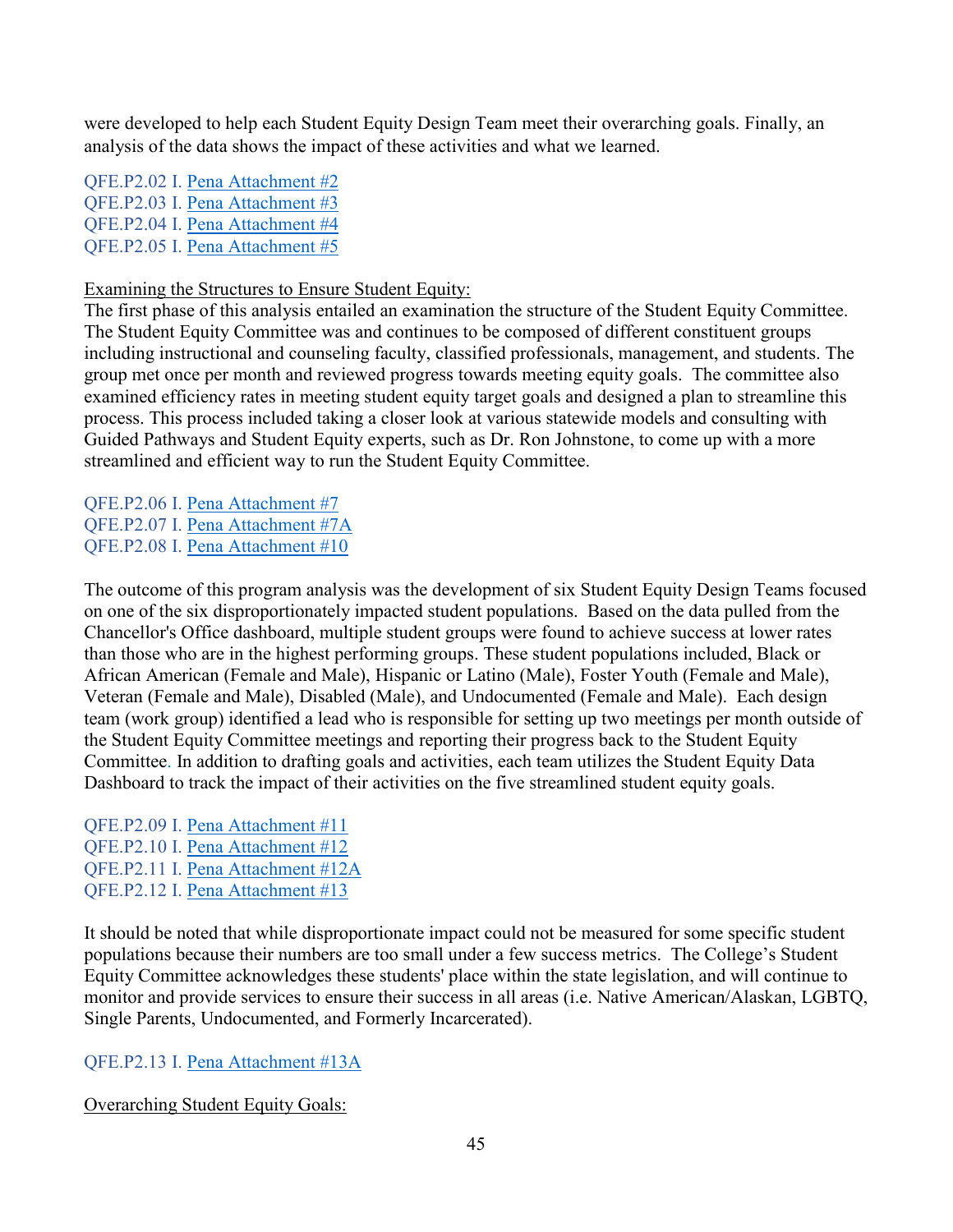During a review of college planning documents, including the College's Educational Master Plan, Strategic Enrollment Management Plan, Student Services Master Plan, Strategic Implementation Plan and Student Equity Plan, the Student Equity Committee realized how larger college goals needed to be integrated within the Student Equity Plan. Student Equity goals needed better alignment with larger college plans created duplication in the College's planning and utilization of resources. The Student Equity Committee composed of groups representing instructional and counseling faculty, classified professionals, management, and students, further examined the committee's goals and worked to ensure they were aligned with the College's master planning priorities.

## QFE.P2.14 I. Pena Attachment #14

Feedback from the Student Equity Committee indicated additional room for improvement to help integrate Student Equity Goals. Goals were streamlined to match overarching goals in the Educational Master Plan. The Committee felt this would not only avoid the duplication of efforts and resources, but improve long-term college-wide integrated planning and enhance accountability and tracking. More importantly, improving and streamlining student equity goals allows the College to improve the quality and delivery of services to disproportionately impacted student populations. Fiscally, the streamlining of goals captured the critical elements needed to ensure the effective distribution of personnel and funding by leveraging resources to support student success.

QFE.P2.15 I. Pena Attachment #15 QFE.P2.16 I. Pena Attachment #16

### **Student Equity Goals**

The following goals were established and adopted to guide the necessary changes to reduce equity gaps for all students identified in the plan:

## QFE.P2.17 Attachment #17

- 1. **Enrollment: Access (Enrolled in the Same Community College)** Merced College will increase enrollment for students identified in the equity plan by increasing enrollment by 3%.
- 2. **Persistence: Fall to Spring (Retained from Fall to Spring at the Same Community College)** Merced College will increase persistence for students identified in the equity plan by 5%.
- 3. **Increase Course Completion: (Complete Both Transfer-Level Math and English)** Merced College will increase course completion of transfer-level math and English for students identified in the equity plan by 12%.
- 4. **Degree Completion: Earned Credit Certificate over 18 Units, Associate Degree, CCC Bachelor's Degree (Attained the Vision Goal Completion Definition)**  Merced College will increase degree completion rates for students identified in the equity plan by 15%.
- 5. **Transfer: Transfer to a CSU or UC (Transfer to a Four-Year Institution)**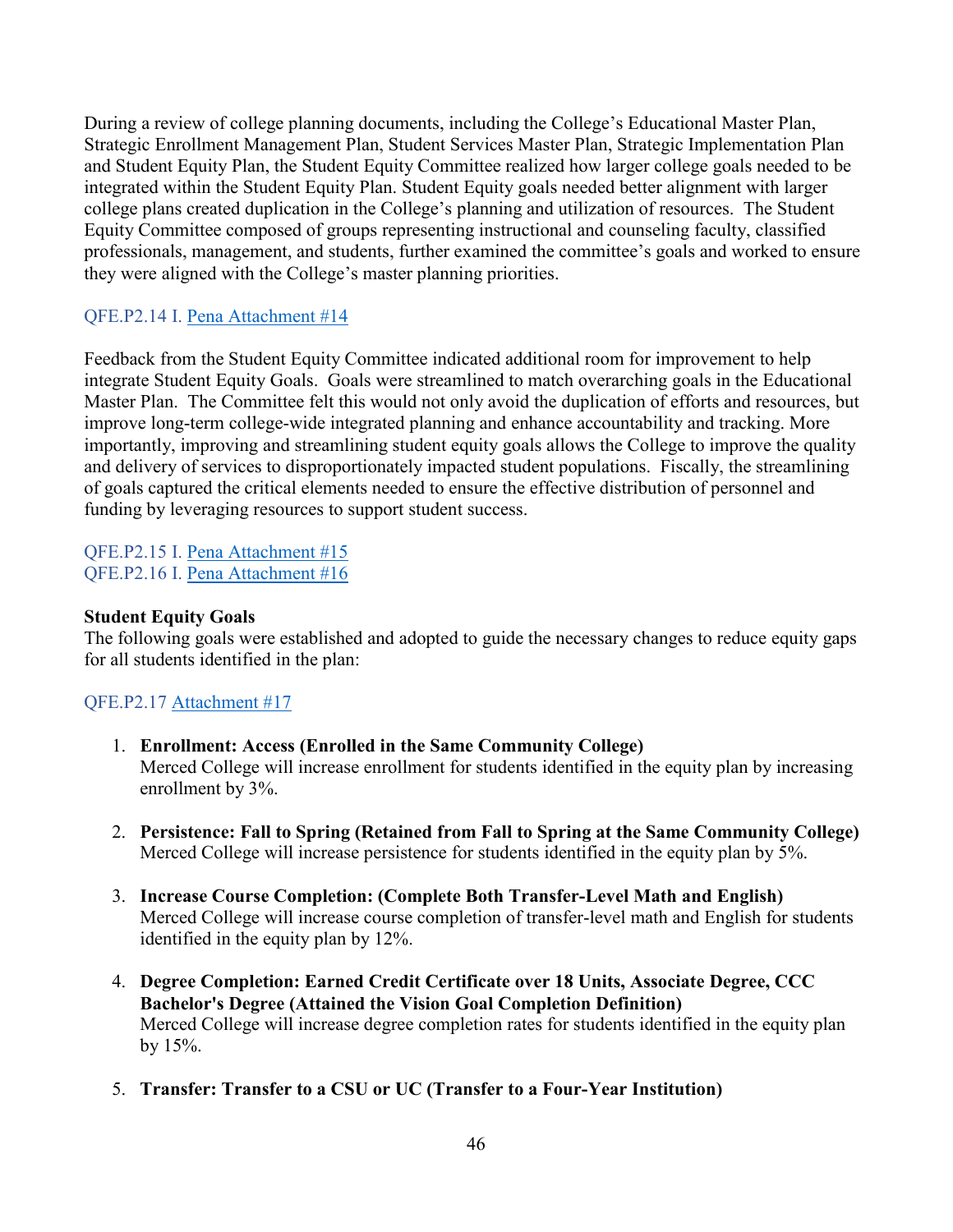Merced College will increase transfer rates to CSU's or UC's for students identified in the equity plan by 7%.

Activities and Interventions to Accomplish Goals:

QFE.P2.18 Attachment #17

Quality Focus Essay – Project #2. The table below (Table 1) displays key tasks and activities under the Student Equity Plan, outcomes, and analysis of the progress towards closing equity gaps for each DI population.

|    | <b>DI Population: Black or African American (Female and Male)</b> |                                          |                                           |  |
|----|-------------------------------------------------------------------|------------------------------------------|-------------------------------------------|--|
|    | Activities & Interventions                                        | Description                              | Outcomes                                  |  |
| 1. | <b>A2MEND Charter</b>                                             | Student Charter of A2MEND is a           | Participating students will show a 12%    |  |
|    | campus                                                            | student support structure that seeks to  | increase in course success rates and an   |  |
|    |                                                                   | establish an affirming environment       | increase of 5% persistence as a result of |  |
|    |                                                                   | where African American male              | the bond and mentorship provided          |  |
|    |                                                                   | students and other men of color are      | through the student charter.              |  |
|    |                                                                   | able to thrive. The student charters     |                                           |  |
|    |                                                                   | provide educational, cultural, social,   |                                           |  |
|    |                                                                   | and intellectual programs that promote   |                                           |  |
|    |                                                                   | positivity and brotherhood.              |                                           |  |
| 2. | <b>Community Holding</b>                                          | The activity was designed to help        | Activities will result in a more          |  |
|    | <b>Circle for Students</b>                                        | students make more sense of all their    | comfortable and welcoming                 |  |
|    |                                                                   | thoughts and feelings, and help them     | environment for Black and African         |  |
|    |                                                                   | connect with our campus community        | American students and will result in a    |  |
|    |                                                                   | as result of the recent murder of        | 12% increase in course completion         |  |
|    |                                                                   | George Floyd by police. The activity     | rates.                                    |  |
|    |                                                                   | helped us gather as a community to       |                                           |  |
|    |                                                                   | hold space for students to share how     |                                           |  |
|    |                                                                   | the events had impacted them.            |                                           |  |
| 3. | <b>Addressing Racism</b>                                          | Implicit bias training for classified,   | Staff, faculty and management training    |  |
|    | Through Restorative                                               | faculty and management grounded in       | will result in more equitable practices   |  |
|    | <b>Justice Practices</b>                                          | restorative justice. The four-part       | that result in students feeling more      |  |
|    | <b>Series</b>                                                     | series would cover a number of topics    | comfortable on campus. As a result of     |  |
|    |                                                                   | aimed at providing our team with         | the training, the campus as a whole will  |  |
|    |                                                                   | strategies needed to identify and work   | see a 5% increase in persistence rates    |  |
|    |                                                                   | to negate our implicit biases.           | among Black and African American          |  |
|    |                                                                   |                                          | students.                                 |  |
|    | 4. Feb 2019 Week Long                                             | Poster Boards displayed African          | Acknowledgment of Black African           |  |
|    | Exhibit in theater in                                             | American authors, politicians,           | American accomplishments and              |  |
|    | honor of Black                                                    | inventors, physicians & athletes         | contributions will result in encouraging  |  |
|    | History month.                                                    | essaying their contributions to society. | students to continue their educational    |  |
|    |                                                                   |                                          | goals increasing persistence for both     |  |
|    |                                                                   |                                          | male and female Black and African         |  |
|    |                                                                   |                                          | American students by 5%.                  |  |
|    | <b>DI Population: Hispanic or Latino (Male)</b>                   |                                          |                                           |  |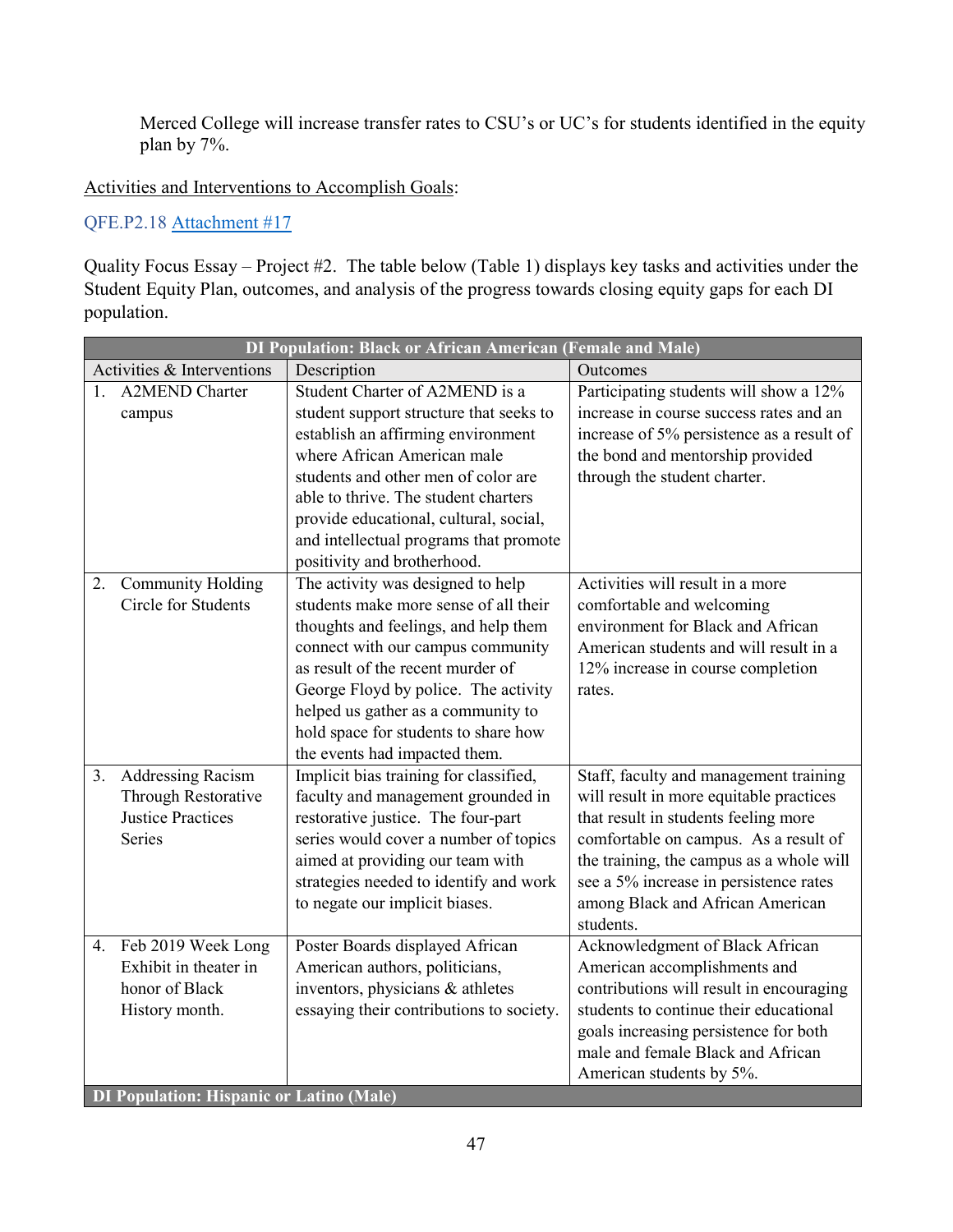| Activities & Interventions                           | Description                              | Outcomes                                 |
|------------------------------------------------------|------------------------------------------|------------------------------------------|
| 1. Puente University                                 | In support of the transfer mission,      | Latino males participating in the Puente |
| <b>Campus Tours</b>                                  | Puente students will tour several        | Program will show a 7% increase in       |
|                                                      | university campuses, learn about the     | transfer rates to CSU's and UC's.        |
|                                                      | admissions and transfer processes as     |                                          |
|                                                      | well as hear from a student panel of     |                                          |
|                                                      | former transfer students. Universities   |                                          |
|                                                      | visited include UCR, UCLA, CSULB.        |                                          |
| 2. Puente English                                    | Students participate in a learning       | Latino male participants will report a   |
| and Counseling                                       | community where they take an             | 12% course completion rate of transfer-  |
| Learning                                             | English and Counseling course.           | level English.                           |
| Community                                            | Instructors collaborate to ensure        |                                          |
|                                                      | course alignment that promotes a         |                                          |
|                                                      | scaffolded approach to learning as       |                                          |
|                                                      | students critically examine Latinx       |                                          |
|                                                      | literature.                              |                                          |
| 3. Puente Program                                    | Puente students are matched with         | Participants will show an annual         |
| Mentorship                                           | alumni mentors. Mentors share with       | increase in their rate of degree and     |
|                                                      | students their personal, academic, and   | certificate completion by 15%.           |
|                                                      | career experiences, while providing a    |                                          |
|                                                      | window into the four-year university     |                                          |
|                                                      | experience. The network of trained       |                                          |
|                                                      | Puente mentors provides many             |                                          |
|                                                      | resources for the Puente students, their |                                          |
|                                                      | families, their colleges, and the        |                                          |
|                                                      | community.                               |                                          |
| <b>DI Population: Foster Youth (Female and Male)</b> |                                          |                                          |
| Activities & Interventions                           | Description                              | Outcomes                                 |
| 1. Weekly                                            | The NextUp Program Coordinator and       | Current/Former Foster Youth students'    |
| Communication, 4                                     | NextUp Counselor will maintain a         | persistence will increase by 5%.         |
| Counseling                                           | supportive relationship with students,   |                                          |
| Appointments                                         | provide opportunities to identify        |                                          |
| Offered, Use of                                      | student needs, and maintain              |                                          |
| Multiple                                             | established communication by             |                                          |
| Communication                                        | regularly communicating with             |                                          |
| Platforms                                            | NextUp Participants, including 4         |                                          |
|                                                      | appointments provided by NextUp          |                                          |
|                                                      | Counselor. The use of multiple           |                                          |
|                                                      | communication platforms (Canvas,         |                                          |
|                                                      | Pronto, student email, and phone call)   |                                          |
|                                                      | will support effective and efficient     |                                          |
|                                                      | communication.                           |                                          |
| UC and CSU<br>2.                                     | In collaboration with the Merced         | Current/Former Foster Youth students'    |
| <b>Campus Tours</b>                                  | College Transfer Center, the NextUp      | transfer rates to UC and CSU campuses    |
|                                                      | Program has coordinated and              | will increase by 7%.                     |
|                                                      | participated in providing trips for      |                                          |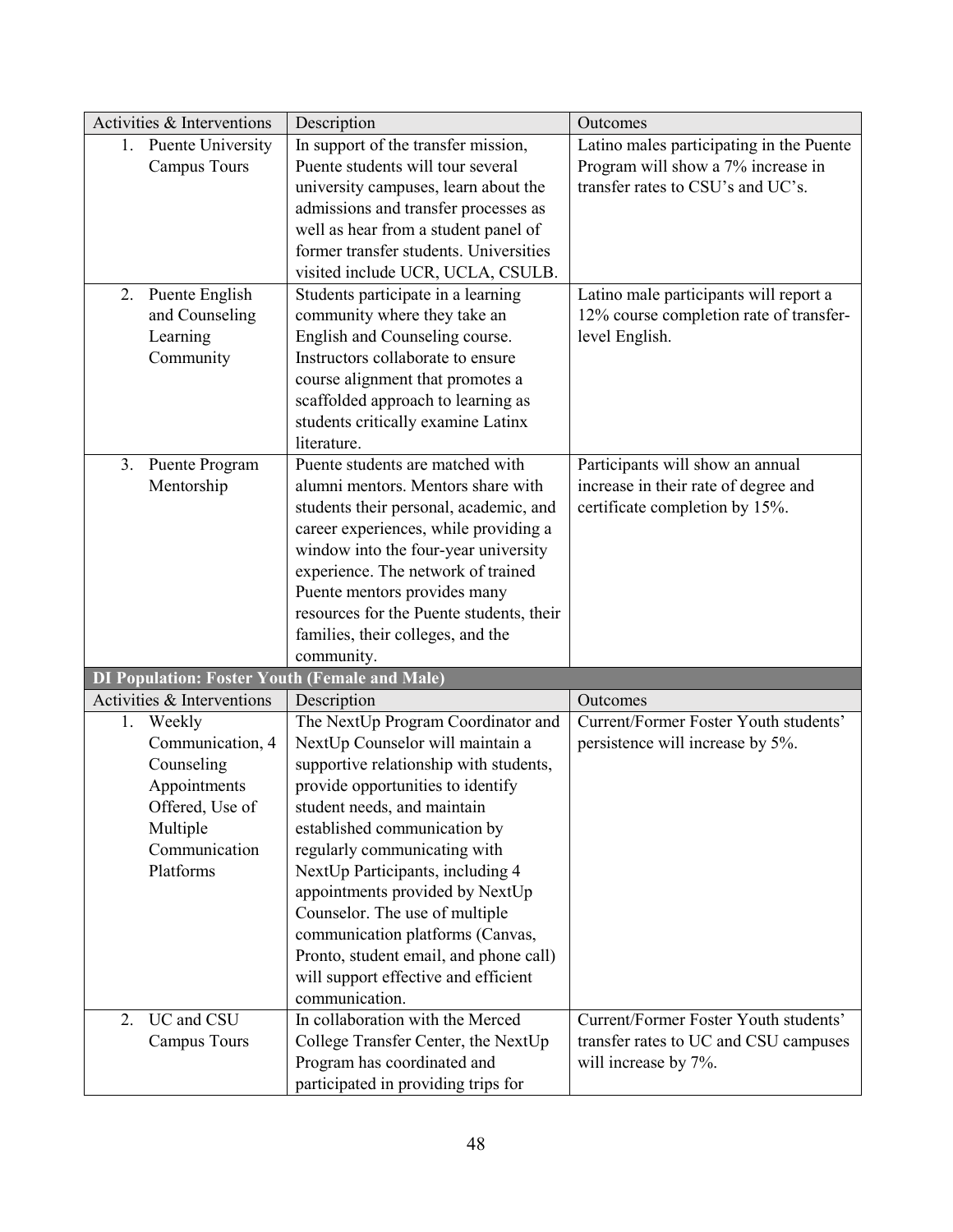|              |                                                 | NextUp Participants to tour UC and      |                                          |
|--------------|-------------------------------------------------|-----------------------------------------|------------------------------------------|
|              |                                                 | CSU campuses.                           |                                          |
| 3.           | UC and CSU                                      | UC and CSU Foster Youth Program         | Current/Former Foster Youth students'    |
|              | Foster Youth                                    | staff provided informational            | transfer rates to UC and CSU campuses    |
|              | Program                                         | presentations about opportunities,      | will increase by 7%.                     |
|              | Presentations                                   | support services, and benefits offered  |                                          |
|              |                                                 | within their respective foster youth    |                                          |
|              |                                                 | programs.                               |                                          |
| 4.           | NextUp Program                                  | The NextUp Program has provided         | Current/Former Foster Youth students'    |
|              | Presentations,                                  | presentations for current high school   | enrollment will increase by 3%.          |
|              | Collaboration with                              | foster youth and collaborated with      |                                          |
|              | Community                                       | community partners to provide events    |                                          |
|              | Partners, Targeted                              | for current high school foster youth.   |                                          |
|              | Inreach and                                     | Flyers, brochures, and the NextUp       |                                          |
|              | Outreach                                        | webpage offers information for          |                                          |
|              |                                                 | prospective college students.           |                                          |
|              | <b>DI Population: Veteran (Female and Male)</b> |                                         |                                          |
|              | Activities & Interventions                      | Description                             | Outcomes                                 |
| $1_{\ldots}$ | Increase the                                    | The VRC Staff created new               | VRC Staff are expecting these flyers to  |
|              | awareness of the                                | promotional material (brochures,        | assist with our outreach and overall     |
|              | 1st Lt. Peter J.                                | flyers, information cards). VRC         | growth of veterans attending Merced      |
|              | Gallo Veterans                                  | promotional cards were mailed out to    | College and using VRC services on        |
|              | <b>Resource Center</b>                          | over 2,000 veterans in the community.   | campus. Enrollment will increase by      |
|              | on campus and                                   |                                         | 3%.                                      |
|              | within the                                      |                                         |                                          |
|              | community.                                      |                                         |                                          |
| 2.           | Increase the                                    | The VRC staff provided a Veteran        | Faculty and staff will become more       |
|              | awareness and                                   | Ally workshop to faculty and staff.     | aware of the experiences military        |
|              | understanding of                                |                                         | veterans face while joining the armed    |
|              | military veteran                                |                                         | forces and the struggles they face when  |
|              | students by                                     |                                         | transitioning back to being a civilian   |
|              | providing                                       |                                         | and into higher education. Faculty and   |
|              | voluntary                                       |                                         | staff will show an increase in awareness |
|              | workshops, to MC                                |                                         | based on survey results.                 |
|              | staff members                                   |                                         |                                          |
|              | each semester.                                  |                                         |                                          |
| 3.           | Merced College                                  | The VRC Team worked with Merced         | VRC staff and Veteran student-           |
|              | <b>Application: VRC</b>                         | College ITS to receive automotive       | workers, work together to ensure that    |
|              | Interest                                        | email notifications of all students who | all interested students are called and   |
|              | notification                                    | apply to Merced College and select      | emailed. This technology update is       |
|              |                                                 | that they are interested in receiving   | assisting with the growth of the VRC     |
|              |                                                 | information about the VRC and           | Program. Enrollment will increase by     |
|              |                                                 | related resources.                      | $3%$ .                                   |
| 4.           | "Intrusive                                      | Beginning Spring of '20 all students    | To assist with retention, the VRC Team   |
|              | Enrollment"                                     | meet with a counselor twice a           | implemented this activity. We expect     |
|              | Equity Activity /                               | semester. The follow-up appointment     | our VRC cohort to grow each academic     |
|              |                                                 | will focus on building rapport,         | year. Enrollment will increase by 3%.    |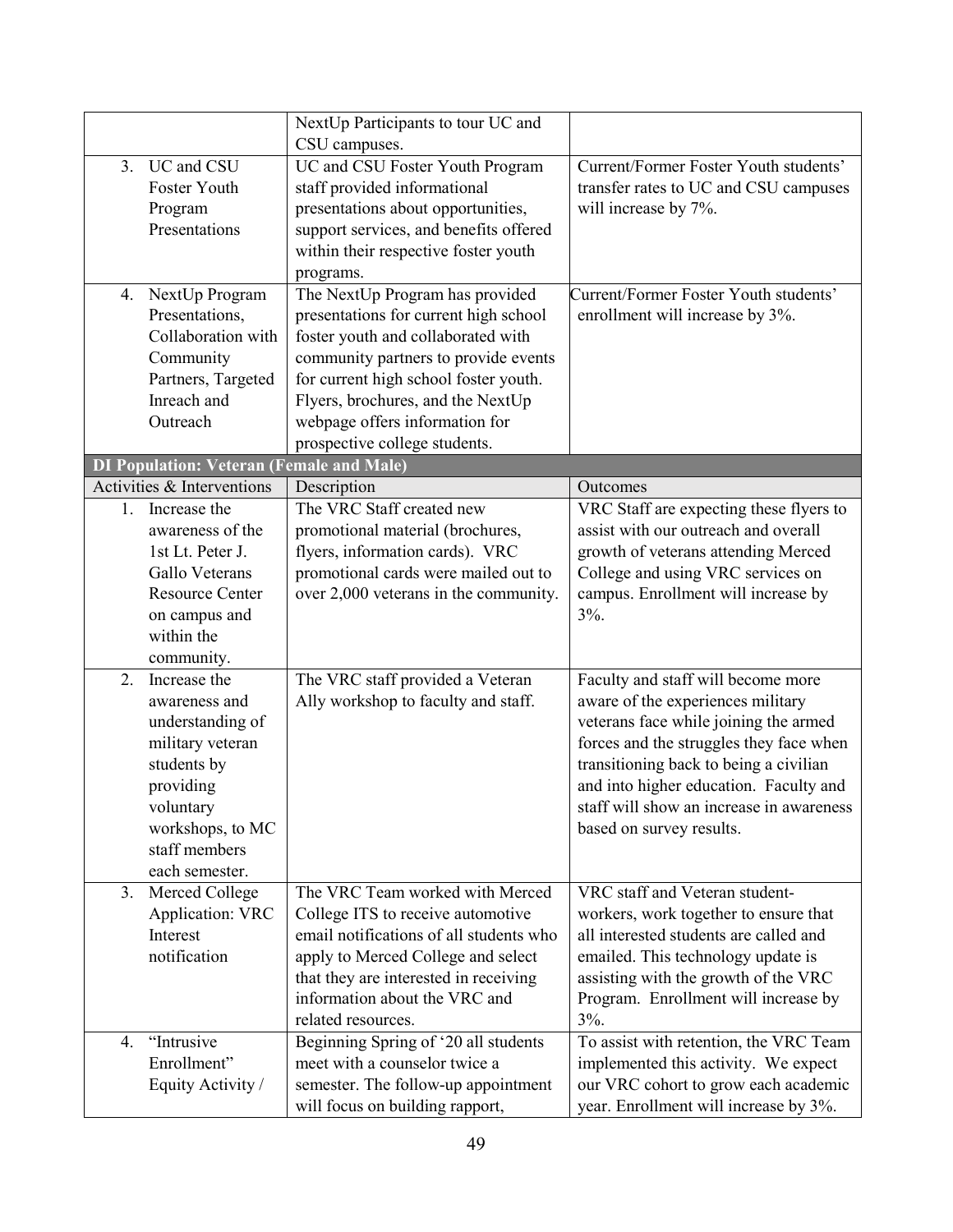| Counseling                                           | offering DSPS accommodations,           |                                         |
|------------------------------------------------------|-----------------------------------------|-----------------------------------------|
| Contacts                                             | offering academic support, etc.         |                                         |
|                                                      |                                         |                                         |
| Increase the<br>5.                                   | The VRC has cross trained counseling    | In past years, we had very few military |
| number of student                                    | staff with DSPS. The Director of the    | veterans utilizing DSPS services. We    |
| Veterans and                                         | VRC now oversees Veterans and           | expect that with the cross-training of  |
| Veteran family                                       | DSPS. Many Veterans exit the            | staff and meeting with students more    |
| members using                                        | military with a service-connected       | frequently, we will see an increase of  |
| Disabled Students                                    | disability rating.                      | students using DSPS services. Increase  |
| Program and                                          |                                         | the number of veterans and veteran's    |
| Services (DSPS).                                     |                                         | family members using DSPS services      |
|                                                      |                                         | by $5\%$ .                              |
| <b>DI Population: Disabled (Male)</b>                |                                         |                                         |
| Activities & Interventions                           | Description                             | Outcomes                                |
| 1. DSPS program                                      | DSPS staff created a supportive         | DSPS staff provide the supportive       |
| participants                                         | guidelines flyer which details the      | guidelines flyer document during high   |
| transitioning to                                     | differences between high school and     | school presentations, outreach          |
| Merced College                                       | college as it relates to IEP's/504s and | presentations, and to local high school |
| from K-12 will                                       | California community college DSPS       | special education counselors, teachers, |
| have more                                            | law and regulations.                    | students and parents. The overall       |
| knowledge of                                         |                                         | awareness of these differences will     |
| DSPS and college                                     |                                         | increase with our classified            |
| resources.                                           |                                         | professionals, faculty, administrators, |
|                                                      |                                         | K-12 partners and students.             |
| 2.<br>High school                                    | The Merced College DSPS office          | DSPS classified professionals and       |
| students planning                                    | converted all office forms to PDF       | faculty began assisting students        |
| to attend Merced                                     | fillable and posted them to our web     | virtually in Spring of 2020. Being able |
| College will                                         | page for access to all students.        | to onboard students virtually has       |
| experience a                                         |                                         | assisted with maintaining disability    |
| structured                                           | To further assist with the onboarding   | specific academic accommodations to     |
| onboarding                                           | process of future and current students, | students and with the growth of the     |
| process, including                                   | the DSPS office staff and faculty were  | program. Increase the growth of the     |
| clear, actionable,                                   | provided with technology training       | DSPS program by 3%.                     |
| and usable                                           | related to Canvas, Zoom, and Adobe.     |                                         |
| information they                                     |                                         |                                         |
| need to                                              |                                         |                                         |
| successfully                                         |                                         |                                         |
| navigate college.                                    |                                         |                                         |
| Advance<br>3.                                        | Merced College has a satellite campus   | <b>DSPS</b> Director and support staff  |
| technology usage                                     | in Los Banos. The technology            | worked together to purchase CCTV's,     |
| for the DSPS                                         | services that are tied to specific      | software, and other equipment to ensure |
| student                                              | disabilities were not mirrored on both  | that both campuses have equal           |
| population.                                          | campuses. Examples of technology -      | technology capabilities. Increase       |
|                                                      | Kurzweil, Dragon, Learning Ally,        | student satisfaction of DSPS resources. |
|                                                      | CCTV's                                  |                                         |
| <b>DI Population: Undocumented (Female and Male)</b> |                                         |                                         |
| Activities & Interventions                           | Description                             | Outcomes                                |
|                                                      |                                         |                                         |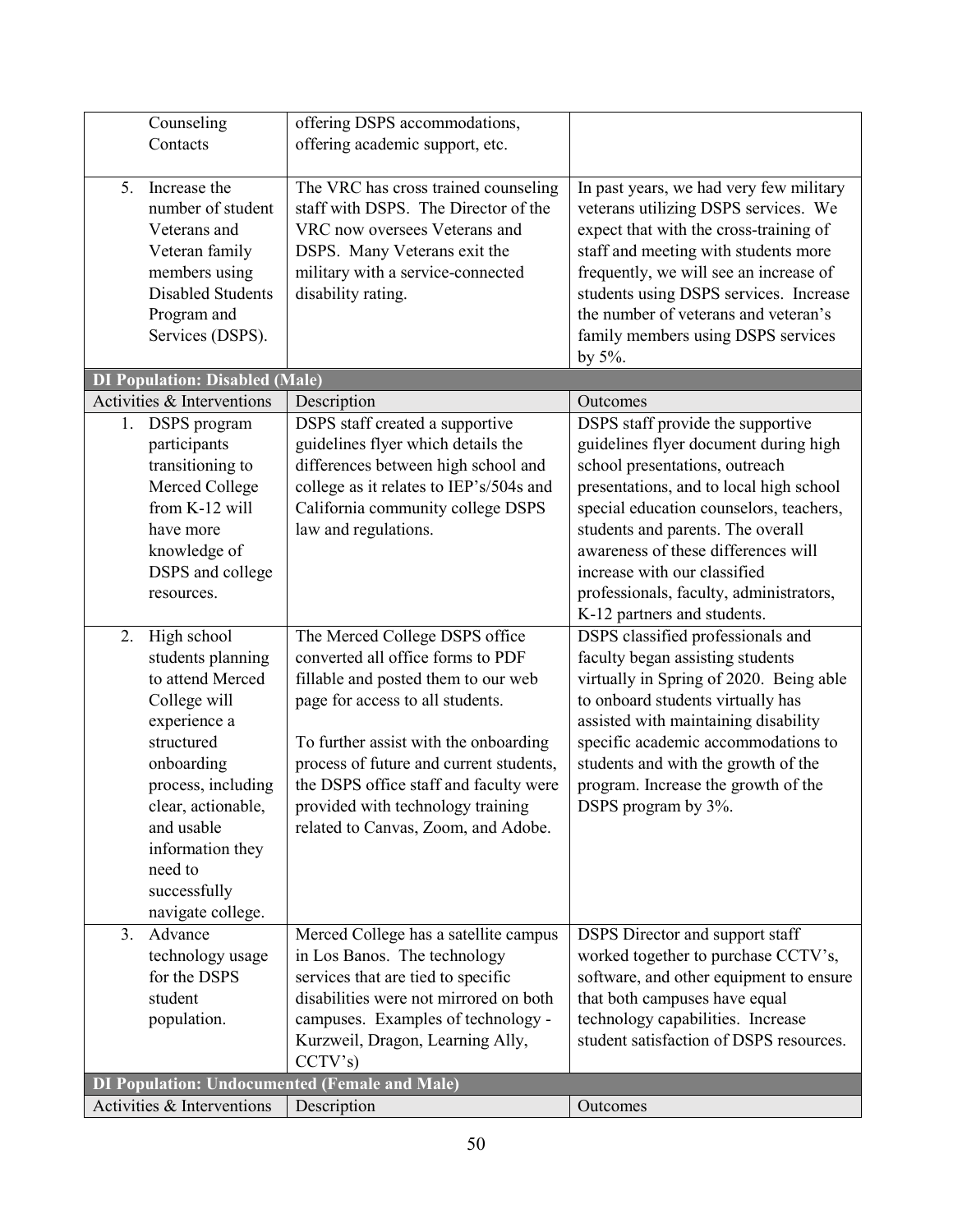| DACA and Know<br>Your Rights<br>Workshops        |                               | Workshops designed to provide<br>undocumented students with<br>information to learn more about filing<br>their Deferred Action for Childhood<br>Arrivals (DACA) applications and<br>information on the rights they have if<br>stopped by law enforcement or<br>immigration officials. | Activities will result in a more<br>comfortable and welcoming<br>environment for Undocumented<br>students and will result in a 3%<br>enrollment increase of undocumented<br>students.                                                                       |
|--------------------------------------------------|-------------------------------|---------------------------------------------------------------------------------------------------------------------------------------------------------------------------------------------------------------------------------------------------------------------------------------|-------------------------------------------------------------------------------------------------------------------------------------------------------------------------------------------------------------------------------------------------------------|
| Partnership with<br>2.<br>Free Legal<br>Services | UFWA to provide<br>and visas. | Free immigration legal services<br>including general immigration<br>consultations, DACA, citizenship,<br>family petitions, adjustments of status                                                                                                                                      | Partnership will result in an increase<br>persistence of 5% among<br>undocumented students who as a result<br>of the legal consultations find answers<br>and/or solutions to legal issues that may<br>impeded in maintaining a focus on their<br>academics. |
| 3.<br>Undocumented<br>Student Week of<br>Action  | workshops.                    | Campaign to advocate and provide<br>support resources for undocumented<br>students through informative                                                                                                                                                                                | Activities will result in a more<br>comfortable and welcoming<br>environment for Undocumented<br>students and will result in a 3%<br>enrollment increase of students who<br>complete the AB540 Affidavit.                                                   |

## Data Analysis and Impacts:

To engage and increase success rates among the College's disproportionately impacted students, the Student Equity Committee implemented a Student Equity Data Dashboard. The Student Equity Data Dashboard collects data from Colleague, Merced College's Student Information System, and provides internal scan utilizing key student success metrics to assess student progress. The results of these internal scans inform the Student Equity Committee and allows for the development of programs and activities to meet the needs of the most disproportionately impacted student populations.

#### QFE.P2.19 I. Pena Attachment #18 QFE.P2.20 I. Pena Attachment #19

The California Community College Chancellor's Office recommends one of three methods to determine disproportionate impact. This first method is Percentage Point Gap (PPG) which compares the percentage of a particular outcome for a disaggregated subgroup to the percentage for all students. A margin of error range ( $-E\%$  < PPG <  $E\%$ ) is used to determine if the PPG. The second method is known as the 80% Rule. The 80% rule uses the subpopulation with the highest success rate and compares their rate to other subpopulations. Values under 87% are considered to reflect disproportionate impact. The final and third method chosen was to adopt the Proportionality Index (PI) method. The PI method looks at the proportional representation of each subpopulation. Having values less than .81 are considered to reflect disproportionate impact.

QFE.P2.21 I. Pena Attachment #20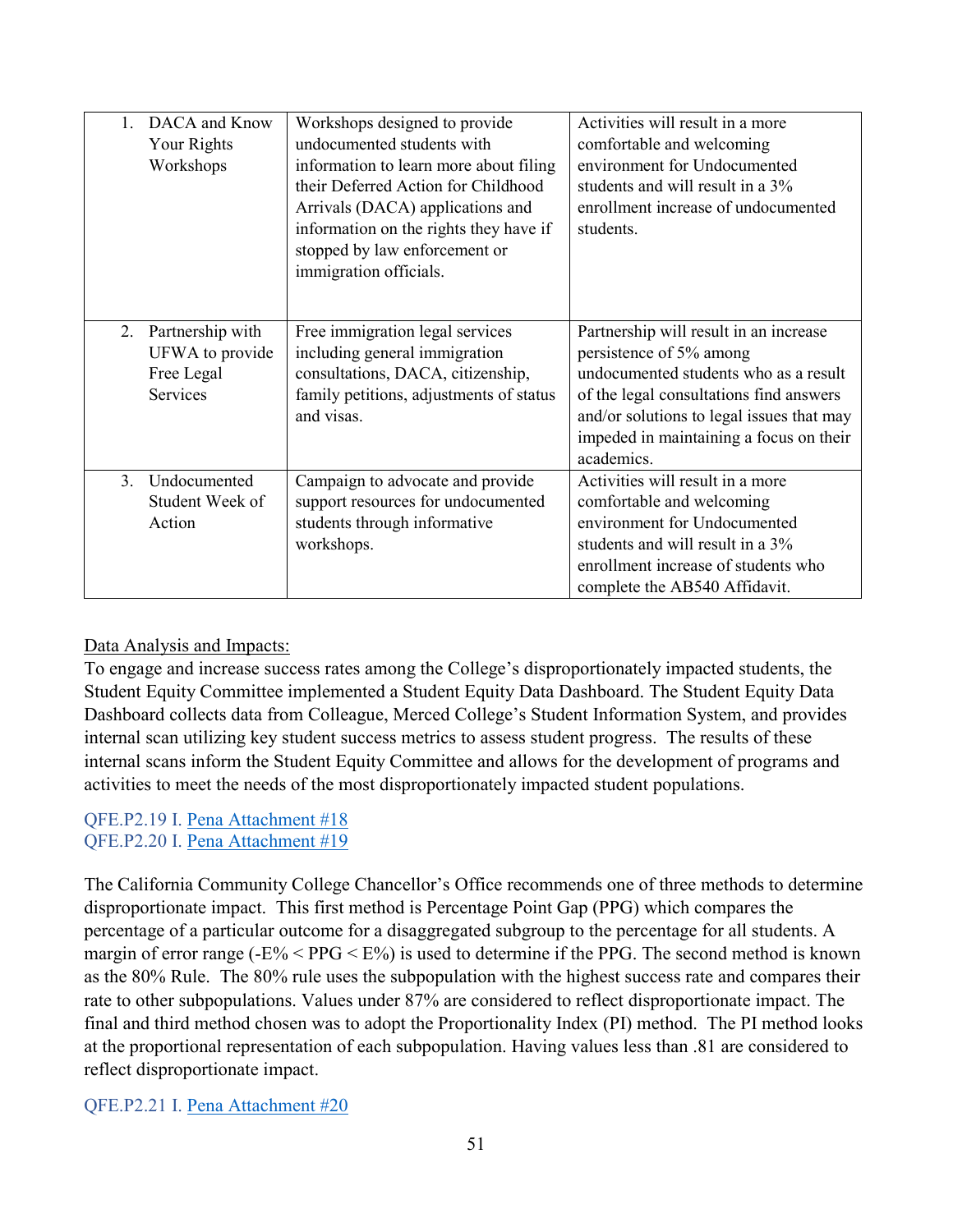The PI method was selected by the Student Equity Committee since it most accurately reflects the disproportionate impact while accounting for a proportional representation of the subpopulation being analyzed. For the purpose of this analysis, values over .81 are considered improvements in bridging the equity gap among the College's most disproportionately impacted students. The data listed below shows a five-year comparison beginning with the 2015-2016 academic year and ending with the 2019-2020 academic year. The focus of this data will be on course success rates for transfer-level math and English as well as certificate and degree completion.

#### QFE.P2.22 I. Pena Attachment #21

The spring 2020 pandemic, and resulting college facility closures, presented unique challenges for the disproportionately impacted student populations. Therefore, the data presented below highlights the 2018-2019 academic year which is a more accurate reflection of how the College's activities and interventions impact the ability to bridge and reduce equity gaps.

## **All Black and Hispanic Students Increase Course Completion: (Complete Both Transfer-Level Math and English)**

In response to the goal that the College will increase course completion of transfer-level math and English for students identified in the equity plan by 12%, the implementation of AB 705 and College practices to support disproportionately impacted students has resulted in significant successes beginning with our Black and Hispanic students. The data below shows that annual change rate in the number of students who successfully passed a transfer level English and Math is 12.4% for Black students and 11.1% for Hispanic students. PI data shows that both Black and Hispanic students are above the .81 disproportionately impacted threshold for success in transfer level math and English courses. During the 2018-2019 academic year Black students reported a PI rate as high as .92 signifying and substantial increase in their transfer level course success rates.

| <b>Change Rate - Students Successful</b><br>in Transfer Level ENGL/MATH | $2015 -$<br>2016         | $2016 -$<br>2017 | $2017 -$<br>2018 | $2018-$<br>2019 | 2019-<br>2020 | Average<br>Annual<br>Change |
|-------------------------------------------------------------------------|--------------------------|------------------|------------------|-----------------|---------------|-----------------------------|
| <b>All Black Students</b>                                               | $\overline{\phantom{0}}$ | 24%              | 17%              | $7\%$           | $2\%$         | 12.4%                       |
| <b>All Hispanic Students</b>                                            | $\overline{\phantom{0}}$ | 17%              | 15%              | $1\%$           | 12%           | 11.1%                       |
| <b>All Other Students</b>                                               | ۰                        | $9\%$            | 8%               | 31%             | $5\%$         | $12.9\%$                    |

| PI                    | 2015-2016 | 2016-2017 | $2017 - 2018$ | 2018-2019 | 2019-2020 |
|-----------------------|-----------|-----------|---------------|-----------|-----------|
| All Black Students    | 0.84      | 0.84      | 0.85          | 0.92      | 0.86      |
| All Hispanic Students | 0.95      | 0.97      | 0.97          | 0.97      | 0.97      |
| Not in Above Cohorts  | .10       | .07       | 1.08          | .05       | 1.06      |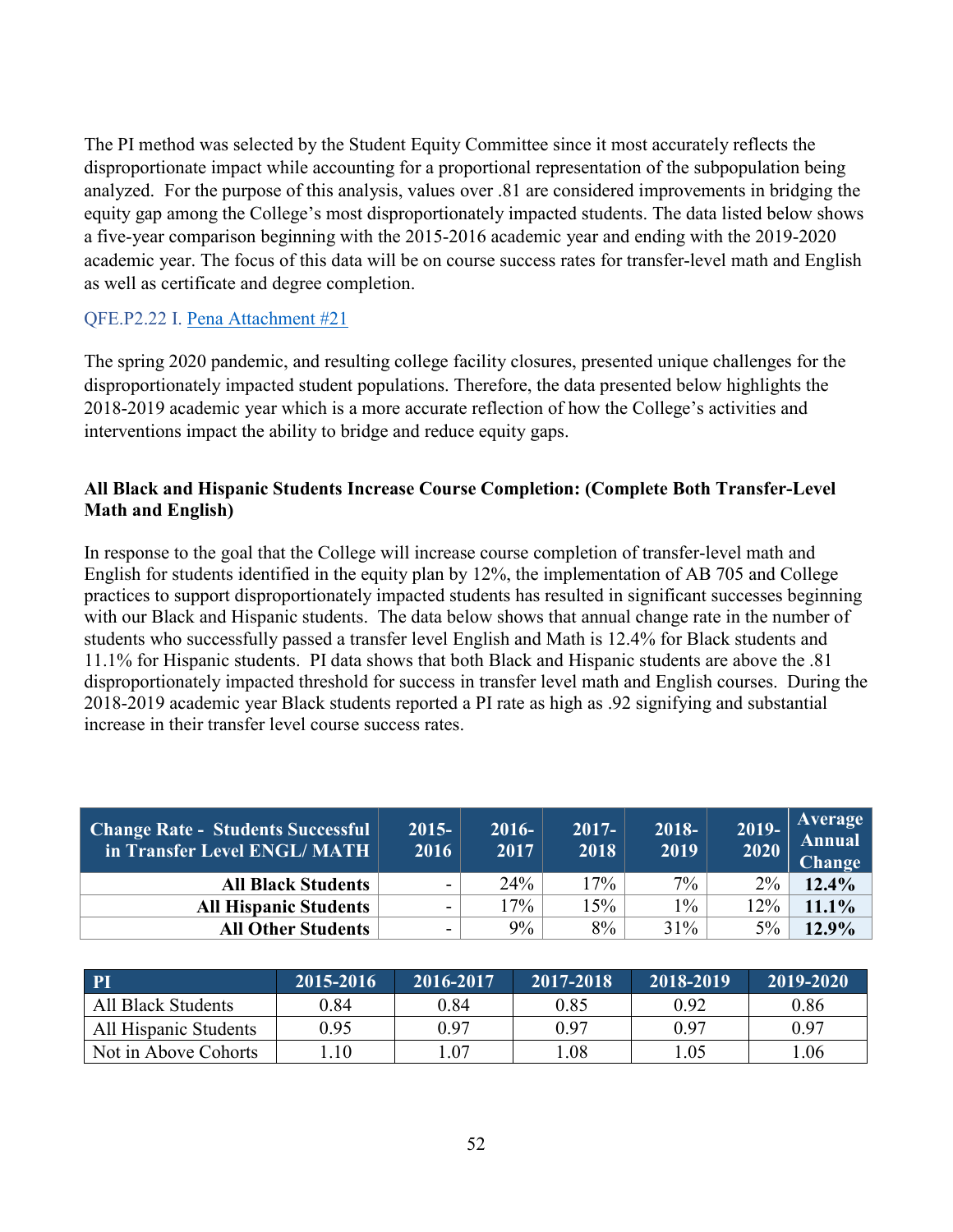## **Black and Hispanic Students Increase Course Completion: (Complete Both Transfer-Level Math and English)**

In response to the goal that the College will increase course completion of transfer-level math and English for students identified in the equity plan by 12%, he data below reports that Black Male students completed transfer level math and English at higher rates. Between 2015-2016 and 2018-2019 they reported an increase of 24%. There was a drop of 8%, during 2019-2020, which we believe is due to the impact that the Spring 2020 semester had on all students. Overall, Black male students met the target goal of reporting an average annual change of at least 12%. Hispanic male students on the other hand continue to struggle and did not meet the goal. Hispanic males reported a 9.3% average annual change during the past five years. Both Black male and Hispanic male students report a PI rate above the .81 disproportionately impacted threshold for success in transfer level math and English courses.

| <b>Change Rate - Students</b><br><b>Successful in Transfer Level</b><br><b>ENGL/MATH</b> | $2015 -$<br>2016 | $2016-$<br>2017 | $2017 -$<br>2018 | 2018-<br>2019 | $2019-$<br>2020 | <b>Average</b><br><b>Annual</b><br><b>Change</b> |
|------------------------------------------------------------------------------------------|------------------|-----------------|------------------|---------------|-----------------|--------------------------------------------------|
| <b>Black Male Students</b>                                                               | $\sim$           | 32%             | $2\%$            | 24%           | $-8\%$          | 12.5%                                            |
| <b>Hispanic Male Students</b>                                                            | $\sim$           | $15\%$          | 11%              | $-5\%$        | 16%             | 9.3%                                             |
| <b>All Other Male Students</b>                                                           | $\sim$           | $\frac{0}{0}$   | 8%               | 26%           | $-1\%$          | 8.7%                                             |

| PI                      |      |       |      | 2015-2016   2016-2017   2017-2018   2018-2019 | $\vert$ 2019-2020 $\vert$ |
|-------------------------|------|-------|------|-----------------------------------------------|---------------------------|
| Male Black Students     | 0.80 | 0.806 | 0.88 | 0.90                                          | $0.83$                    |
| Male Hispanic Students  | 0.93 | 0.97  | 0.96 | 0.96                                          | 0.97                      |
| All Other Male Students |      | .07   | .07  | .06                                           | .06 <sub>1</sub>          |

## **Special Program Students Increase Course Completion: Complete Both Transfer-Level Math and English**

In response to the goal that the College will increase course completion of transfer-level math and English for students identified in the equity plan by 12%, there were notable findings. Other disproportionately impacted populations that showed significant increase in transfer-level course success rates include Disabled and Foster Youth students. The data below shows that Disabled students reported a 10% increase in students success rates from 2015-2016 to 2018-2019. For that same period, Foster Youth students reported a 25% increase in transfer-level math and English course success rates. While Disabled students have reported an increase in their average annual change they also report a slight increase in their equity gap when compared to all other students. This is attributed to the fact that more disabled students are enrolling in transfer level courses which has resulted in a decrease in the number of disabled students who successfully pass those transfer level courses. While this might be concerning, data shows that more disabled students are taking and passing transfer level courses.

| <b>Change Rate - Students</b><br><b>Successful in Transfer Level</b><br><b>ENGL/MATH</b> | $2015 -$<br>2016         | $2016 -$<br>2017 | $2017 -$<br>2018 | $2018 -$<br> 2019 | 2019-<br>2020 | <b>Average</b><br><b>Annual</b><br><b>Change</b> |
|------------------------------------------------------------------------------------------|--------------------------|------------------|------------------|-------------------|---------------|--------------------------------------------------|
| <b>DSPS Students*</b>                                                                    | $\overline{\phantom{0}}$ | 16%              | $5\%$            | 10%               | $0\%$         | 10.5%                                            |
| <b>Foster Youth</b>                                                                      | $\blacksquare$           | 160%             | $-8\%$           | 25%               | $0\%$         | 44.3%                                            |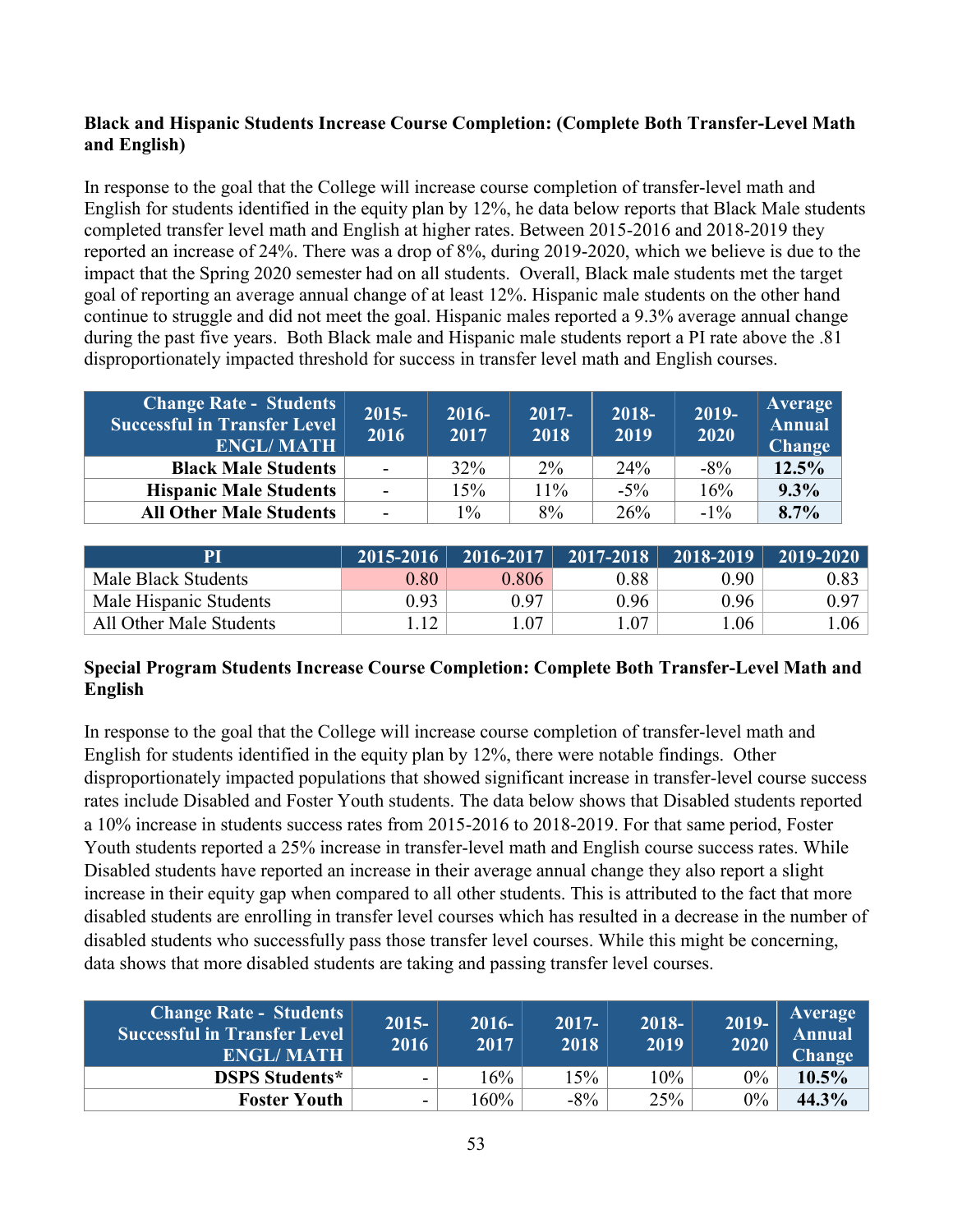| <b>All Other Students</b> |  | $4\%$ | $2\%$ | $3\%$ | $0\%$ | 12.0% |
|---------------------------|--|-------|-------|-------|-------|-------|
|---------------------------|--|-------|-------|-------|-------|-------|

| PI                 | 2015-2016 | 2016-2017 | 2017-2018 | 2018-2019 | $(2019 - 2020)$ |
|--------------------|-----------|-----------|-----------|-----------|-----------------|
| DSPS Students*     | 0.91      | 0.99      | 0.98      | 0.88      | 0.85            |
| Foster Youth       | 0.50      | 0.99      | 0.58      | 0.77      | 0.57            |
| All Other Students | .00.      | .00.      | .00.      | .00.      | .01             |

#### **All Black and Hispanic Students Degree Completion: Earned Credit Certificate over 18 Units, Associate Degree, CCC Bachelor's Degree (Attained the Vision Goal Completion Definition)**

In response to the goal that the College will increase degree completion rates for students identified in the equity plan by 15%, we made significant progress and both Black and Hispanic students met the student equity goal of 15% increase there was a decline in the number of Black students that completed degrees in the 2018-2019 academic year. While in the same reporting year Hispanic students reported an annual increase of degree completions of 34%. PI data for Black students shows that we have made significant progress from the 2015-2017 academic year there is still much work to be done as this group is still falling below the .81 disproportionately impacted threshold. Hispanic students on the other hand have gone from a PI of .97 in 2015-2016 to a PI of 1.06 signaling that this group is no longer considered disproportionately impacted in the area of degree completion.

| <b>Change Rate - Award</b><br>Completions, >18 Units | $2015 -$<br>2016 | $2016 -$<br>2017 | $2017 -$<br>2018 | 2018-<br>2019 | $2019 -$<br>2020 | Average<br>Annual<br><b>Change</b> |
|------------------------------------------------------|------------------|------------------|------------------|---------------|------------------|------------------------------------|
| <b>All Black Students</b>                            |                  | $-47\%$          | 110%             | $0\%$         | $5\%$            | 16.8%                              |
| <b>All Hispanic Students</b>                         |                  | $7\%$            | $1\%$            | 34%           | 9%               | 15.2%                              |
| <b>All Other Students</b>                            |                  | 3%               | 8%               | 34%           | $-7\%$           | 9.6%                               |

|                       | 2015-2016 | 2016-2017 | $12017 - 2018$ | 2018-2019                   | 2019-2020 |
|-----------------------|-----------|-----------|----------------|-----------------------------|-----------|
| All Black Students    | 0.30      | 0.30      | 0.64           | 0.52                        | 0.51      |
| All Hispanic Students | 0.97      | 0.97      | 0.97           | .01                         | 1.06      |
| All Other Students    |           |           | $1.07\,$       | $.0^{\scriptscriptstyle +}$ | 0.95      |

## **Black Male and Hispanic Male Students Degree Completion: Earned Credit Certificate over 18 Units, Associate Degree, CCC Bachelor's Degree (Attained the Vision Goal Completion Definition)**

In response to the goal that the College will increase degree completion rates for students identified in the equity plan by 15%, the 2016-2017 academic year saw the greatest increase in degree completion rates for Black male students. This number dropped significantly in 2019-2020 and some of this is attributed to the students not being able to complete some of their required courses for degree completion during the spring 2020 term as a result of the pandemic. Hispanic male students were also reporting a relatively stable annual change up until the spring 2020 as a result of the pandemic. PI data shows that Black male students have made a slight drop from 2015-2016 to 2019-2020 and are still considered disproportionately impacted in their rates of degree completion. Hispanic male students have showed a slight increase and are now report a PI of 1.09.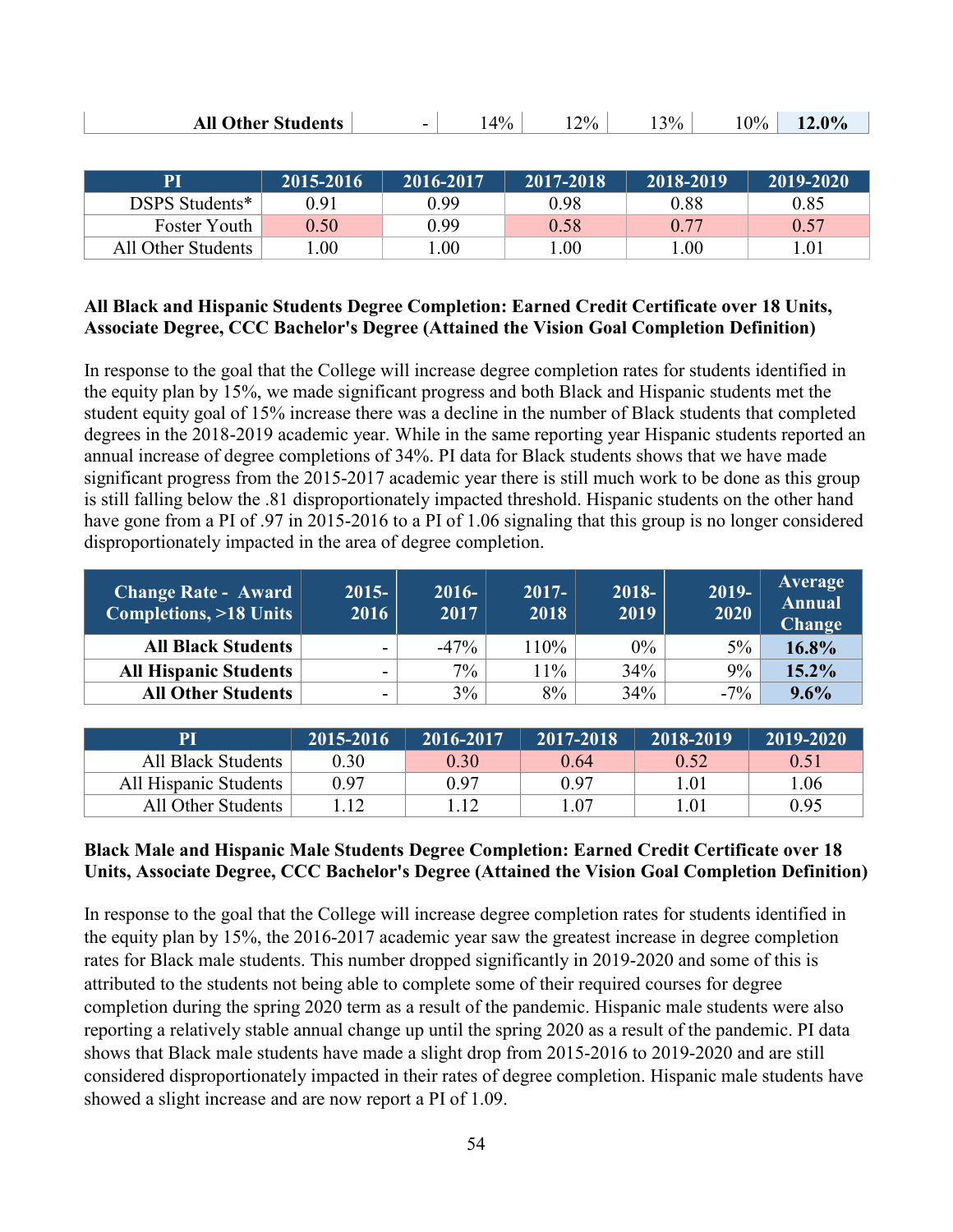| <b>Change Rate - Award</b><br>Completions, >18 Units | $2015 -$<br>2016         | $2016-$<br>2017 | $2017 -$<br>2018 | 2018-<br>2019 | $\overline{20}19$ -<br>2020 | Average<br><b>Annual</b><br><b>Change</b> |
|------------------------------------------------------|--------------------------|-----------------|------------------|---------------|-----------------------------|-------------------------------------------|
| <b>Black Male Students</b>                           | $\overline{\phantom{a}}$ | $-71\%$         | 300%             | 38%           | $-36%$                      | 57.4%                                     |
| <b>Hispanic Male Students</b>                        | $\overline{\phantom{0}}$ | $-1\%$          | 20%              | 28%           | $4\%$                       | 12.9%                                     |
| <b>All Other Students</b>                            | $\overline{\phantom{0}}$ | 9%              | $4\%$            | 43%           | $-7\%$                      | 12.2%                                     |

|                       | 2015-2016 | 2016-2017 | 2017-2018 | 2018-2019 | 2019-2020 |
|-----------------------|-----------|-----------|-----------|-----------|-----------|
| All Black Students    | 0.46      | 0.14      | 0.55      | 0.61      | 0.41      |
| All Hispanic Students | .04       | 0.98      | l .04     | 1.06      | 0.09      |
| All Other Students    | $.00\,$   |           | 0.98      | 0.96      | 0.92      |

#### **Special Program Students Increase Course Completion: Earned Credit Certificate over 18 Units, Associate Degree, CCC Bachelor's Degree (Attained the Vision Goal Completion Definition)**

In response to the goal that the College will increase degree completion rates for students identified in the equity plan by 15%, we found disabled students have met the target goal of 15% increase in certificate and degree completion over these past five years reporting an average annual change of 15.2%. Additionally, foster youth students reported the largest increase in degree completions during the 2017-2018 academic year resulting in an average annual change of 93.1%. While this number seems high, it is important to note that prior to 2018 the College did not have the NextUp program that provides a wide array of services to foster youth students. PI data for disabled student's reports that this population has made significant gains in closing the equity gap reporting a PI of .99 compared to 0.84 in the 2015-2016 academic year. Foster youth reported similar gains, reporting a PI of .50 in 2015-2016 up to 0.77 during the 2019-2010 academic year. Foster youth are currently still falling below the .81 disproportionately impacted threshold.

| <b>Change Rate -</b><br><b>Award</b><br>Completions, >18<br><b>Units</b> | $2015 -$<br>$20\overline{16}$ | $2016 -$<br>2017 | $2017 -$<br>2018 | $2018 -$<br>2019 | 2019-<br>2020 | Average<br><b>Annual</b><br><b>Change</b> |
|--------------------------------------------------------------------------|-------------------------------|------------------|------------------|------------------|---------------|-------------------------------------------|
| <b>DSPS Students</b>                                                     |                               | $-4\%$           | 14%              | 33%              | 18%           | $15.2\%$                                  |
| <b>Foster Youth</b><br><b>Students</b>                                   | -                             | $-67\%$          | 100%             | 350%             | $-11\%$       | 93.1%                                     |
| <b>All Other Students</b>                                                | ۰                             | 6%               | 12%              | 31%              | 3%            | 13.0%                                     |

|                              | 2015-2016 | 2016-2017 | $\sqrt{2017}$ -2018 <sup>1</sup> | 2018-2019 | $12019 - 2020$ |
|------------------------------|-----------|-----------|----------------------------------|-----------|----------------|
| <b>DSPS</b> Students         | 0.84      | 0.79      | 0.86                             | 0.61      | 0.99           |
| <b>Foster Youth Students</b> | 0.50      | 0.16      | 0.28                             | 0.90      | 0.77           |
| All Other Students           | 0.98      | 0.99      | .00.                             | 1.02      | 0.99           |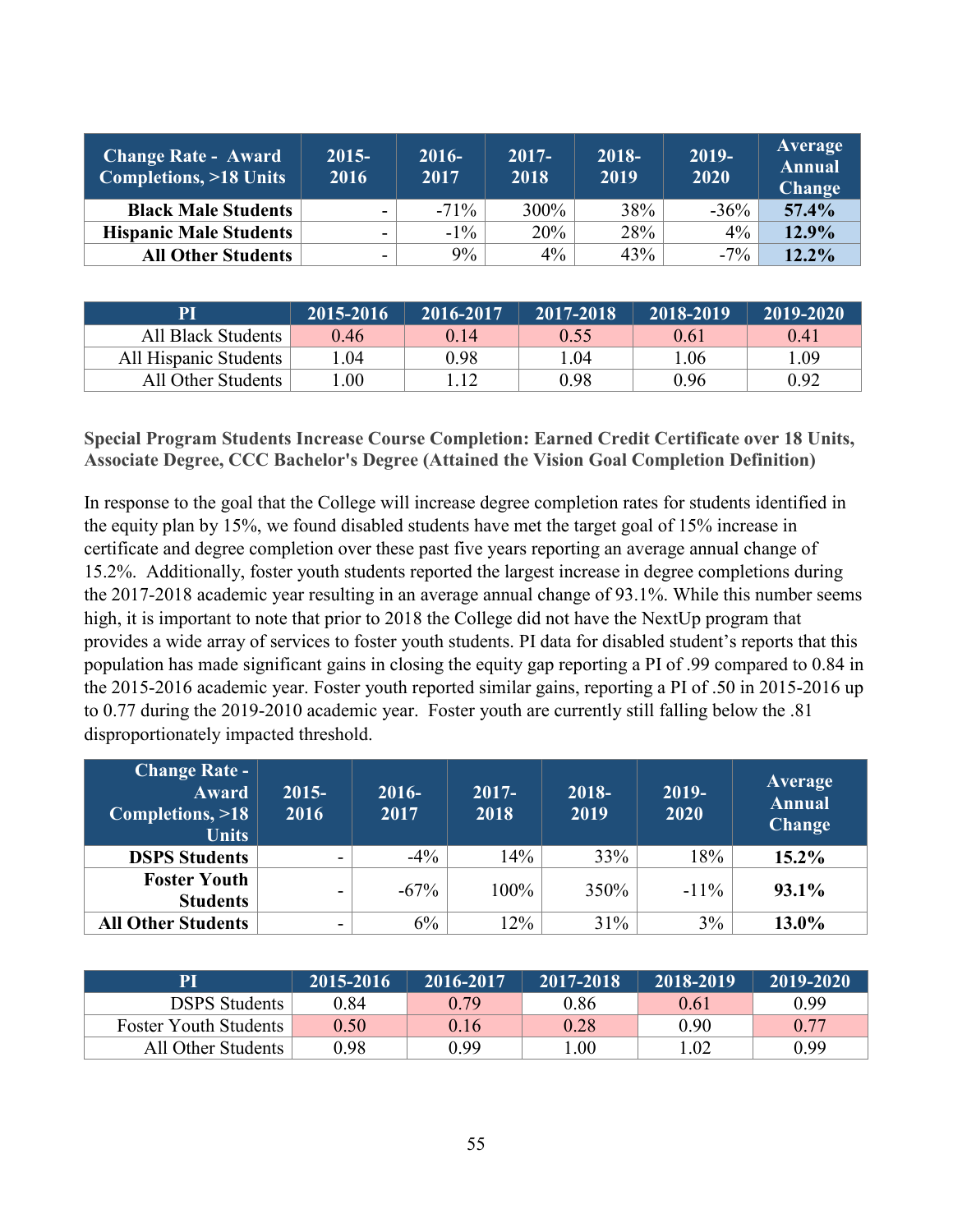# <span id="page-55-0"></span>FISCAL REPORTING

Merced College is committed to the successful management of the College's financial resources to ensure financial stability. Financial resources are sufficient to support and sustain student learning programs and services. The College has adequate reserves (currently exceeding more than 13%) and the budget is stable and sustainable with adequate resources and plans for future years. With thorough planning and oversight of the College's financial resources, Merced College is financially sufficient to support all existing financial commitments.

FP.01 Merced College 2020 Annual Fiscal Report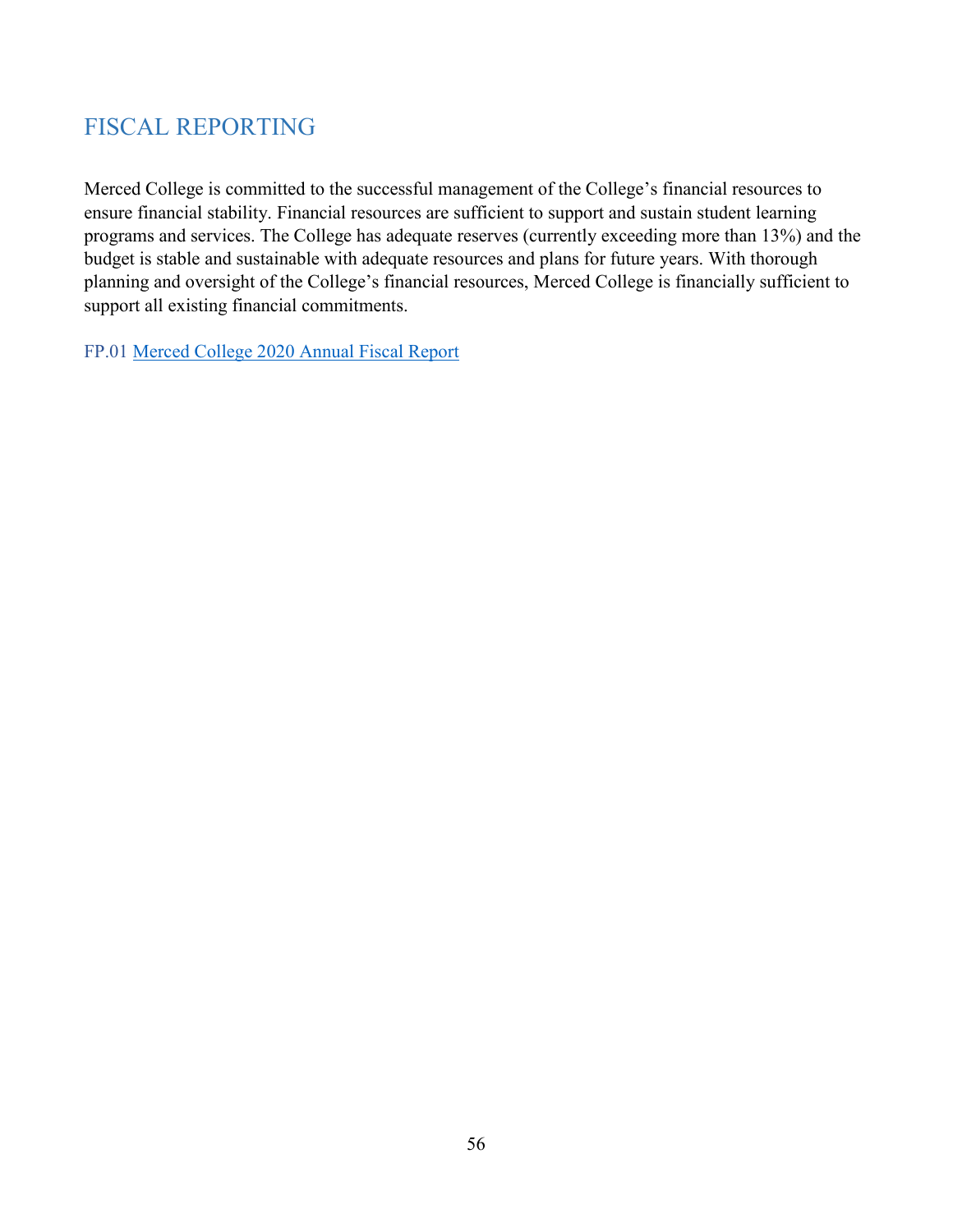# <span id="page-56-0"></span>APPENDICES

#### **Report Preparation**

RP.01 MC 2016 Self-Evaluation Report RP.02 MC 2017 External Team Evaluation Report RP.03 ACCJC Action Letter June 2017 RP.04 MC 2017 External Team Evaluation Report RP.05 MC 2018 Follow-Up Report RP.06 ACCJC Reaffirmation Letter RP.07 SAC Committee email RP.08 SAC Committee Agenda

#### **Plans Arising From the Self-Evaluation Process**

AIP.1.01 Implementation Plan AIP.1.02 SSMPC Agendas and Minutes AIP.1.03 SSMPC Agendas and Minutes AIP.1.04 Think 30 Best Research Practices AIP.1.05 Navigate tool AIP.1.06 SSMPC Agendas and Minutes AIP.1.07 Navigate Early Alert Flow Chart AIP.1.08 UC Merced and CSU Stanislaus MOUs AIP.1.09 Guided Pathways plan for Merced College AIP.1.10 Program Mapper Link AIP 1.11 Program Mapper presentation AIP.1.12 Guided Pathways AIP.1.13 SSMPC Agendas and Minutes AIP.1.14 Promotional flyers

AIP.2.01 Quick Fact Guides since 2008 AIP.2.02 Student Equity Data Dashboard AIP.2.03 Tableau website AIP.2.04 Data and Evidence AIP.2.05 MC Program Review and Outcomes Assessment Website AIP.2.06 Assessment Tutorial Video AIP.2.07 PROAC Workshop AIP.2.08 Office of Institutional Effectiveness Website link and screen shot AIP.2.09 Guide to Evaluating Program Reviews in eLumen

AIP.3.01 MC Participatory Governance Handbook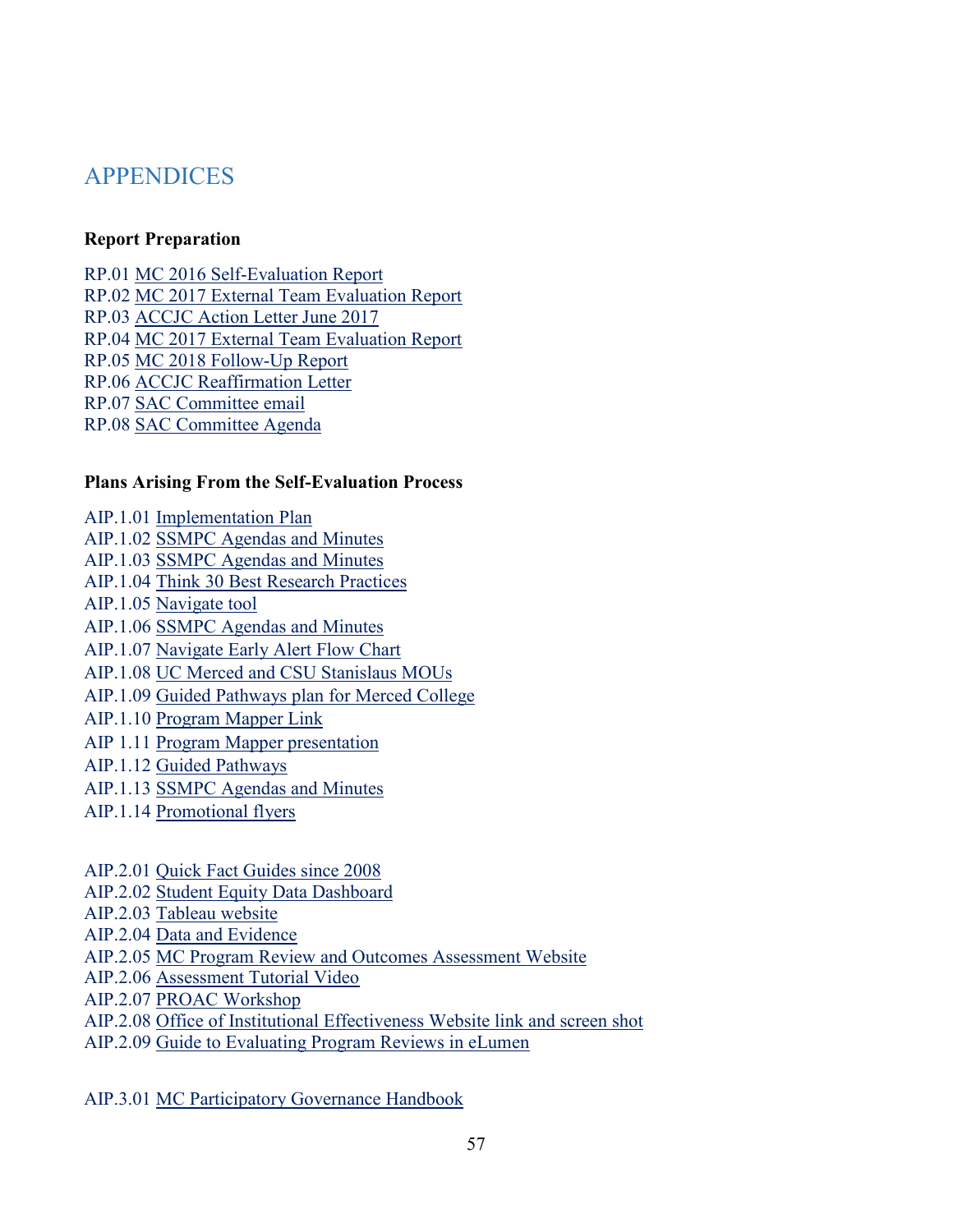AIP.3.02 MC Integrated Planning Handbook

AIP.3.03 MC Program Review Handbook

AIP.3.04 College Council Meeting Agendas and Minutes—Fall 2016

AIP.3.05 College Council Meeting Agendas and Minutes—Spring 2017

AIP.3.06 BOT February 14, 2017 Meeting

AIP.4.01 Academic Senate Resolution 05-15 AIP.4.02 Program Review Template and example

AIP.4.03 Workshop Information

AIP.5.01 eLumen Client Services Agreement

AIP.5.02 Email from Dean of Institutional Effectiveness

AIP.5.03 Videos [eLumen Instructional](https://www.youtube.com/watch?v=k_UYxxqKbxw&feature=youtu.be) Video #1 and [eLumen Instructional Video #2](https://www.youtube.com/watch?v=jLuOMHWMsJY&feature=youtu.be)

AIP.6.01 Dean of Institutional Job Description AIP.6.02 Board of Trustees Meeting Agenda and Minutes approving Dean AIP.6.03 AVP President's Cabinet Agenda with position on the agenda AIP.6.04 Office of Institutional Effectiveness Org Chart AIP.6.05 Research Analyst Job Description

AIP.7.01 Merced College Catalog

AIP.7.02 Program Review Template

AIP.7.03 Program Review examples

AIP.7.04 Comprehensive Training Guide for Mapping Outcomes

AIP.7.05 Curriculum Mapping Website

AIP.8.01 CCC Tech Article

AIP.8.02 CVC-OEI February 28 2017 Press Release

AIP.8.03 Academic Senate Resolution 16-15 passed on December 10, 2015

AIP.8.04 Academic Senate Resolution 5-16 passed on October 27, 2016

AIP.8.05 Contract MC2844: Signed by VPI B. Ellison and Dean Golz in December 2016

AIP.8.06 BOT Approved Instructure Contract in December 2016 (12-13-2016)

AIP.8.07 Scoping call notes, email, and old SIP as evidence

AIP.9.01 ACCJC Approval Letters of DE Sub Change

AIP.9.02 Email to Chancellor's Office for Summer and Fall DE Addendum Approval

AIP.9.03 Emergency Temporary DE Addendum

AIP 9.04 DE Addendum Communication from ACCJC

AIP.9.05 Curriculum Committee Agenda and minutes with DE Addendum Approvals

AIP.9.06 Commission Notification to offer Programs more than 50% Online (December 2020)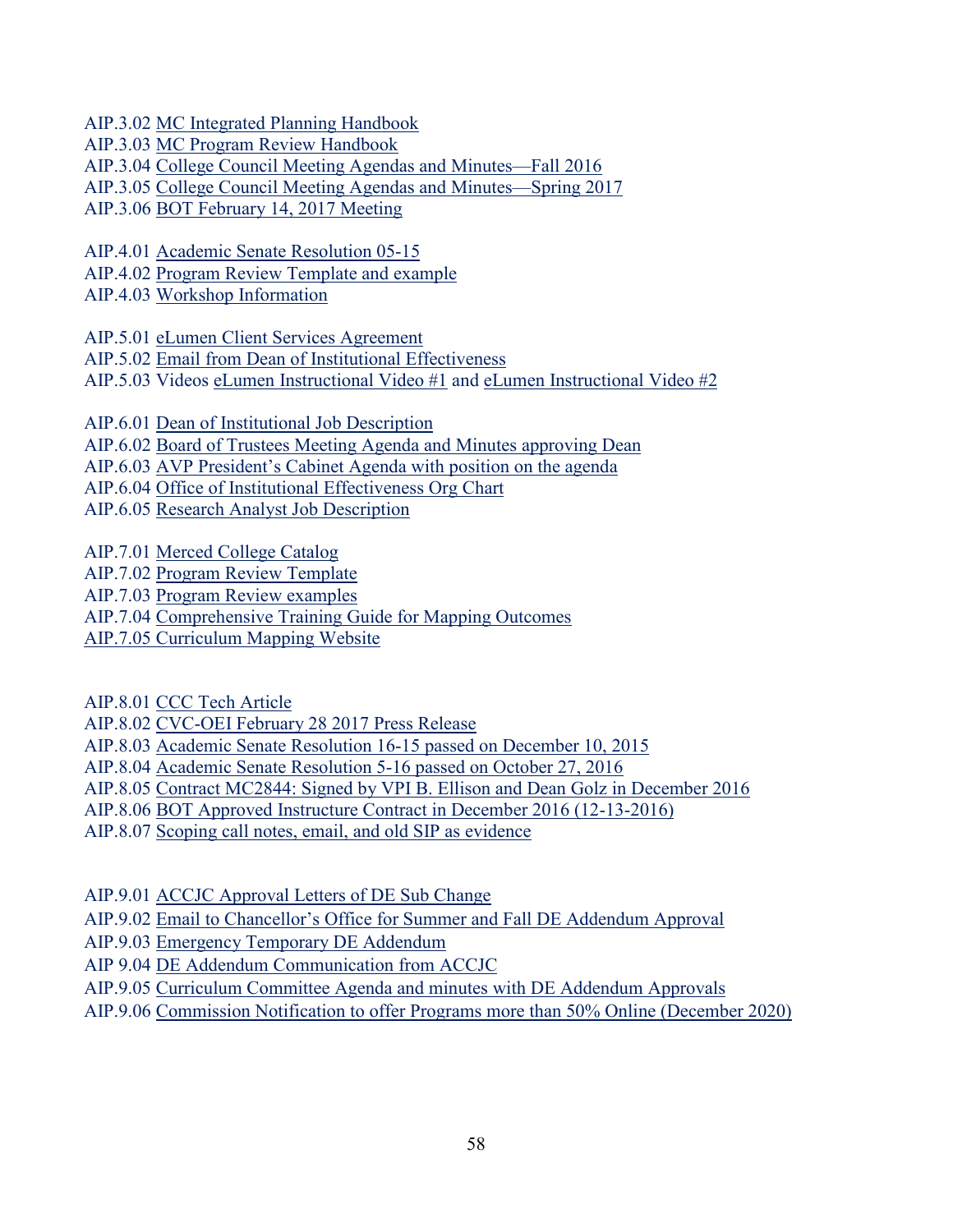AIP.10.1 Email confirmation from ACCJC

AIP.11.01 PROAC Committee Composition and Charge

AIP.11.02 IPRSLOAC Agenda and Meeting Minutes – discussion of PROAC

AIP.11.03 Role of SLO Coordinator, PR Coordinator, CATs

AIP.11.04 Selection of eLumen

AIP.11.05 Implementation Timeline for eLumen

AIP.12.01 MC Academic Senate Resolution 04-14

AIP.12.02 Merced College Institutional Student Learning Outcomes

AIP.13.01 MC EMP

AIP.13.02 SIP Plan

AIP.13.03 Staff Development Committee Agenda and Minutes from October 22, 2018

AIP.13.04 Professional Development Plan sample

AIP.13.05 SDC Meeting Schedule and Agendas

AIP13.06 MC Professional Develop Plan

AIP.14.01 MCCD Email Notification of Onuma

AIP.14.02 Onuma Purchase Orders

AIP.14.03 MCCD Email

AIP.14.04 MACPACT Agenda and Minutes

AIP.14.05 BIM genie Procedures and How to Use Information

AIP.14.06 AssetMax PO

AIP.15.01 SIG-Merced College Final Report 2016 02 16

AIP.15.02 BOT-11-2018-Reclassification of Administrator Position

AIP.15.03 Organization Chart

AIP.15.04 ITS Re-Org Draft-v4 CSEA edits

AIP.15.06 May-2016-BOT-Personnel Changes for Presidential Initiatives

AIP.15.07 PERSONNEL SCHEDULE - June 14, 2016 rev7.pdf

AIP.15.08 PERSONNEL SCHEDULE - June 14, 2016 rev7.pdf

AIP.15.09 PERSONNEL SCHEDULE-BOT 2017-08-08 Rev 5

AIP.15.10 PERSONNEL SCHEDULE - BOT 2020\_08\_11

AIP.15.11 BOT-11-2018-Reclassification of Administrator Position

AIP.16.01 Dec 13 2016 Org Meeting

AIP.16.02 BOT June 14 2016 Regular Meeting

AIP.16.03 Superintendent/President "100 Days Goals"

AIP.16.04 BOT Jan 10 2017 Meeting

AIP.16.05 BOT Feb 14 2017 Meeting

AIP.16.06 BOT March 14 2017 Meeting

AIP.16.07 BOT July 11 2017 Meeting

AIP.16.08 CEO Strategic Leadership Program

AIP.16.09 CEO Leadership Academy

AIP.16.10 UC Davis Wheelhouse Fellowship Program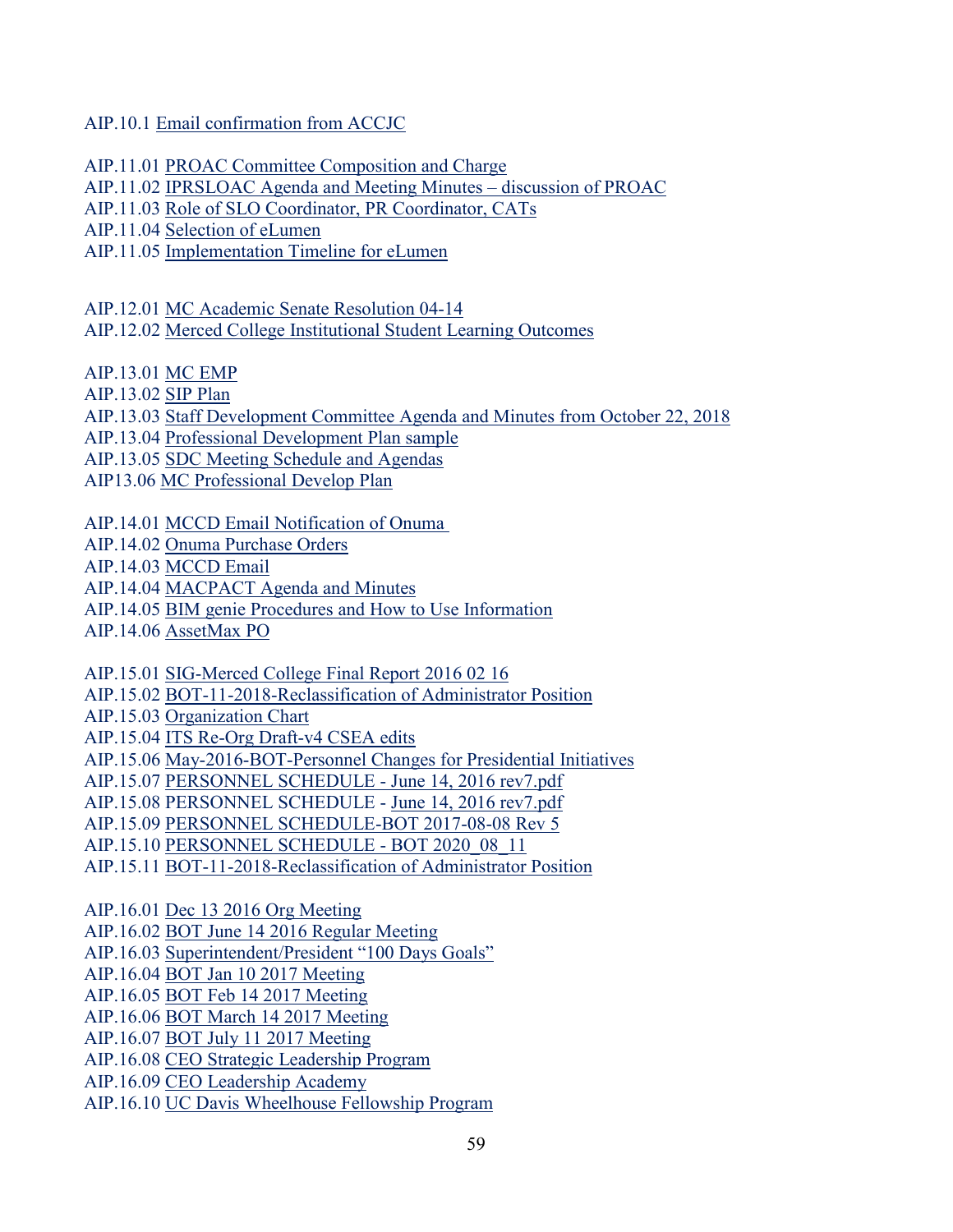#### AIP.16.11 2018 Wheelhouse Fellows

AIP.17.01 BOT April 24 2017 Workshop AIP.17.02 MC BOT Handbook AIP.17.03 BOT Aug 8 2017 Meeting AIP.17.04 BOT April 2018 Meeting AIP.17.05 BOT February 2019 Meeting AIP.17.06 BOT February 2020 Meeting AIP.17.07 BOT August 2018 Meeting AIP.17.08 BOT August 2019 Meeting AIP.17.09 BOT September 2020 Meeting

#### **Institutional Reporting on Quality Improvement**

REC.4.01 EMPC Composition REC.4.02 EMPC Board Docs link and screen shot REC.4.03 SSMPC Goals REC.4.04 EMPC PowerPoint REC.4.05 EMP-SIP-SSMPC Goals REC.4.06 Program Review link REC.4.07 Examples of SS Program Reviews REC.4.08 MCCD Integrated Planning Handbook REC.4.09 Student Services Program Review Template REC.4.10 Student Services Program Review examples REC.4.11 January 2020 Workshop Training Agenda REC.4.12 Student Equity 2019-2020 Program Review Report REC.4.13 Student Services Link to Program Review REC.4.14 SSMPC Goals 2019-2020 REC.4.15 Office of Relations with Schools 2019-2020 Program Review Report REC.4.16 Student Services Link to Program Review REC.4.17 SSMPC Goals 2019-2020 REC.4.18 Student Success Program 2019-2020 Program Review Report REC.4.19 Student Services Link to Program Review REC.4.20 Student Survey Data (to centralize academic support services) REC.4.21 OIE Fall 2019 Data Report (students succeed at higher rate) REC.4.22 Technology and Communication Student Survey and Results REC.4.23 General Counselor Agendas and Minutes (survey discussions and referrals to other resources) REC.4.24 CCSSE Sample Survey REC.4.25 SENSE Summary

REC.6.01 Board Approval of EMP

REC.6.02 Board Approval of FMP

REC.6.03 Board Approval of consulting firm to assist with FMP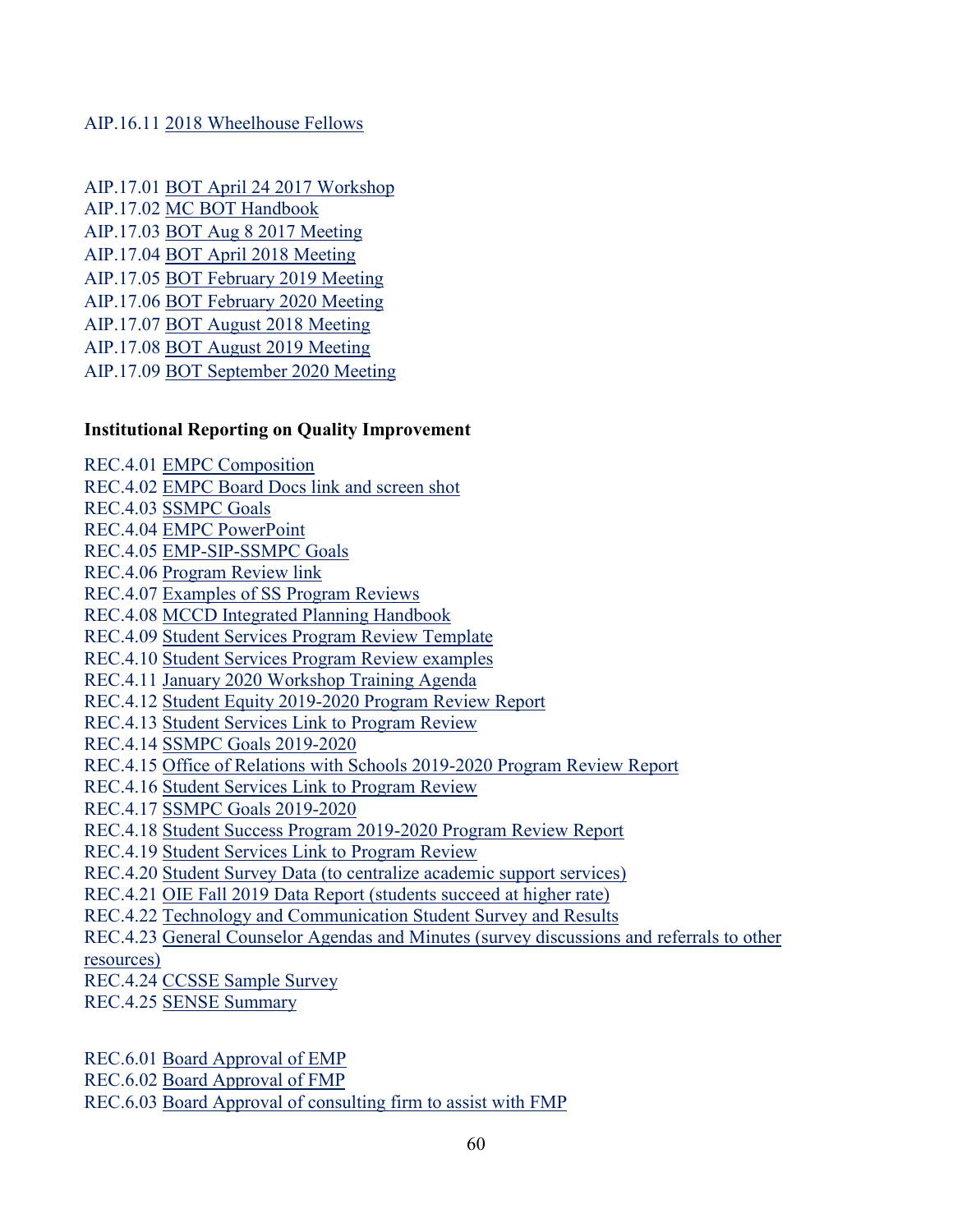REC.6.04 FMP task force membership REC.6.05 FMP task force agendas and minutes REC.6.06 Vision Sessions and Sustainability Workshops REC.6.07 Emails regarding campus and community forums REC.6.08 Final Facilities Master Plan document REC.6.09 Board approval of the FMP REC.6.10 Board authorizing bond consultant REC.6.11 Board Resolution REC.6.12 Bond consultant presentations REC.6.13 Bond measure voting results REC.6.14 Consultant information REC.6.15 FMP task force agendas and meetings REC.6.16 Board approval

REC.6.17 Final updated FMP

REC.10.01 Merced College Participatory Governance Handbook

REC.10.02 College Council Committee Composition and Charge

REC.10.03 College Council Meeting Agenda and Minutes, April 4 2017

REC.10.04 President's Cabinet Meetings on April 5, 2017 and April 12, 2017

REC.10.05 President's Cabinet tracking tool

REC.10.06 Board of Trustees Meeting Agendas/Minutes

### **Relection on Improving Institutional Performance: Student Learning Outcomes and Institutional Set Standards**

SLO.01 Academic Senate Resolution 05-15

SLO.02 PROAC Committee Composition and Charge

SLO.03 Academic Senate Resolution linking GELOs and ISLOs

SLO.04 eLumen Mapping document

SLO.05 [eLumen video training videos of mapping](https://www.youtube.com/watch?v=jLuOMHWMsJY&list=PL-NVFcAvhcj5SXM8J6c8e3Ya-vF8oIdk6&index=9)

SLO.06 Cohort Assessment Trainer – roles per AS resolution

SLO.07 IMPC Committee composition and charge

SLO.08 IMPC IMPC Agendas and Minutes

SLO.09 IMPC Presentation/Review of PRs and Resource Allocation

SLO.10 Student services annual program review template

SLO.11 Student Services Program Review Examples (Student Equity, Admissions & Records, and

Student Success)

SLO.12 Student Services Organization Chart and Sixteen Programs

SLO.13 SSMPC Committee Composition and Purpose

SLO.14 SSMPC Annual Planning Goals

SLO.15 January 2020 Program Review Workshop agenda/details

SLO.16 SSMPC Agendas and Minutes discussing PR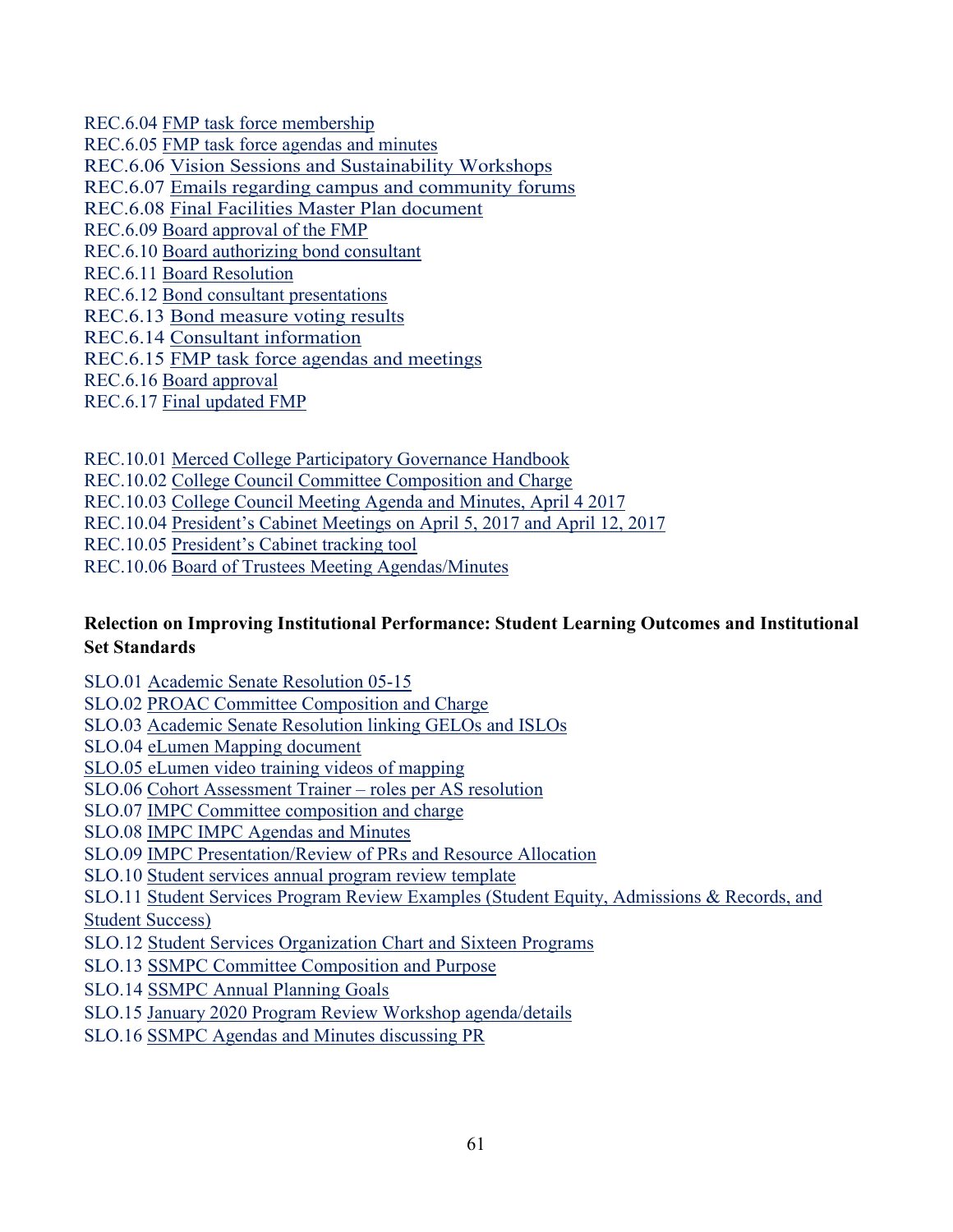- ISS.01 Merced College ACCJC Annual Reports
- ISS.02 EMPC Agenda and Minutes (review of ISS)
- ISS.03 SAC Agenda and Minutes (review of ISS)
- ISS.04 Merced College Course Completion Data Table (page 36)
- ISS.05 Merced College Program Awards Data Table (certificates) (page 37)
- ISS.06 Merced College Program Awards Data Table (degrees) (page 38)
- ISS.07 Merced College Transfer Data Table (certificates) (page 37)
- ISS.08 Merced College Course Completion Data Table (certificates) (page 38)
- ISS.09 Merced College Aspirational Program Awards (certificates) (page 38)
- ISS.10 Merced College Aspirational Program Awards (degrees) (page 38)
- ISS.11 Merced College Aspirational Transfer Data Table (page 38)
- ISS.12 Merced College Annual Reports
- ISS.13 MCCD SIP GOALS
- ISS.14 EMPC Committee Composition and Charge
- ISS.15 Office of Institutional Effectiveness website

#### **Report on the Outcomes of the Quality Focus Projects**

QFE.P1.01 Academic Senate Resolution 05-15 QFE.P1.02 Academic Senate Meeting Agenda and Minutes April 23 2020 QFE.P1.03 Academic Senate Meeting Agenda and Minutes May 14, 2020 QFE.P1.04 eLumen Client Services Agreement QFE.P1.05 Email from Dean of Institutional Effectiveness (Baba Adam) QFE.P1.06 Videos [eLumen Instrucctional Video #1](https://www.youtube.com/watch?v=k_UYxxqKbxw&feature=youtu.be) and [eLumen Instructional Video #2](https://www.youtube.com/watch?v=jLuOMHWMsJY&feature=youtu.be) QFE.P1.07 Participatory Governance Handbook updated January 2019 QFE.P1.08 PROAC Agenda and Meeting Minutes November 16, 2018 QFE.P1.09 PROAC Agenda and Meeting Minutes March 15, 2019 QFE.P1.10 PROAC committee structure QFE.P1.11 PROAC Committee Composition and Charge QFE.P1.12 IMPC Committee Composition and Charge QFE.P1.13 Convocation Programs 2017, 2018, 2019, 2020 QFE.P1.14 Assessment Overview website QFE.P1.15 Canvas resource page for eLumen QFE.P1.16 [eLumen website](https://mccd.instructure.com/courses/6935) QFE.P1.17 Summer 2019 PROAC Workshop QFE.P1.18 PROAC Office hours and follow-up program review meetings QFE.P1.19 PROAC Agenda and Minutes  QFE.P1.20 Assessment of GELOs website

- QFE.P1.21 Summary of GELO/ISLO assessments
- QFE.P2.01 Student Equity Reflection activities
- QFE.P2.02 I. Pena Attachment #2
- QFE.P2.03 I. Pena Attachment #3
- QFE.P2.04 I. Pena Attachment #4
- QFE.P2.05 I. Pena Attachment #5